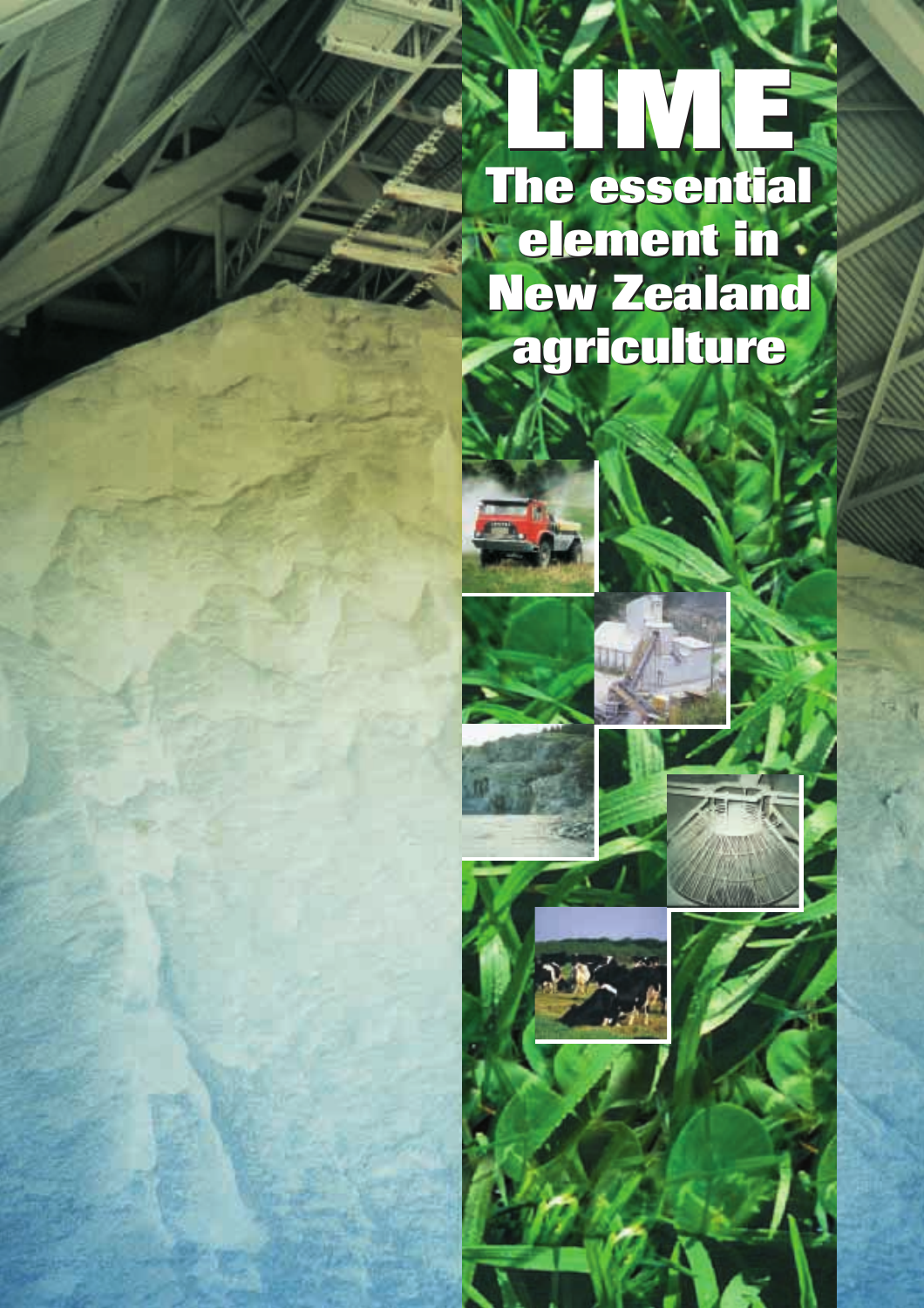# **Lime The essential element in New Zealand agriculture**

Compiled for the Northland Lime Millers Association and Associates.

#### **Written by:**

Delia Sime B.Sc. (Chem & Enviro.Sc.) Environmental Planner, Opus International Consultants Ltd.

> **Graphics by:** Adrian Hill

#### **Edited by:**

Mike O'Connor MAgr.Sc. (hons) - Senior Scientist AgResearch, Ruakura.

#### **The Northland Lime Millers Association would like to acknowledge:**

The New Zealand Lime Millers Association for their funding assistance and the Hine Rangi Trust for their continued support in funding assistance for the lime trials carried out in Northland.

©Copyright The Northland Lime Millers Association 2001

Notice of Copyright

All rights reserved. No part of this publication may be transmitted, in any form, or by any means, electronic, mechanical, photocopying, recording or otherwise, or stored in any retrieval system of any nature, without the prior written permission of the copyright holders and the publisher, application for which shall be made to the publisher/copyright holder.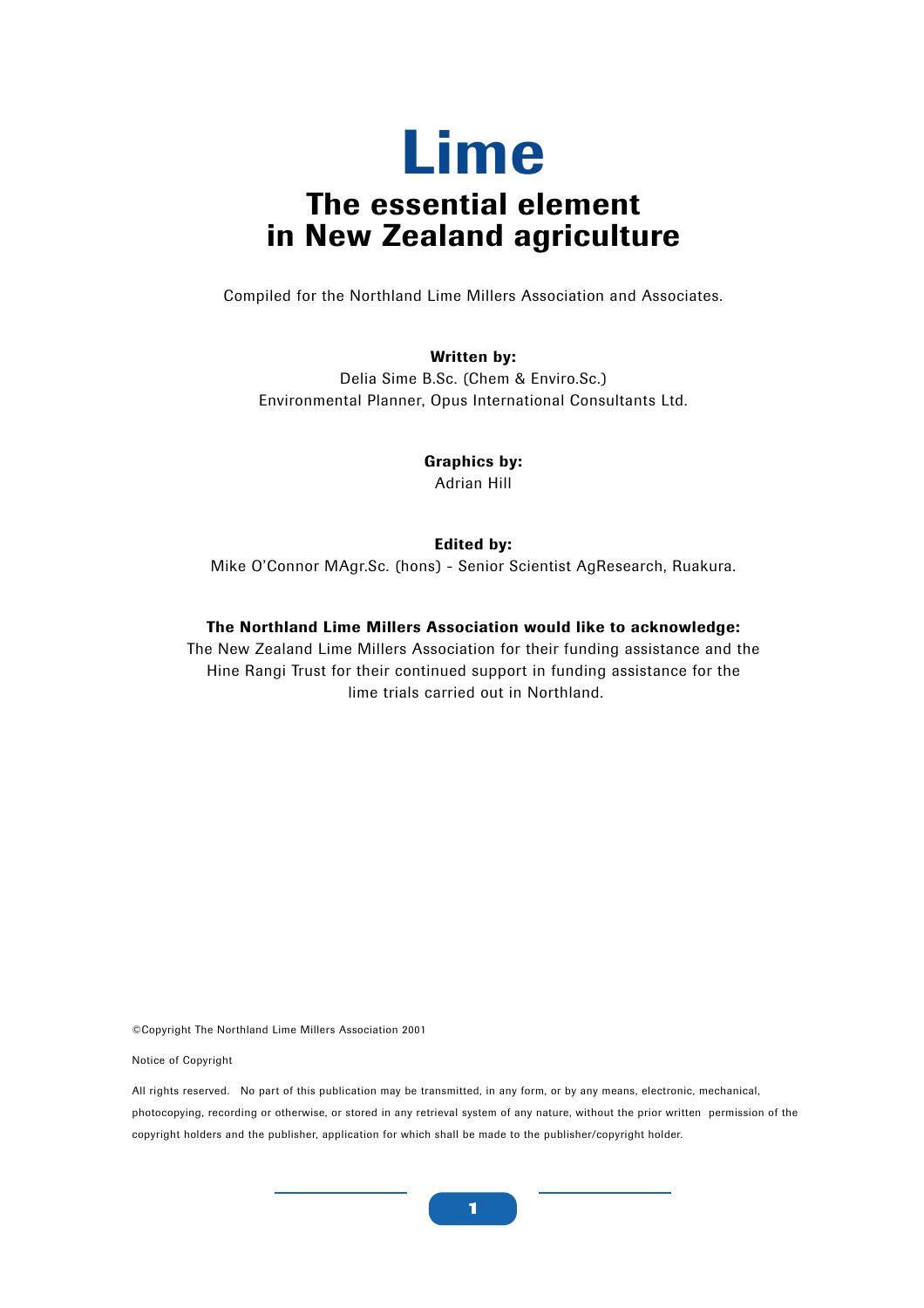## **Table of Contents**

| 1.0   | <b>Introduction</b>                               | 5                       |
|-------|---------------------------------------------------|-------------------------|
| 1.1   | Benefits of liming                                | 5                       |
| 1.2   | Cautions on liming policies                       | $6\phantom{1}6$         |
| 2.0   | <b>Soil Acidity</b>                               | $\overline{\mathbf{z}}$ |
| 2.1   | What is soil acidity?                             | 7                       |
| 2.2   | How do soils become acidic?                       | 7                       |
| 2.3   | Why are we concerned about soil pH?               | 8                       |
| 2.4   | Subsoil acidification                             | 9                       |
| 2.5   | Indications of soil acidity                       | 10                      |
| 3.0   | <b>Overcoming Soil Acidity</b>                    | 11                      |
| 3.1   | How does lime work to overcome soil acidity?      | 11                      |
| 3.2   | Liming materials                                  | 11                      |
| 4.0   | Lime Quality - Get the best value for your money  | 12                      |
| 4.1   | Calcium carbonate content                         | 12                      |
| 4.2   | Fineness of grinding                              | 12                      |
| 4.3   | Transport and spreading costs                     | 12                      |
| 5.0   | <b>Chemical Composition of Lime</b>               | 15                      |
| 6.0   | <b>How Liming Improves Farm Production</b>        | 16                      |
| 6.1   | Increased pasture production                      | 16                      |
| 6.2   | Expected pasture responses to liming              | 17                      |
| 6.3   | Liming to improve soil properties                 | 18                      |
| 6.3.1 | Soil moisture                                     | 18                      |
| 6.3.2 | Liming to improve soil structure                  | 19                      |
| 6.3.3 | Liming to increase earthworm activity and numbers | 19                      |
| 6.4   | Liming supplies calcium to the soil               | 20                      |
| 6.5   | The effect of liming in reducing toxicities       | 21                      |
| 6.5.1 | Aluminium toxicity                                | 21                      |
| 6.5.2 | Manganese toxicity                                | 21                      |
| 6.5.3 | <b>Toxic metals</b>                               | 22                      |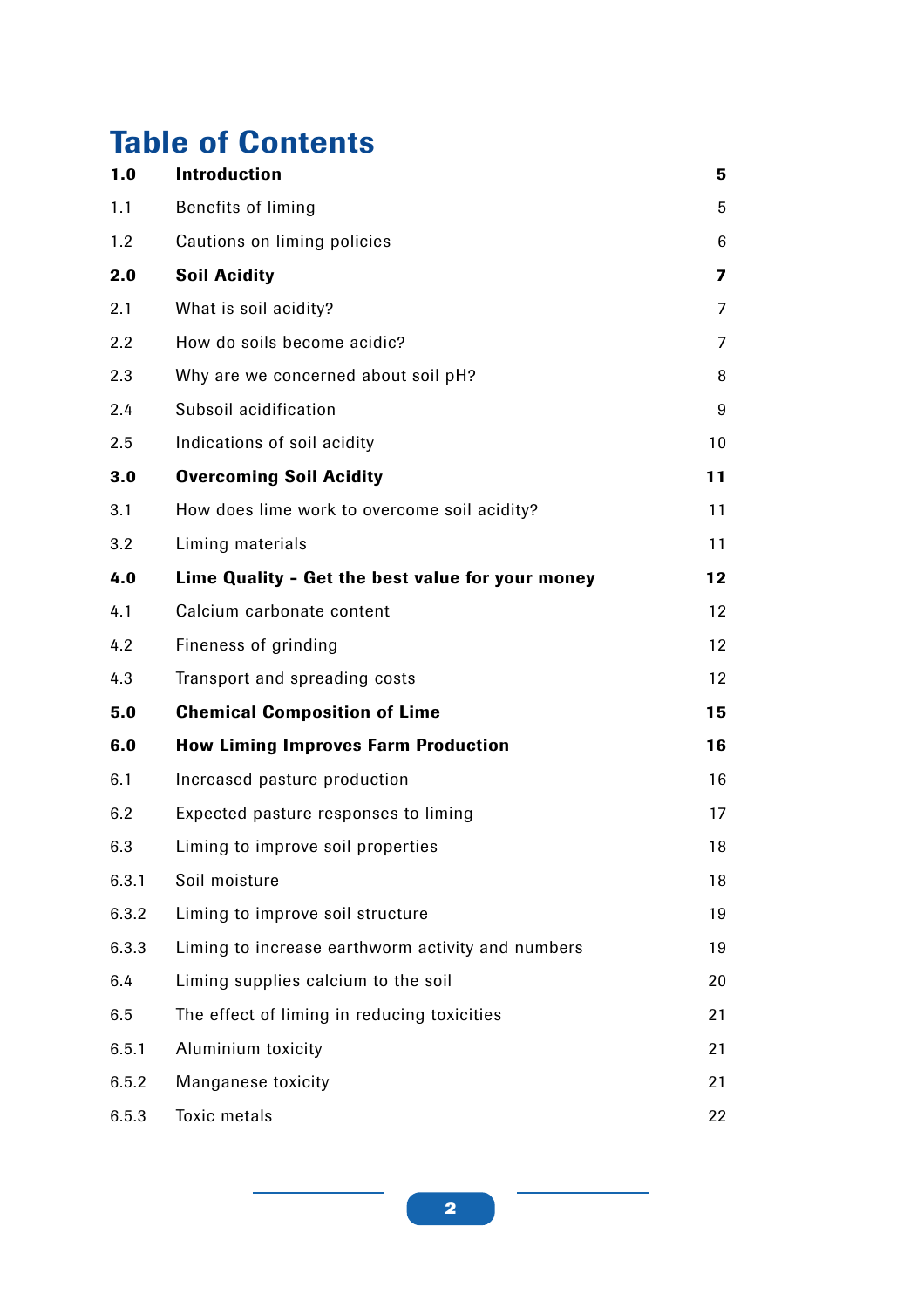| 6.6    | Liming to improve pasture utilisation                        | 22 |
|--------|--------------------------------------------------------------|----|
| 6.6.1  | Changes in botanical composition of pastures                 | 22 |
| 6.6.2  | Grazing preference                                           | 22 |
| 6.7    | Lime and fertilisers                                         | 23 |
| 6.8    | The effects of liming on the availability of plant nutrients | 23 |
| 6.8.1  | Essential elements in plants and animals                     | 23 |
| 6.8.2  | Trace elements                                               | 24 |
| 6.8.3  | Nutrient availability as affected by pH of the soil          | 24 |
| 6.8.4  | Nitrogen                                                     | 24 |
| 6.8.5  | Phosphorus                                                   | 25 |
| 6.8.6  | Manganese                                                    | 26 |
| 6.8.7  | Molybdenum                                                   | 26 |
| 6.8.8  | Copper                                                       | 27 |
| 6.8.9  | <b>Boron</b>                                                 | 27 |
| 6.8.10 | Calcium                                                      | 28 |
| 6.8.11 | Zinc                                                         | 28 |
| 6.8.12 | Iron                                                         | 28 |
| 6.8.13 | Cobalt                                                       | 28 |
| 6.8.14 | Magnesium                                                    | 28 |
| 6.8.15 | Potassium                                                    | 29 |
| 6.8.16 | Relative frequency of deficiency                             | 29 |
| 6.8.17 | Nutrient deficiency symptoms                                 | 30 |
| 7.0    | <b>Soil pH Preferences of Crops</b>                          | 32 |
| 8.0    | <b>Loss of Lime From the Land</b>                            | 33 |
| 8.1    | Drainage losses                                              | 33 |
| 8.2    | Lime losses and soil type                                    | 33 |
| 8.3    | The effects of fertilisers on soil acidity                   | 34 |
| 8.3.1  | Ammonium fertilisers                                         | 34 |
| 8.3.2  | Urea                                                         | 34 |
| 8.3.3  | Superphosphate                                               | 34 |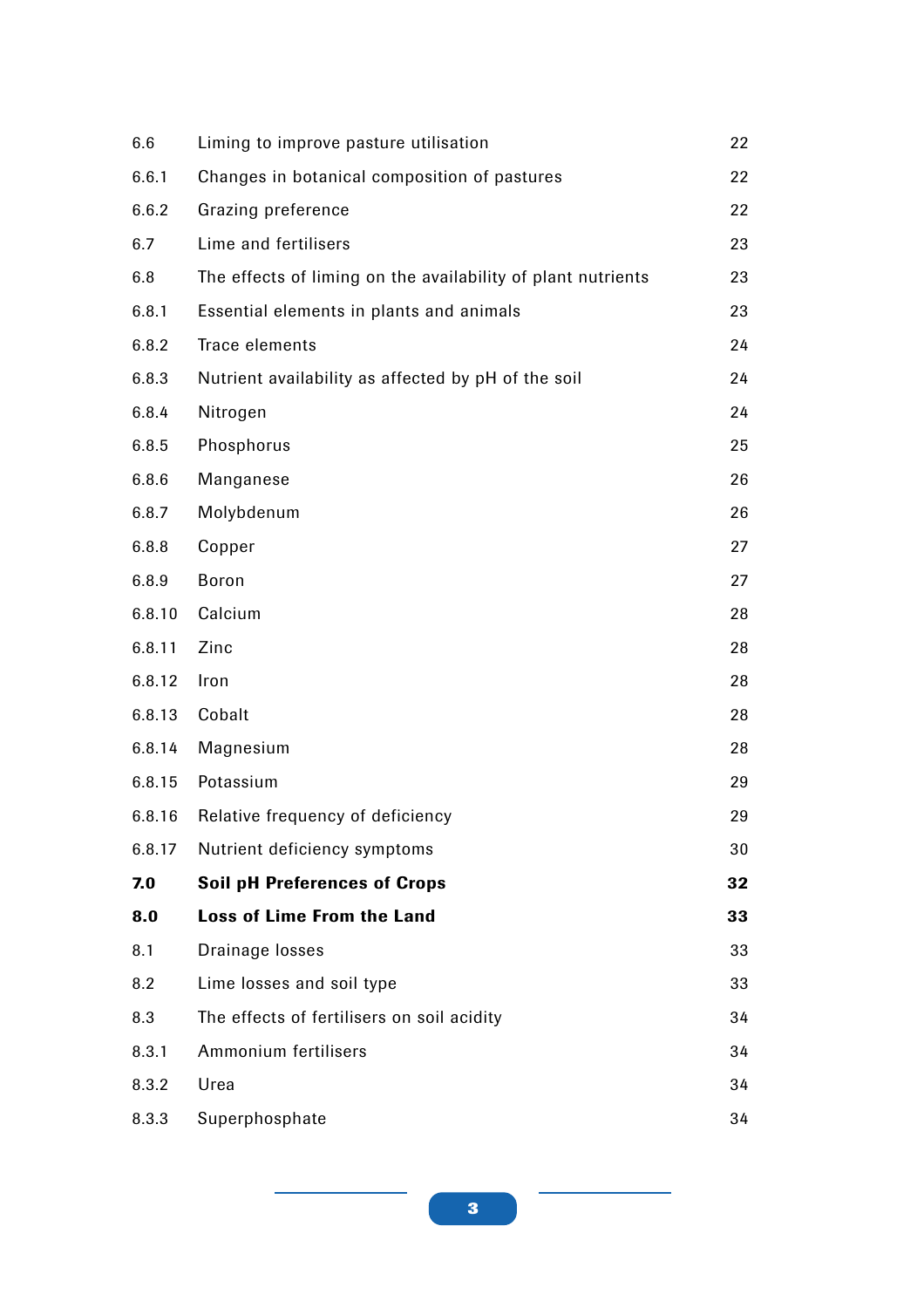| 9.0  | <b>Factors Influencing Pasture Responses to Lime</b>              | 35 |
|------|-------------------------------------------------------------------|----|
| 9.1  | The natural supply of lime to New Zealand's soils                 | 35 |
| 9.2  | Calcium availability in the soil                                  | 35 |
| 9.3  | The organic matter content and the pH buffering capacity of soils | 35 |
| 9.4  | Seasonality in pasture growth responses to lime                   | 36 |
| 9.5  | Effect of the stocking rate                                       | 37 |
| 9.6  | Factors influencing the speed of reaction of lime in the soil     | 37 |
| 9.7  | Timing and placement of lime                                      | 37 |
| 9.8  | Spreading lime                                                    | 38 |
| 9.9  | Frequency and application - assessing soil nutrient status        | 38 |
| 9.10 | Development phase                                                 | 39 |
| 9.11 | Maintenance phase                                                 | 39 |
| 9.12 | Duration of responses                                             | 39 |
| 10.0 | <b>Calculating the Desirable Rate of Lime Application</b>         | 41 |
| 10.1 | Liming recommendations for pastures on mineral soils              | 41 |
| 10.2 | Liming recommendations for pastures on peat soils                 | 43 |
|      | <b>Bibliography</b>                                               | 46 |
|      |                                                                   |    |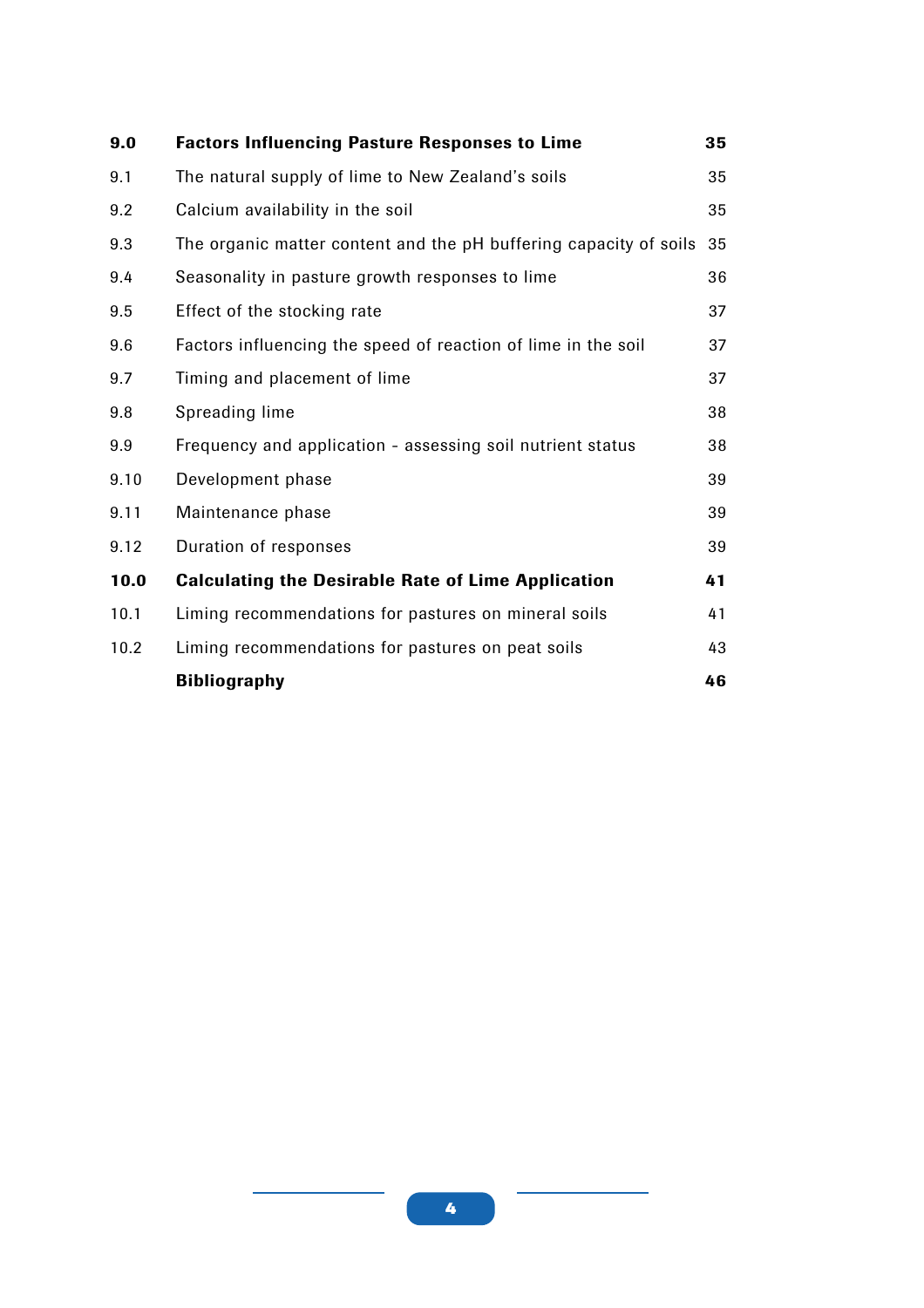## **1.0 Introduction**

The pastoral industry is New Zealand's main export earner, generating some 23% of all employment and 55% of all export receipts. This industry is highly dependent on sustaining the production of ryegrass-clover pastures. Normal farming practices plus the general leaching of nutrients from the soil leads to acidification and the need to lime soils on a regular basis.

Over the past 30 years, extensive scientific research has been undertaken measuring pasture responses to liming. Field trials conducted by M.A.F., D.S.I.R. and the universities (Massey and Lincoln) have shown that pasture production can be significantly increased with liming.

Farmers who use lime regularly report thicker pastures, less weeds, better clovers, greater earthworm activity, and improved stock health.

## **1.1 Benefits of liming**

The primary reason for applying lime is to increase the soil pH. As a result of the change in pH many changes in soil chemistry and biology occur.

- (1) The most important benefit of liming in agriculture is to increase pasture production. Increases in pasture production lead to significant increases in animal production as measured in live weight, wool weight and milksolids.
- (2) Liming increases production throughout the whole year but has its largest beneficial effects on pasture production in summer and autumn. This effect has practical implications in that these responses occur at times when feed supplies are critical.
- (3) Lime, locally produced at low cost, maximises the return from money spent on fertiliser. Reducing soil acidity may increase the availability of plant nutrients. This is a very significant effect, possibly one of the most important benefits of liming.
- (4) Liming stimulates vigorous growth of clovers and other legumes, by reducing the adverse effects of aluminium and manganese and encouraging rhizobia action essential for the formation and functioning of nodules on all legumes.
- (5) Liming encourages more productive pasture species, e.g. rye grasses and legumes, at the expense of low fertility species such as brown top.
- (6) Liming encourages better pasture utilisation and more even grazing. Through changes in botanical composition of pasture, liming increases the palatability of pastures to stock.
- (7) Liming to an optimum pH increases the availability of some important nutrients. These include phosphorus (P), nitrogen (N), potassium (K), calcium (Ca), magnesium (Mg) and trace elements like boron and molybdenum.
- (8) Liming continues to be effective in the long term. A single application takes approximately one year to achieve maximum effectiveness, and benefits can last up to 6 years and beyond.
- (9) Lime helps overcome aluminium toxicity, which is a problem in many soils. Aluminium toxicity inhibits root growth. By overcoming toxicity, roots proliferate and reach greater depth in the soil, encouraging greater pasture growth.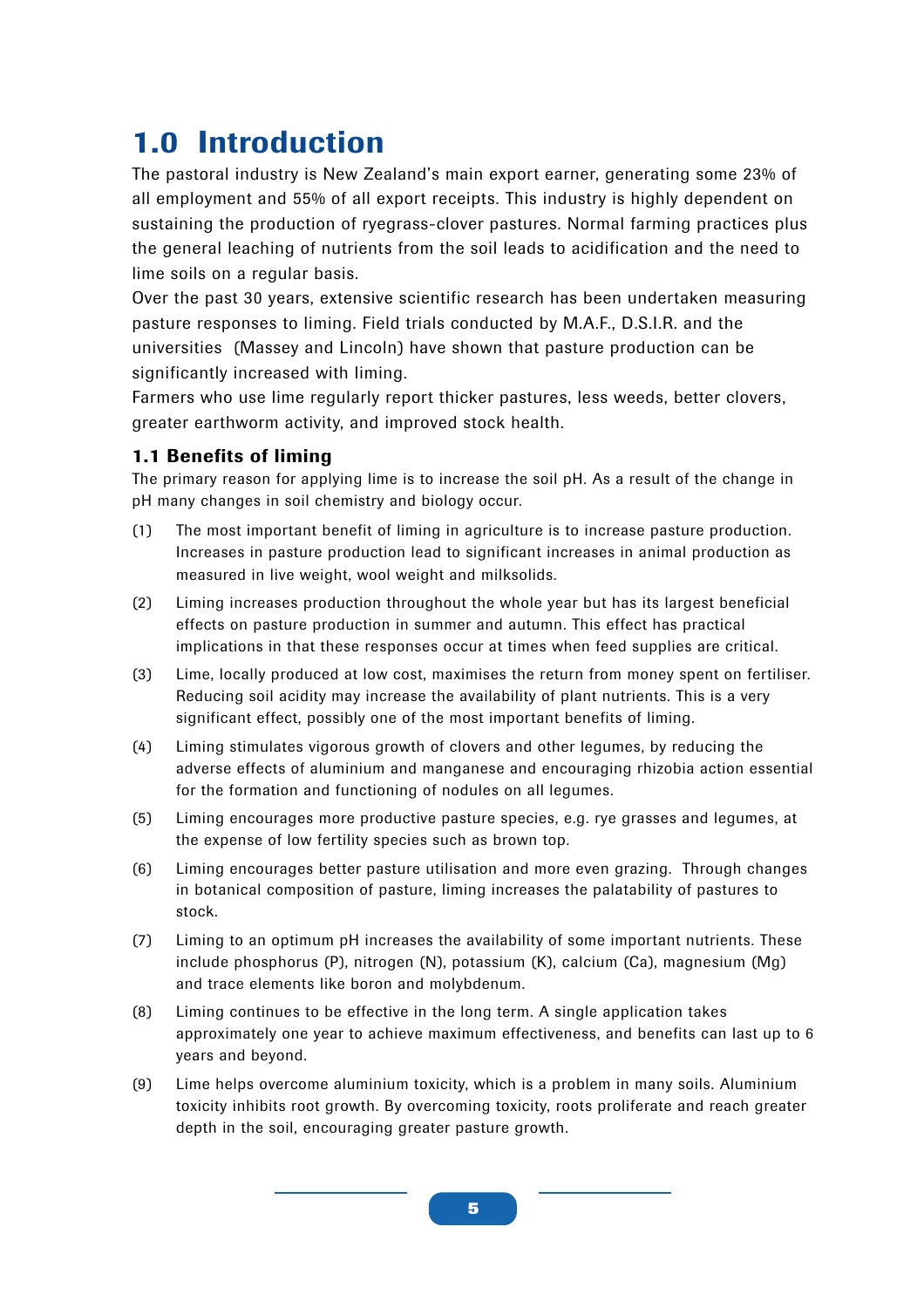- (10) Lime provides calcium, which is essential to plant and animal growth.
- (11) The calcium in lime flocculates (breaks up) the clay particles forming a granular structure, which helps aerate a soil. Ideally for good aeration, soils should have at least 15% large pore space.
- (12) Liming reduces the tendency of soil to crack in dry weather by improving soil moisture, holding rewetting capabilities.
- (13) Liming increases the base saturation of the soil, creating more opportunity to retain nutrients like Ca, Mg and K on the exchange complex in the soil. After applying lime, soil may need less frequent inputs of some fertilisers, while achieving equitable results.

If the base saturation of the soil is low, a significant proportion of the fertiliser applied may be lost through nutrient leaching and runoff into waterways.

- (14) Liming can reduce stock health problems by increasing the availability of pasture and essential nutrients. Improved availability of the nutrients leads to improved stock health and increased resistance to disease.
- (15) Liming assists drainage and cultivation by improving soil texture. Many farmers have reported that liming improves the structure of heavy soils, reduces stickiness and lightens cultivations, making it easier to break down clods and obtain a satisfactory tilth. In the days of horse cultivation, it was said that after very heavy applications of burnt lime, 'four horse land' became 'three horse land' or even less.
- (16) Liming improves soil structure by improving soil tilth and crumb formation. Some of this effect may be due to the flocculation of the clay fraction and to the secondary effect of improved soil micro-organism and earthworm activity.
- (17) Lime has been shown to increase the activity of soil organisms which are responsible for the breakdown in organic matter to plant available nitrogen. Earthworms are most beneficial to the soil in terms of breakdown of dead plant material, improving soil aeration, increasing water holding capacity and improving water infiltration rates. The latter factor can have a large influence on reducing the risk of erosion and flooding.
- (18) Liming 'sweetens' soil. After a good application of lime some weeds become more palatable to stock, encouraging more even grazing. Stock may eat rushes and weeds previously ignored.

## **1.2 Cautions on liming policies**

Excessive application of lime may lead to a reduction in farm production. Applying too much lime can cause the pH to increase above optimum and lead to depressions in pasture growth through a decrease in the availability of trace elements like zinc, boron and manganese. This problem can easily be avoided by regular soil testing.

Negative responses to liming have been found in situations where wide Ca:Mg ratios occur. The soils in the southern South Island seem to present particular risks in this regard. Trials on a Waimumu silt loam in Southland showed liming was harmful where wide Ca:Mg ratios existed, resulting in lowered white clover growth through a deficiency of Mg. This effect is unlikely to be widespread in New Zealand although the incidence of Mg deficiency is becoming more widespread. If economic, the use of Mg fertilisers should be considered in these circumstances.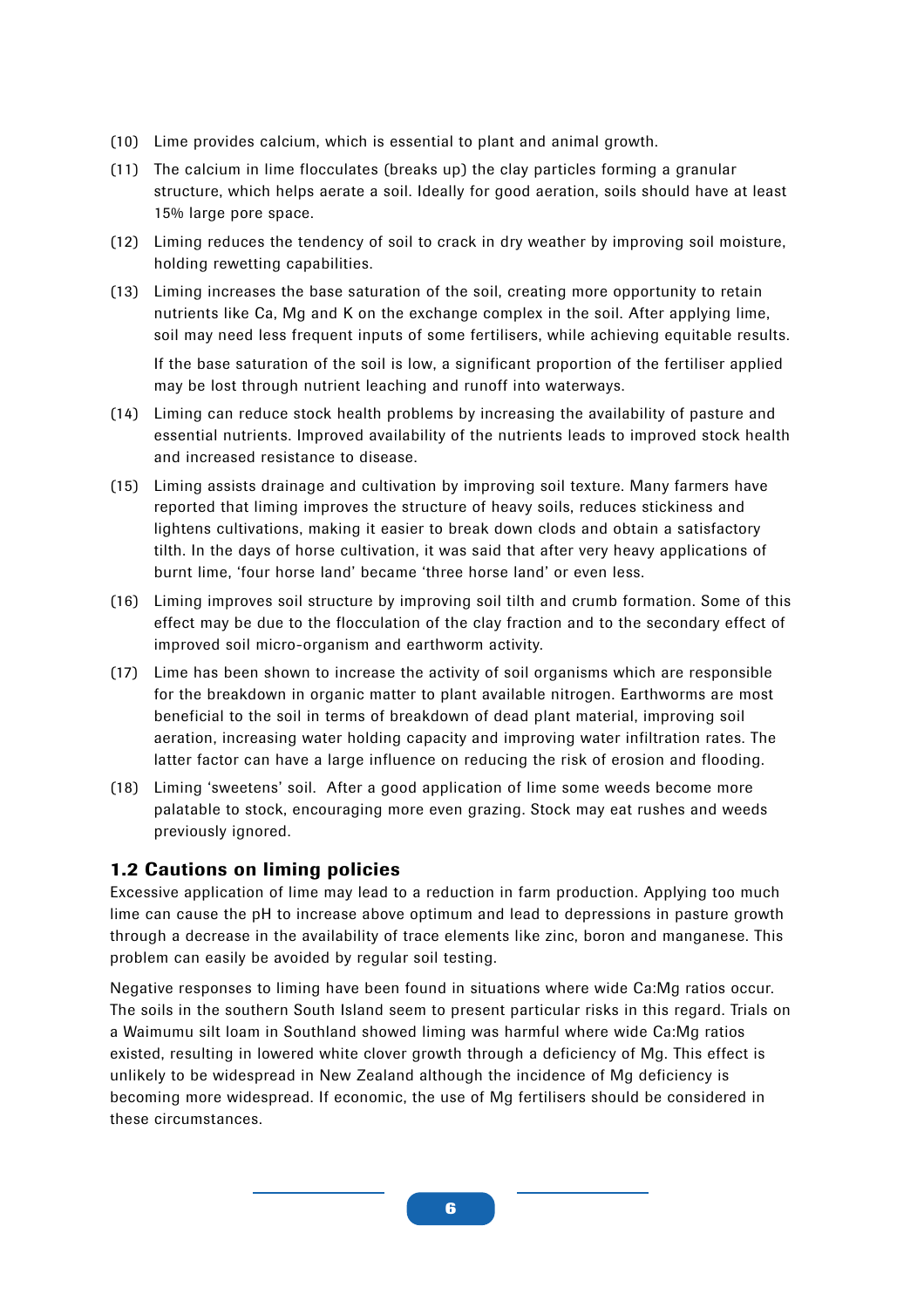## **2.0 Soil Acidity**

## **2.1 What is soil acidity?**

Soil acidity refers to the concentration of hydrogen ions  $(H<sup>+</sup>)$  in the soil, or more correctly the relative concentrations of H+ and hydroxyl (OH- ) ions. The degree of soil acidity is expressed by means of the pH scale:

### **pH = - Log [H+].**

Soil solutions containing equal concentrations of  $\mathsf{H}^*$  and  $\mathsf{OH}^*$  ions are said to be neutral and have a pH of 7.0. Where the concentration of H $^+$  ions exceeds that of OH $^+$  the soils are said to be acid and have pH values less than 7.0. Where the concentrations of OH- ions exceed that of H+ ions soils are said to be alkaline and have pH values greater than 7.0.

## **2.2 How do soils become acidic?**

Soil acidification is a natural process which can be greatly accelerated by legume based pastoral agriculture, as is very common in New Zealand. A number of processes produce the hydrogen ions that make soils more acidic. Some processes occur naturally, while others result from human activities. A brief outline of factors primarily contributing to soil acidification processes is summarised as follows:

- 1) Addition of acid compounds to the soil (fertilisers).
- 2) Generation of acidic compounds within the soil-plant environment.
- 3) Addition of acid compounds to the soil.

A number of commonly used fertilisers undergo reactions in the soil which tend to increase acidity. These fertilisers include urea, sulphate of ammonia and DAP.

## **Generation of acidic compounds within the soil - plant environment**

The majority of soil acid is generated by the activities of plant roots and soil micro-organisms through:

- a) Imbalance in nutrient uptake.
- b) Nitrogen fixation and leaching.

## **(a) Imbalance in nutrient uptake**

For a plant to gain nutrients needed for growth and function, the plant roots absorb cations and anions from the atmosphere and from the soil. A cation is any positively charged ion e.g.  $NH_{4}^+$ ,  $Ca_{2}^+$ ,  $Mg_{2}^+$ , Na<sup>+</sup> or K<sup>+</sup>.

The plant is electrically neutral because it has an equal quantity of positive and negative charges. When the plant absorbs a cation in the form of NH $_{{\scriptscriptstyle 4}}^+$ , Ca $_{{\scriptscriptstyle 2}}^+$ , Mg $_{{\scriptscriptstyle 2}}^+$ , Na $^+$  or K $^+$ ,(Fig 1.) the plant then releases into the soil an equal quantity of cations in the form of H+ ions. (Note: H+ ions are cations which are acidic.)

This exchange of cations between the soil and plant allows the plant to gain essential nutrients while maintaining the balance of charges within the plant. The soil becomes increasingly acidic due to the increased concentration of  $H<sup>+</sup>$  ions released into the soil by the plant. In particular, temperate legumes like clovers, peas, beans and lucerne acidify the soil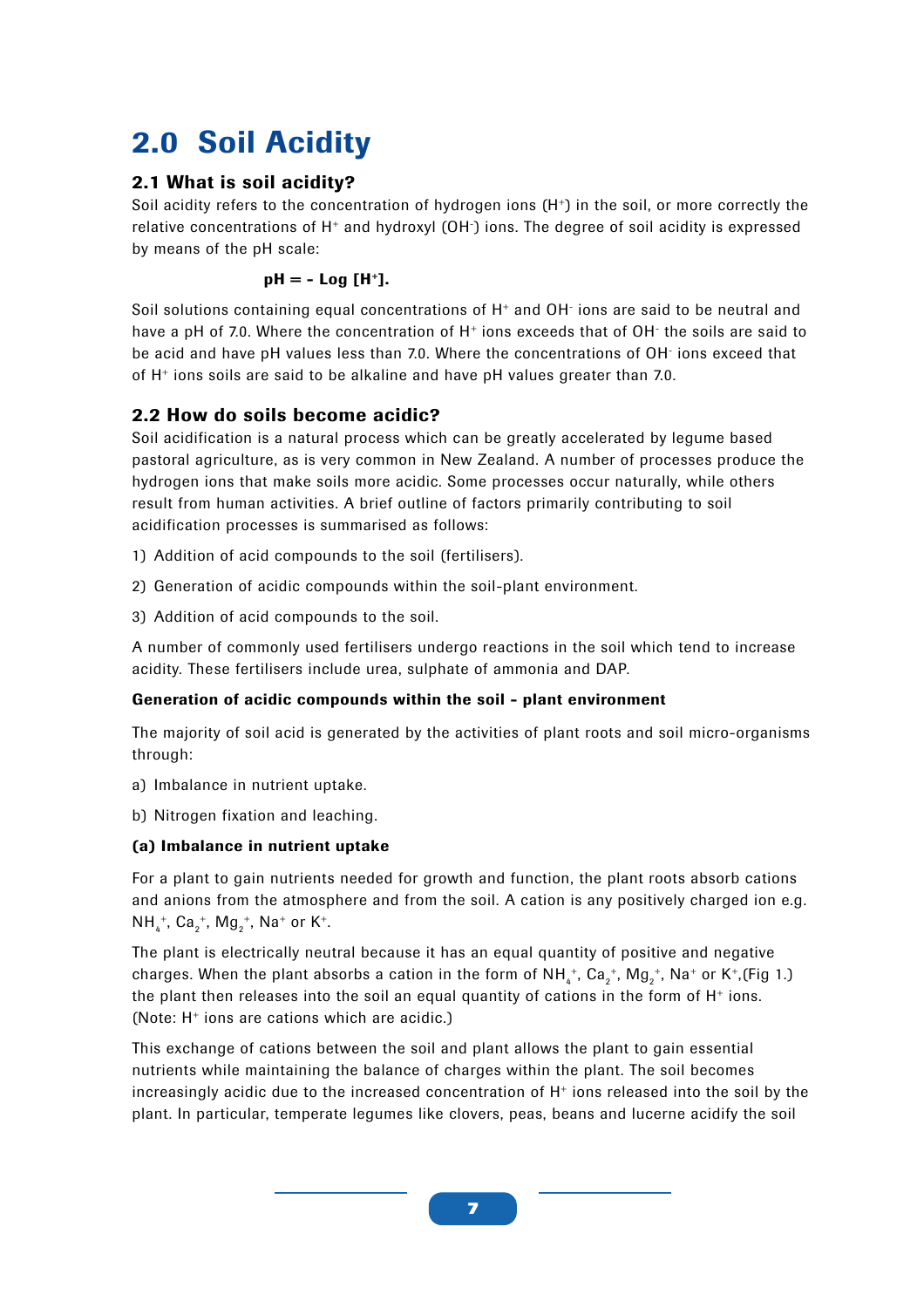

Figure 1. Nutrient Uptake

around their roots when atmospheric nitrogen is being actively fixed in their root nodules.

When plants uptake anions (negatively charged ions) from the soil, OH<sup>-</sup> ions (a basic anion) are released into the soil, i.e. when the plant uptakes  $\mathsf{NO}_{_{3}}^{\mathsf{2}\text{-}}, \mathsf{Cl}$  ,  $\mathsf{SO}_{_{4}}^{\mathsf{2}\text{-}}$  or  ${\sf H_2PO_4}^-$  (these anions are relatively non basic) the plant secretes OH<sup>-</sup> into the soil. This causes the soil to become more alkaline or basic.

Theoretically the alkalising process should neutralise the acidifying process in the

soil. However, the plant uptakes more cations than anions, hence more  $H^+$  ions (acid) than OH- ions (alkali) are secreted into the soil. Therefore the soil becomes acidified.

#### **b) Nitrogen fixation and leaching**

Most of the nitrogen fixed by legumes and absorbed by the plant is consumed by grazing

stock, and is then excreted as urine and dung. Most of the nitrogen in urine is present as urea. Hydrolysis of urea to ammonia and ammonium ions occurs rapidly in the soil followed by nitrification of a variable proportion of the ammonium to produce nitrate (NO $_{\scriptscriptstyle{3}}$ ). The chemical reactions occurring in this process produce H+ (acidic cation). See Fig 2.

If all the nitrogen entering the soil was taken up by plants there would be no net acidification or alkalisation. However, if instead of being taken up by plants the nitrate is leached from the soil, soil acidification occurs.



Figure 2. Nitrogen fixation, leaching and acidification.

Acidification occurs because for the nitrate anion (negatively charged ion) to leach from the soil,

it must be accompanied by a cation (positively charged ion). The cation leached along with the nitrate to balance its charge is mainly calcium or magnesium, while the  $H<sup>+</sup>$  ion remains in the topsoil which is thereby acidified.

## **2.3 Why are we concerned about soil pH?**

When soils become acidic there are several important changes taking place in the soil which are detrimental to achieving or maintaining high producing farmland.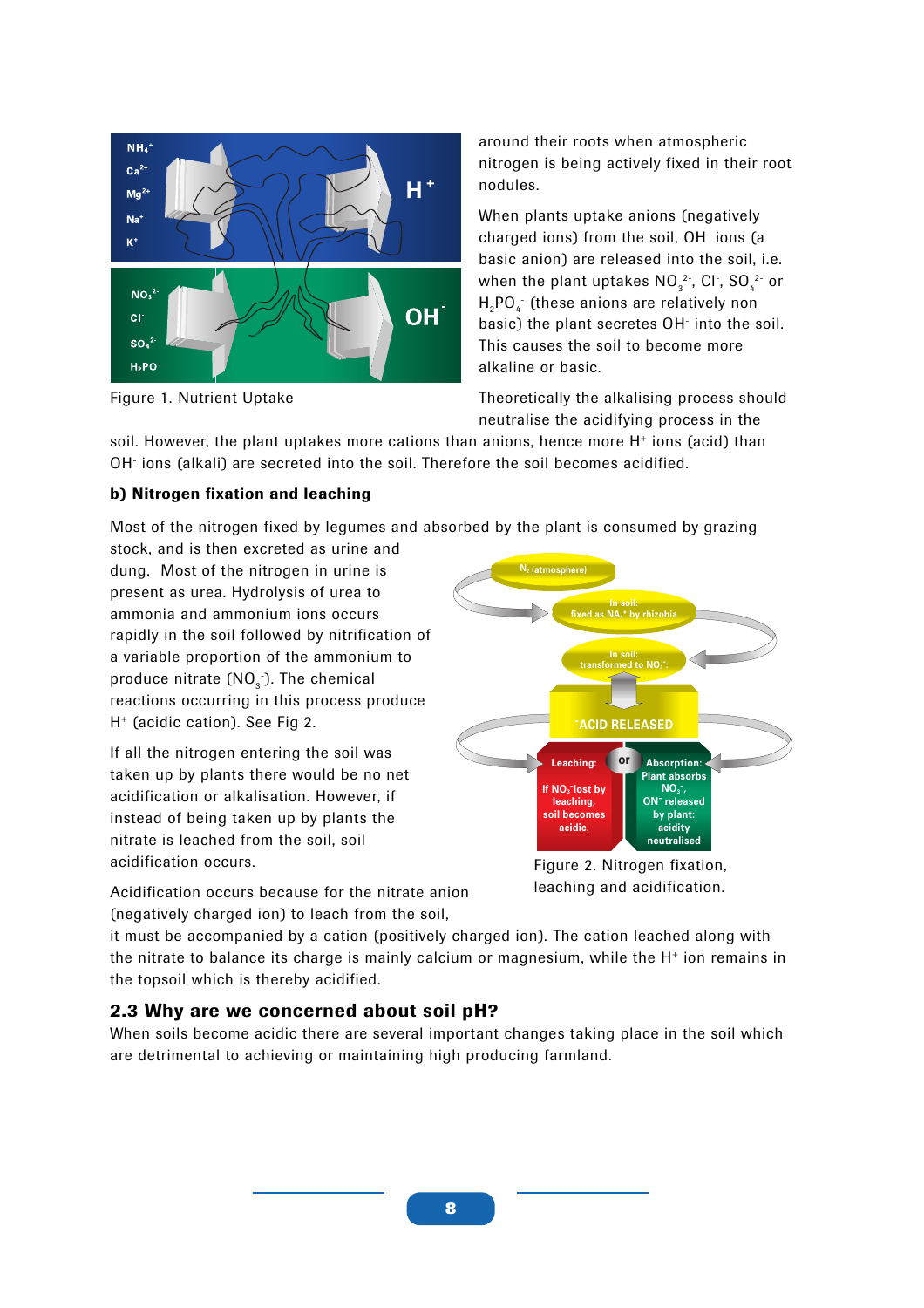Increased acidity leads to the following changes within the soil:

- 1) The principal effect of soil acidity is to influence the availability of plant nutrients. Many important plant nutrients, particularly phosphorus and molybdenum, are less soluble and therefore unavailable to plants in acid soils.
- 2) Elements such as aluminium and manganese become more soluble in acid soils and can become toxic to plant growth.
- 3) A low pH may indicate a low level of calcium and magnesium.
- 4) Many soil organisms (e.g. worms and micro-organisms) suffer in acid soil.
- 5) Changes in botanical composition of pastures to lower fertility species often lead to a decrease in palatability of pasture.

These problems can be overcome by the addition of lime. It is stated in point number 1) above, that at low pH, phosphorus and molybdenum become less soluble and therefore less available. The implication is that if the pH is increased (by liming) then phosphorus and molybdenum will become more available. It should be noted that liming would only increase the amount of plant available molybdenum on soils which have a reserve of molybdenum. There are some soils in New Zealand (e.g. some highly weathered "gumland" soils of Northland and deep acid peats in the Waikato) that have no reserve molybdenum. In such cases molybdenum must be applied as a fertiliser.

Structure of soils may deteriorate leading to a decrease in the soil moisture holding and rewetting capabilities. The soil becomes more vulnerable to the detrimental effects of dry weather.

## **2.4 Subsoil acidification "could cost the earth"**

An issue of particular concern for New Zealand hill country farmers is subsoil acidification. Subsoil acidification is an ongoing process. As previously noted, the result of farming ryegrass-clover pastures is an increase in acidification, which can result in aluminium toxicity. This interferes with root production and plant growth.

If acidity builds up in the lower root zone, productivity and drought tolerance can drop slowly and steadily. Sub-soil acidity is a major problem in Australia, across millions of hectares in Victoria, New South Wales, South Australia and Western Australia. This is made worse by the fact that lime is not commonly used in Australian agriculture. Although Australian soils have less capacity to buffer acidity than New Zealand's geologically younger soils, there is a risk of long term sub-soil acidity here.

Dr Mike Hedley, acting director of Massey University's fertiliser and lime research centre advises that scientists can't as yet predict how long it will take acidity to reach critical levels in the sub-soil. "But we know we are producing acidity, and there will be a time when our hill country soils are too acidic to support improved pastures" he says. "The problem foreseen by researchers is long term and will only occur when lime is not used regularly". The answer is liming to neutralise the acid, and increase pH.

A serious problem for the hill country farmer is that spreading vehicles can not be taken up into the steeper hills. The only way to spread lime is by aircraft, which may not be economic for many farmers. Research in the King Country (O'Connor et. al. 1981) has indicated that low rates of lime in hill country may be very beneficial.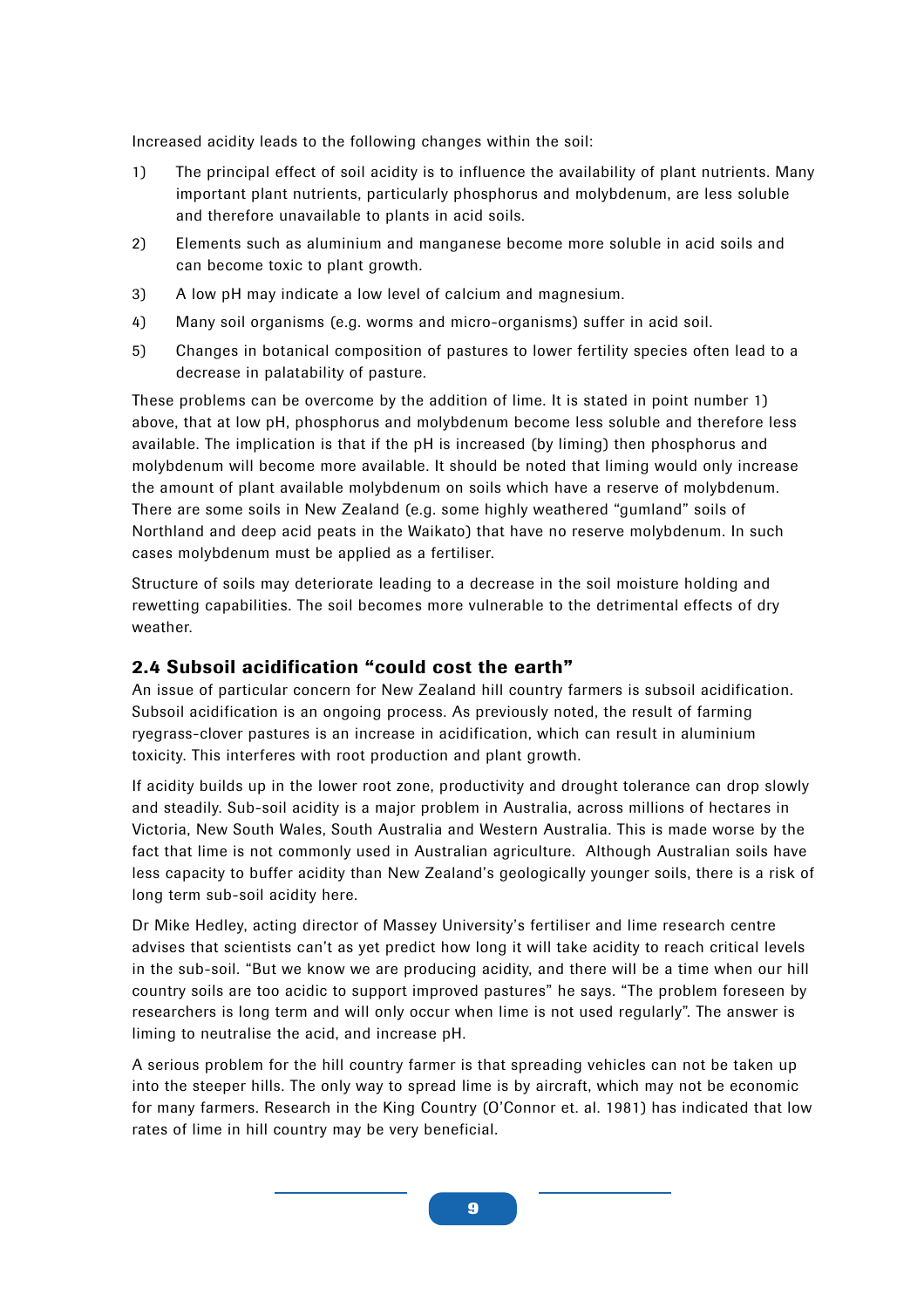When the soil can't be ploughed, as is the case for many hill country farmers, sub-soil acidification, when left too late, will be very difficult and expensive to remedy. New Zealand hill country farmers will have to lime their land, or their grandchildren will face a soil acidity problem which could eventually cut production and "cost the earth" to cure.

## **2.5 Indications of soil acidity**

Many farmers will agree that it is a very valuable skill to be able to recognise visual indicators of lime deficiencies. Presented below is a list of some of the observational signs of lime requirement, which may initially alert you to obvious lime deficiencies. However, soil tests are a necessary tool in determining lime requirements. These observational signs are not a substitute for soil tests.

#### **Observational signs of lime requirement**

- The presence of flat weeds (dandelions and plantain), moss, chickweed and/or yarrow.
- Poor clover nodulation leading to poor clover growth. This can easily be observed by a high presence of variable sized clovers or an overall general absence of clover. Absence of clover is often a sign of lime deficiency which is usually associated with a shortage of phosphate. On some soils, lack of clovers may be due to potassium deficiency.
- Bare patches of plant growth on the soil surface.
- Poor worm life.
- Shallow rooting of pasture plants.
- Thatching at and near the soil surface.
- On grassland a shortage of lime often leads to a matted and peaty layer of unrotted grass debris on the surface of the soil.

Arable crops such as sugar beet and barley are very sensitive to soil acidity. Often they give the first indication that land is becoming acid by growing poorly or by completely failing to grow in patches. Other crops that are affected by acid soils, although less susceptible are beans, peas, turnips, swedes and wheat.

Section 6.8.17 gives observational signs of specific nutrient deficiencies in various pasture plants and crops. Nutrient deficiencies can be closely related to the way in which soil acidity affects the availability of plant nutrients, and thereby gives signs of soil acidification.

The following quote is an old saying, which originated in an era before farmers had ever even heard of soil pH. It shows some obvious understanding and appreciation of lime requirements. The quote refers to the appearance of a paddock after it has been grazed.

#### **"Where there's no grass, fertilise. Where there's tufts of grass, lime".**

The theory being that to grow grass you need fertiliser but where there is rank grass, the stock find it too unpalatable and leave it.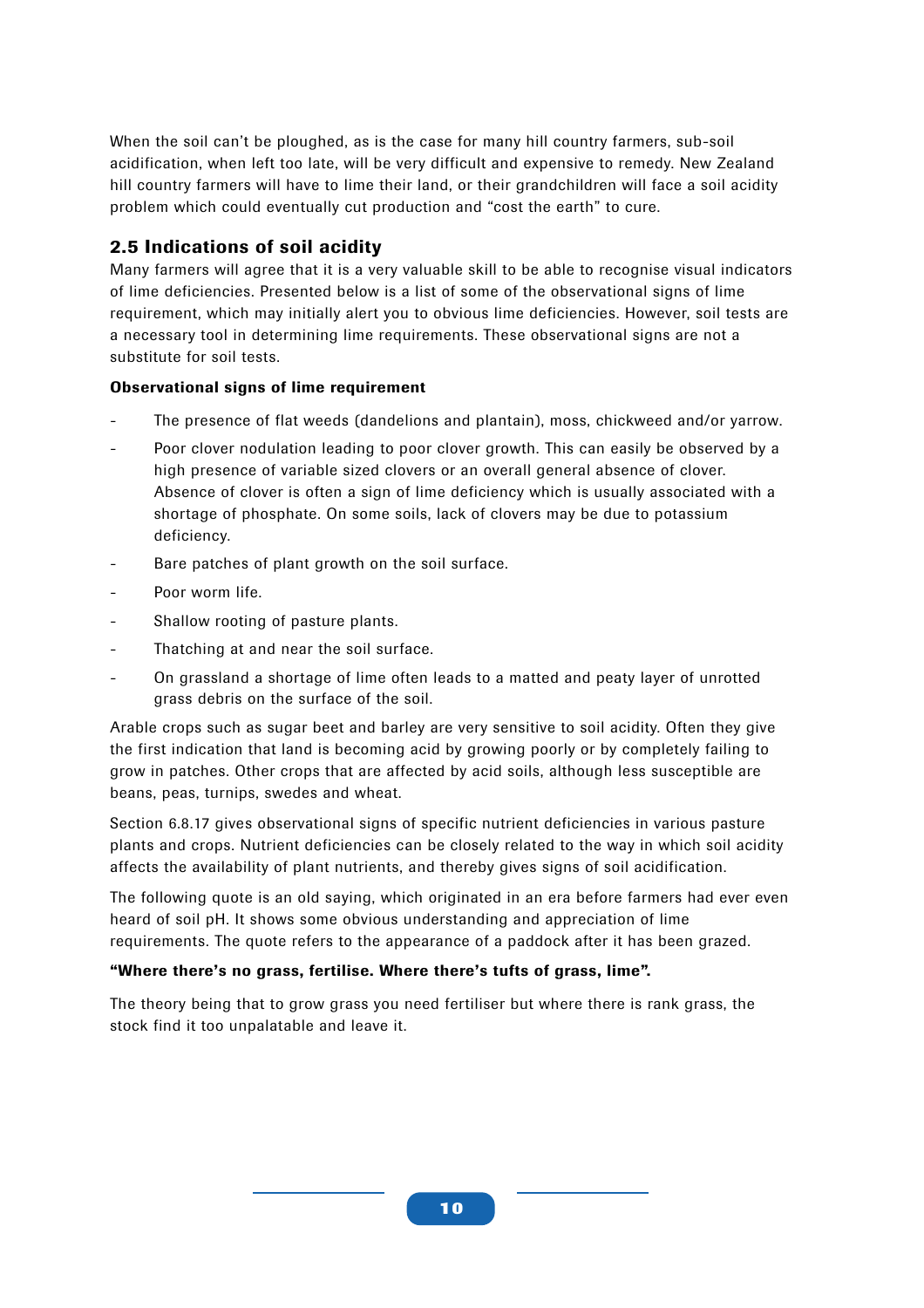## **3.0 Overcoming Soil Acidity**

Soil acidity may be economically and effectively overcome by the addition of ground limestone.

## **3.1 How does lime work to overcome soil acidity?**

Ground limestone consists of calcium carbonate and variable proportions of sand, silt or clay. When calcium carbonate is in contact with a slightly acid soil, the calcium carbonate dissolves gradually in the soil moisture and reduces acidity.

Lime neutralises the soil in two ways:

- (1) The acidic hydrogen ions  $(H^+)$  react with the CaCO $_{_3}$  to produce carbonic acid and calcium ions (Ca $_2^{\text{+}}$ ). Carbonic acid is unstable and breaks down to form water and carbon dioxide.
- (2) The calcium ions  $(Ca_2^+)$  displace the H<sup>+</sup> ions in the soil.



Figure 3. How lime neutralises soil acidity

## **3.2 Liming Materials**

The most cost-effective method of raising the pH of your soil is through the application of agricultural lime (calcium carbonate). Other materials are listed below and their respective liming power compared to calcium carbonate is given as a neutralising "value".

Table 1. The Neutralising Values for Various Liming Materials Compared to the Neutralising Value of Calcium Carbonate.

| <b>Liming material</b>                 | <b>Neutralising value %</b> |
|----------------------------------------|-----------------------------|
| Calcium carbonate CaCO <sub>3</sub>    | 100                         |
| Dolomite Lime $CaMg(CO3)$ <sub>2</sub> | $95 - 108$                  |
| Hydrated Lime Ca(OH) <sub>2</sub>      | 120-135                     |
| Basic Slag (no P in NZ slag)           | $50 - 70$                   |
| <b>Baked Sea Shells</b>                | $80 - 90$                   |
| Marl Clay + $CaCO3$                    | $50 - 90$                   |
| Burnt Lime (Quicklime) CaO             | 150-175                     |
| Gypsum $CaSO_{h}$                      | <b>None</b>                 |
|                                        |                             |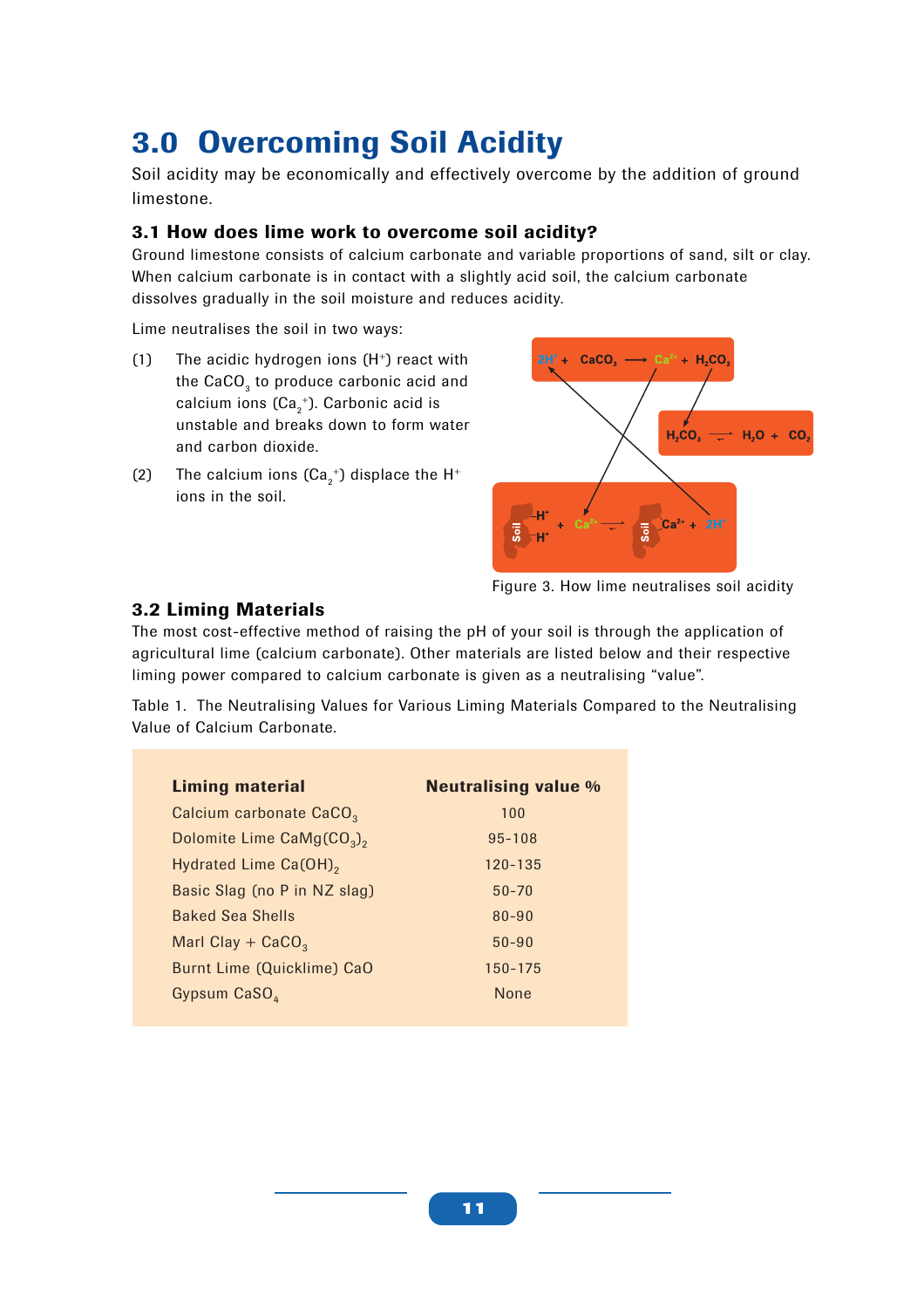## **4.0 Lime Quality - Get the best value for your money.**

## **4.1 Calcium carbonate content**

The most important component in agricultural lime is the calcium carbonate content. The carbonate reacts with the acids in the soil and thereby increases the soil pH. The calcium carbonate of Northland limestone ranges from 60-85%. In certain parts of New Zealand the calcium carbonate content of lime may range up to 99%.

In the past there have been regulations which controlled the quality of agricultural lime through transport subsidies. In Northland,

approved limeworks were only able to sell lime with a minimum of 65% calcium carbonate content. There were some exceptions to this, which allowed some limeworks to sell lime with a minimum of 60% calcium carbonate. Now that the transport subsidies have been removed, there are no regulations controlling the quality of agricultural lime. It is therefore highly advisable for farmers to see a recent CaCO<sub>3</sub> analysis of the lime before purchase.

## **4.2 Fineness of grinding**

Another important factor when considering lime quality is the fineness of grinding or surface area of the lime particle. The surface area increases in almost direct proportion to



TRACTOR SPREADER

the fineness of grinding. At any given constant weight, if the particle size is halved the surface area is doubled. Other factors being constant, fineness of grinding has a very large bearing on the rapidity with which liming affects plant growth and soil pH.

Agricultural limestone usually has a wide range of particle sizes. This is a desirable feature unless too large a proportion of the particles is so coarse that under most conditions little will dissolve for many years.

The fineness of lime is measured by passing it through a series of standard sieves. The previous M.A.F. regulations controlling the fineness of grinding of agricultural lime specified the following:

- At least 95% of the ground limestone to pass through a 2.0mm sieve.
- At least 50% of the ground limestone to pass through a 0.5mm sieve.

It is important that such standards continue to be adhered to.

## **4.3 Transport and spreading costs**

When considering lime sources it is advisable to take into account not only the grade of limestone, but also the costs of transport and spreading.

A situation may arise where the local limestone is of a low grade. A higher grade product may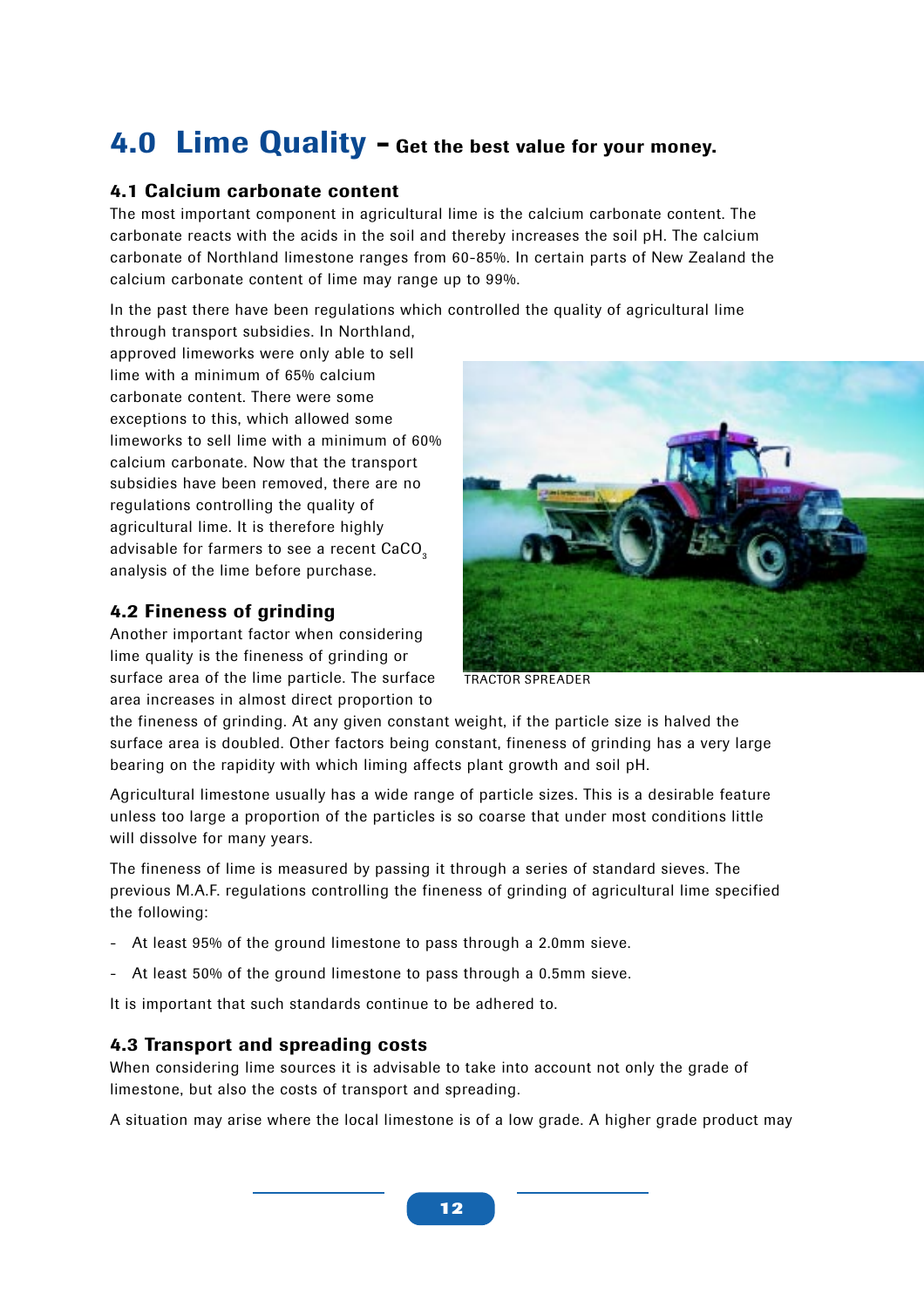be available from another lime source a greater distance from the spreading site. The cost of carting the higher-grade product the extra distance may make the higher grade product less economic. It may be more economic to purchase the lower grade product at a higher quantity.

In other situations it may be more economic to purchase a lower quantity of the higher grade product.

The following scenarios demonstrate the importance of taking into account all the economic costs and benefits of employing a particular lime source. Two lime sources are available:

Table 2. Comparing Two Lime Sources

|   |                                     | Lime works (X) | Lime works (Y) |
|---|-------------------------------------|----------------|----------------|
| A | CaCO <sub>3</sub>                   | 75%            | 60%            |
| B | Lime price \$/tonne                 | 14             | 10             |
| C | CaCO <sub>3</sub> required (tonnes) | 100            | 100            |
| D | Tonnes product required (C)         | 133            | 167            |
| E | Lime per truck load (tonnes)        | 20             | 20             |
| F | Number of loads (DIE)               | 6.65           | 8.35           |
| G | Cartage distance (round trip)       | 70km           | 40km           |
| н | Cost cartage \$/km                  | 2.5            | 2.5            |
| L | Air spreading costs \$/tonne        | 32             | 32             |
|   | Ground spreading costs \$/tonne     | 8              | 8              |
|   |                                     |                |                |

**Example 1:** A farmer requires a volume of lime with an equivalent of 100 tonnes of calcium carbonate to be transported to his farm and spread on his land by a ground spreader.

Table 3. Calculations for Example 1

|                    | Lime works (X)          |                                 |                      |
|--------------------|-------------------------|---------------------------------|----------------------|
| Cost of Lime:      | $(D \times B)$          | $=$ (133 x 14)                  | 1,862                |
| Cost of Cartage:   | $(F \times G \times H)$ | $=(6.65 \times 70 \times 2.50)$ | 1,164                |
| Cost of Spreading: | $(D \times I)$          | $=$ (133 x 8)                   | 1,064                |
|                    |                         |                                 | <b>Total \$4,090</b> |
|                    | Lime works (Y)          |                                 |                      |
| Cost of Lime:      | $(D \times B)$          | $=(167 \times 10)$              | 1.670                |
| Cost of Cartage:   | $(F \times G \times H)$ | $=(8.35 \times 40 \times 2.50)$ | 835                  |
| Cost of Spreading: | $(D \times I)$          | $=(167 \times 8)$               | 1,336                |
|                    |                         |                                 | <b>Total \$3,841</b> |

Note: Input parameters for Example 1 were obtained from Table 2.

In this scenario it is clear that lime works (Y) proves to be the cheaper option, even though its purity is lower and a greater volume of lime is required. Cartage costs are significantly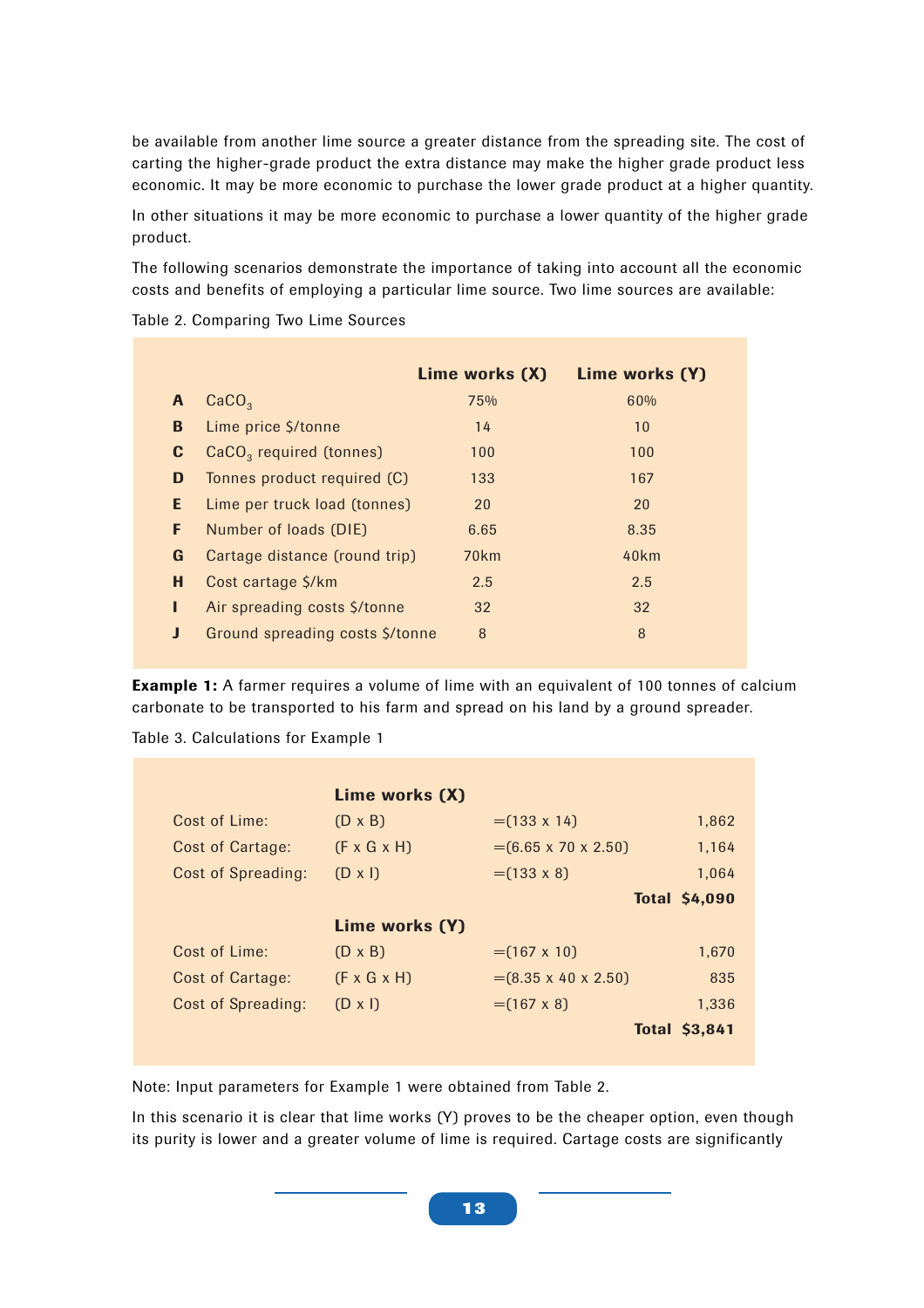reduced by the shorter distance of transport to the farm. Applying a lower grade product at a higher quantity becomes the more economic option in this case.

**Example 2:** A hill country farmer requires a volume of lime with an equivalent of 100 tonnes of calcium carbonate to be transported to an airstrip bin and spread onto his farm by a spreading plane.

|                    | Lime works (X)          |                                 |                      |
|--------------------|-------------------------|---------------------------------|----------------------|
| Cost of Lime:      | $(D \times B)$          | $=$ (133 x 14)                  | 1,862                |
| Cost of Cartage:   | $(F \times G \times H)$ | $=(6.65 \times 70 \times 2.50)$ | 1,164                |
| Cost of Spreading: | $(D \times I)$          | $=$ (133 x 32)                  | 4.256                |
|                    |                         |                                 | <b>Total \$7,282</b> |
|                    | Lime works (Y)          |                                 |                      |
| Cost of Lime:      | $(D \times B)$          | $=(167 \times 10)$              | 1,670                |
| Cost of Cartage:   | $(F \times G \times H)$ | $=(8.35 \times 40 \times 2.50)$ | 835                  |
| Cost of Spreading: | $(D \times I)$          | $=(167 \times 32)$              | 5.344                |
|                    |                         |                                 | <b>Total \$7,849</b> |
|                    |                         |                                 |                      |

Table 4. Calculations for Example 2

Note: Input parameters for Example 2 were obtained from Table 2.

In this scenario lime works (X) proves to be the cheaper option as its higher quality limestone means there is less lime needing to be applied and so total on-ground costs are lower.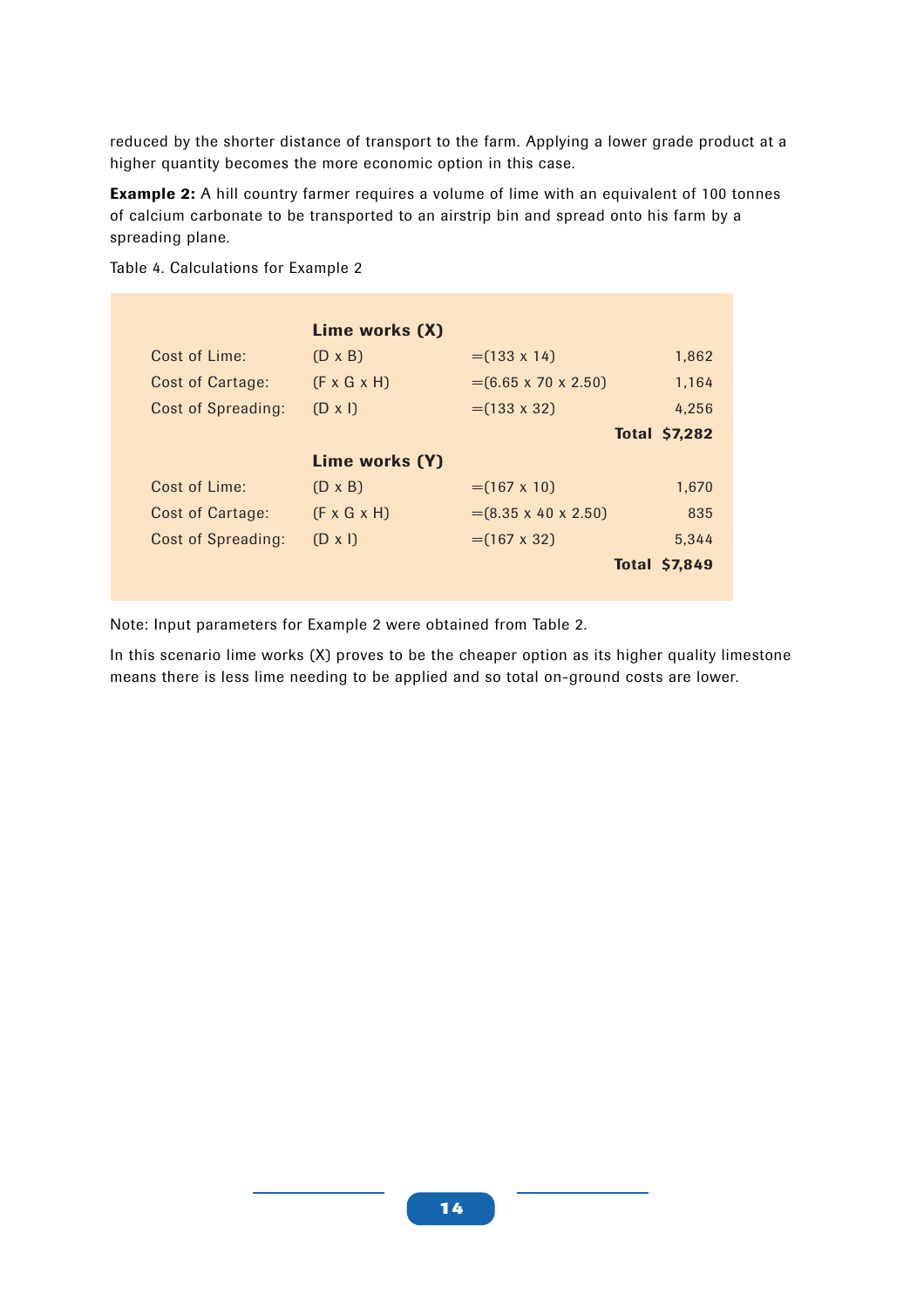## **5.0 Chemical Composition of Lime**

## **Major Constituents**

New Zealand limestone can contain up to 99% calcium carbonate. The most important constituent of lime is the carbonate anion. The carbonate anion reduces the soil acidity producing CO $_{\tiny 2}$  and water (see Figure 3). The other major component is calcium. Calcium is an essential plant and animal nutrient. Its presence is essential to ensure the absorption and movement of growth elements such as phosphorus, magnesium and nitrogen.

The other major component of limestone is silica. This is a relatively inert material and has very little agricultural value.

## **Minor Constituents**

Limestone also contains trace elements in varying quantities and proportions.

Sixteen samples were taken from limestones in Northland to reveal the following average chemical compositions of trace elements.

Table 5. Average Sample Composition for Trace Elements

| <b>Trace Element</b>                    | <b>Average Sample Composition</b> |
|-----------------------------------------|-----------------------------------|
| Iron (Fe)                               | $0.1 - 1.1\%$                     |
| Magnesium (Mg)                          | $0.1 - 0.15\%$                    |
| Copper (Cu)                             | $14-27$ ppm                       |
| Cobalt (Co)                             | $10-14$ ppm                       |
| Manganese (Mn)                          | $100 - 600$ ppm                   |
| Molybdenum (Mb)                         | $0.2 - 0.8$ ppm                   |
| $\mathsf{Zinc}\left(\mathsf{Zn}\right)$ | $22 - 39$ ppm                     |
| Cadmium (Cd)                            | $3-5$ ppm                         |
|                                         |                                   |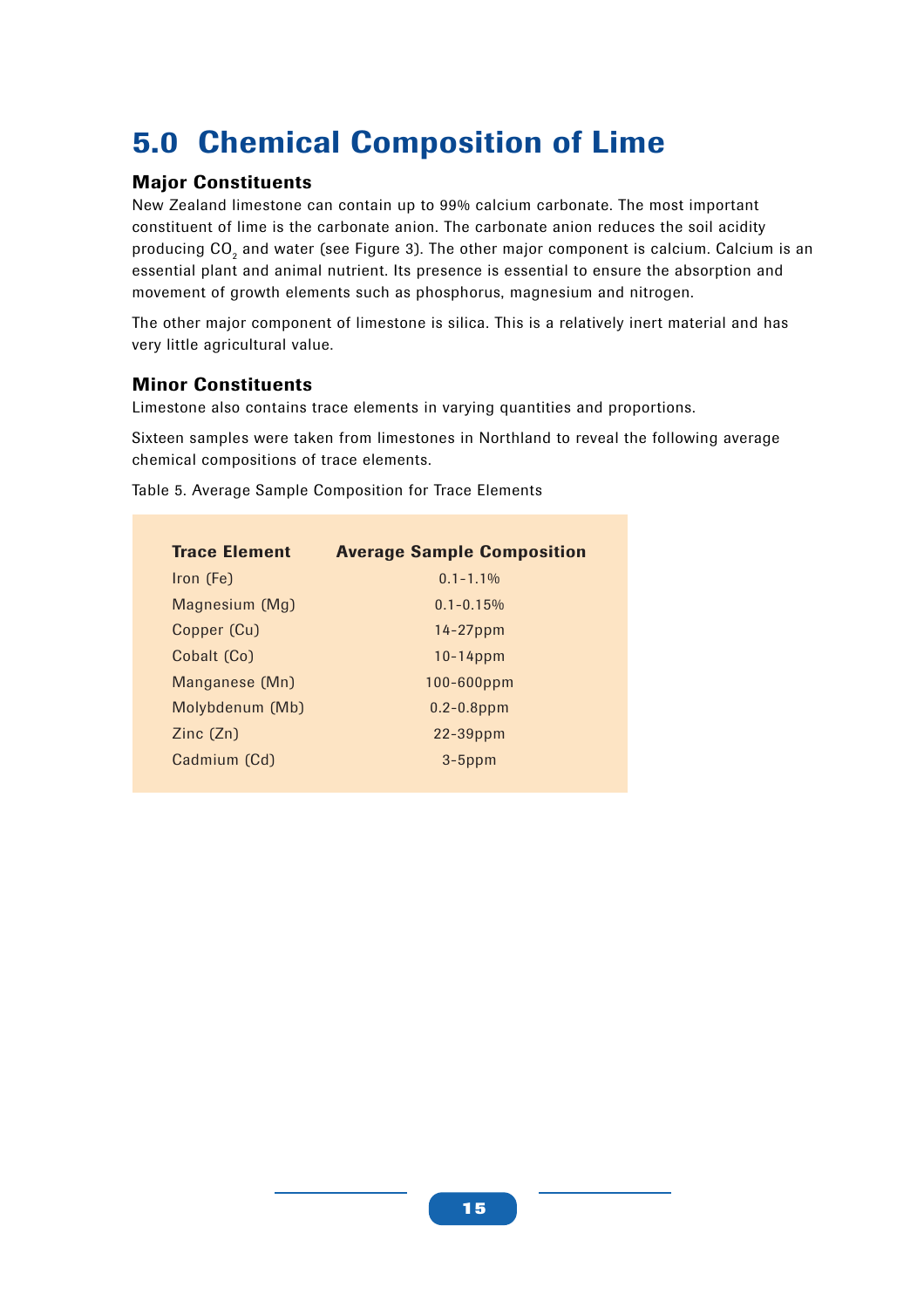## **6.0 How Liming Improves Farm Production**

#### **6.1 Increased pasture production**

The objective of lime application in agriculture is to increase pasture production.

By raising the soil pH, lime affects the availability of major and trace elements including nitrogen, calcium, magnesium, molybdenum, manganese, boron, zinc and aluminium. Under certain conditions lime has a 'phosphate sparing effect'. Liming also improves soil physical structure and moisture retention. Lime has a beneficial effect on some soil fauna, especially earthworms and nitrogen fixing bacteria. All these factors work together and contribute to significant increases in pasture production. The improvements in pasture production lead to increases in animal production, measured in live weight, wool weight and milksolids. Overall the effect is to increase farm profitability.

Over the past 30 years a lot of scientific research has been undertaken concerned with pasture responses to liming. Field trials conducted by M.A.F., D.S.I.R. and the universities (Massey and Lincoln) have shown that farm pasture production can be significantly increased through liming. Some of the more recent trials in Northland have included the Kamo trials, Waiotira-Lovegrove trials, the Waiotira-Gunson trials and the Ruawai trials. These trials were conducted on typical unimproved or improved hill country pasture. The most noteworthy findings of these trials are summarised below, giving some indication of how liming can significantly increase pasture production.

#### **Kamo:**

The Kamo trials were established in June 1990 on an undeveloped site on the Kamo research area. These trials exhibited an average production increase of 31% through liming. The Kamo site was a typical "development" situation with low pH (4.9) and indicating a very marked improvement to raising soil pH to optimum levels.

#### **Waiotira - Gunson:**

This trial was established in July 1991 on a farm near Waiotira, the property of P & B Gunson. The Gunson trials on Waiotira clay showed an increase in pasture production of 18%. The site had a starting pH of 5.6, which is considerably higher than the Kamo (4.9) or Lovegrove (5.3) trials. This site was typical of run down pasture, which had received little or no fertiliser for 8 - 10 years. Researchers suggest that a major contribution of the lime response was due to nitrogen release as a result of applying lime, which resulted in a marked improvement in ryegrass content.

#### **Waiotira - Lovegrove:**

The Lovegrove trials were established in June 1993 on a farm near Waiotira, property of M. & A. Lovegrove. The Lovegrove site was typical of a lot of Northland rolling hill country with clay soils. Lime responses of 15% production increases were observed in the second year of the trials. The third year had a 6% increase in production and over the next few years maintained a similar advantage. The first year's production was limited by the fact that it was an extremely dry year and that liming normally requires a certain amount of time to take effect. The researchers suggest that the improvements in production may be largely due to liming alleviating aluminium toxicity problems. With a pH of 5.3 the soil aluminium levels at 2.7ppm (range 2.35-3.22ppm) were high enough to exert a depressive effect on plant growth.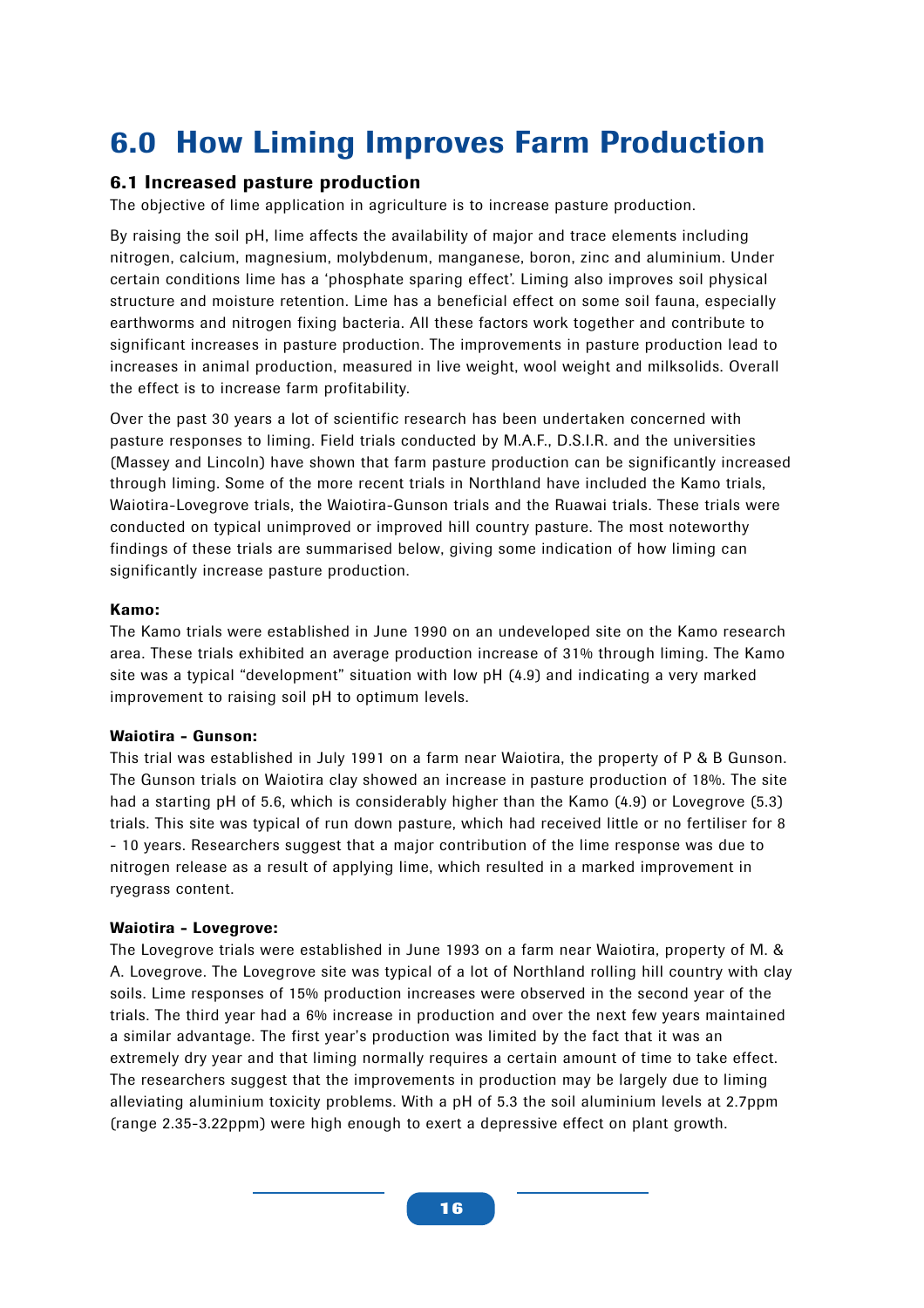#### **Ruawai - Tony Oud:**

A trial was laid down on the property of Tony Oud, Robertson Road, on 10 December 1996. The soil type was Kaipara clay and soil tests initially revealed pH 5.9 and Olsen P 16. The study focussed on the effects of lime and phosphate on pasture growth. By the second year of the trial some important interactions were apparent between lime and phosphate. When lime alone was applied at 5 tonne/ha in year 1, an increase in kgDM/ha of 20% was observed. The increase in dry matter production was attributed to the lime rendering the phosphate already present in the soil, more available to plants. This effect is sometimes referred to as a 'phosphate sparing effect'. The lime response was equivalent to that obtained from 80-100kg P/ha (890-1110kg Superphosphate/ha) without lime.

Results obtained in this trial will be applicable to Kaipara clay soils and probably other estuarine clays in Northland. These results are supported by trials carried out in 1991 on the property of R Kidd. The site originally had a pH of 5.5 and an Olsen P of 15 and showed a 15% increase in dry matter in response to phosphate alone, a 16% response to lime alone and a 25% response to P and lime together. Obviously the combination of lime and Superphosphate is the ideal.

#### **6.2 Expected pasture responses to liming**

Lime trials carried out in Northland have indicated that knowing the initial soil pH, responses to lime may be predicted with reasonable accuracy although these will vary to some degree between sites, depending on factors including soil type, climate and the quantity of lime applied.

Figure 4(a) is based on information gained in the Lovegrove trials. A positive response to lime application was obtained across the pH range. Indications from this trial were that the quicker the pH could be raised to an optimum level (pH 6.0-6.2) the better it was in terms of pasture response.



Figure 4(a) Pasture Responses to Lime Across the pH Range 5.2-6.2 (Lovegrove trial)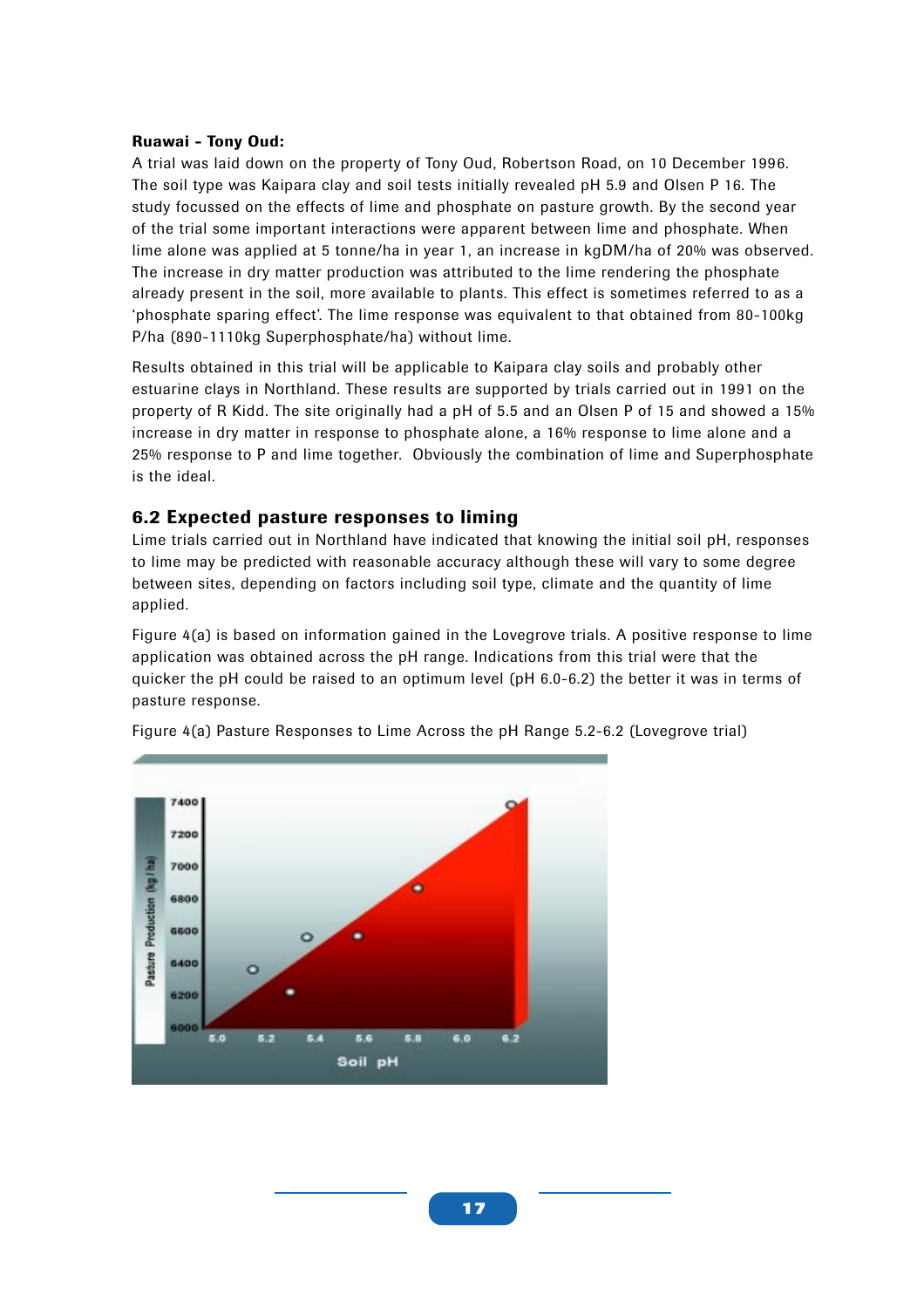Figure 4(b) Relationship Between Soil pH and Average Annual Pasture Response (%) to Lime at 3 Application Rates



Figure 4(b) gives responses to lime that can be expected based on the initial soil pH and the quantity of lime applied. For example, starting with a soil pH of 5.0, a 10% increase in pasture production can be expected with an application of 2.5 tonnes/ha.

Responses to lime are generally measured in dry matter production by researchers. However, improvements in stock production, animal health and pasture compositions are just as relevant. Several authors have noted that in situations where both animal and pasture measurements were made, animal production measurements (e.g. wool production, live weight gains, or milksolid production) offer the best and most consistent indication of lime responses as the animal is able to integrate the effects over time. In the absence of animal production measurements, pasture production is a good measure of the effects of lime.

## **6.3 Liming to improve soil properties**

#### **6.3.1 Soil moisture**

Microbial activity is low and nutrient availability to plants is limited when a soil is under moisture stress. The evidence from many field trials has shown that lime addition can result in increased soil moisture levels, particularly after rainfall in March-April. Such a moisture advantage at this time of the year will encourage and support active plant growth. This may allow persistence of desirable species and promote earlier autumn germination of seeds.

In a study of the effect of lime on North Island hill country Zhou Jiayou (1993) found that liming significantly increased the soil pH ranging from 0.24 to 0.3 units/2000kg lime applied, and the soil potential mineralization nitrogen increased by 93.8%. Liming increased the soil moisture over dry spring/summer by values ranging from 11.2% to 26.3%.

The Whatawhata Hill Research Centre is located on hilly and steep slopes with pH 4.8 to 5.5 and a mean annual rainfall of 600mm. The application of 3 tonnes lime/ha consistently increased soil moisture and with outstanding results. Within 2 years, herbage yield in one summer and autumn were trebled. In addition, the proportion of white clover in the sward doubled.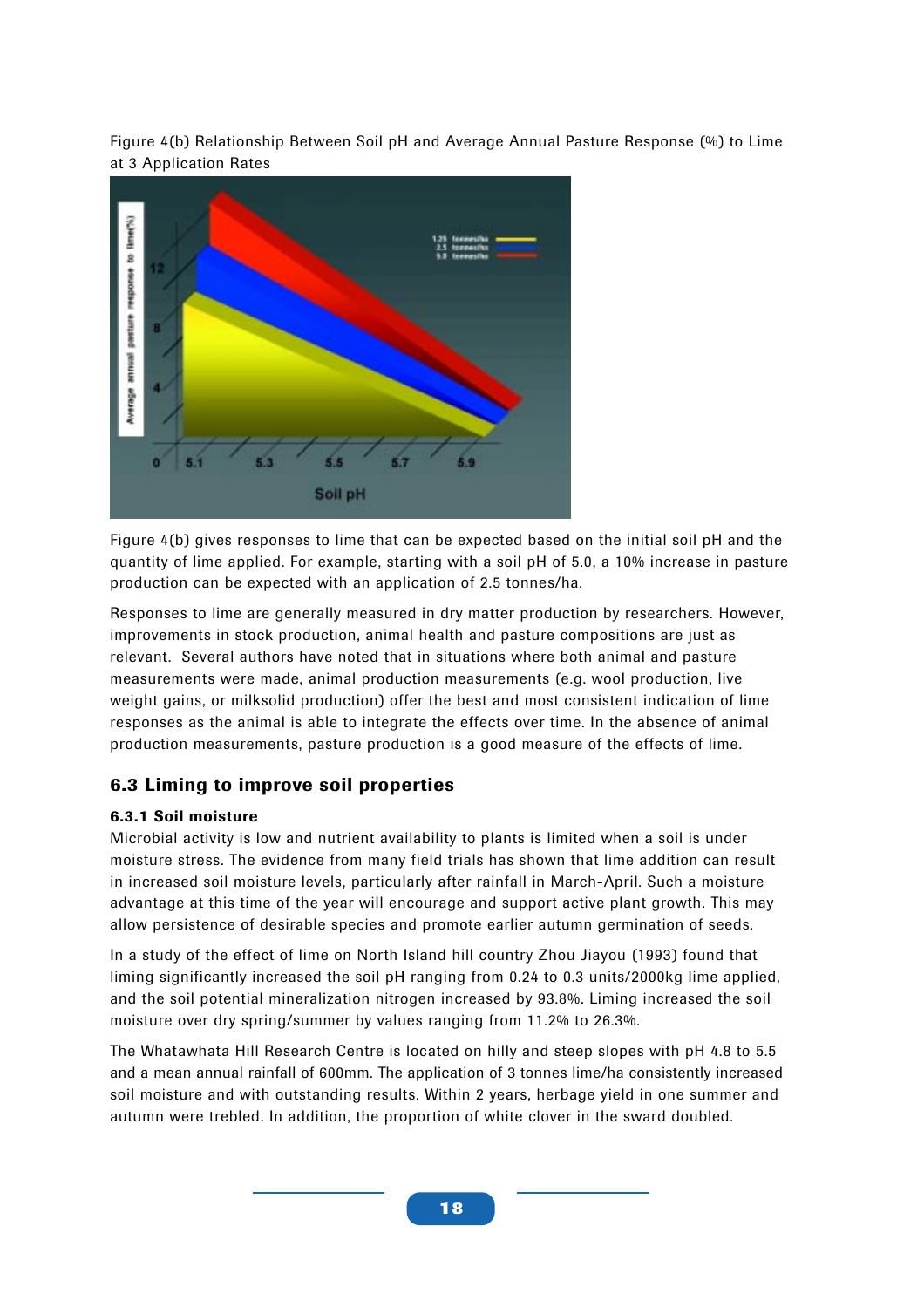Lime may affect soil moisture in two ways, either directly and rapidly, or indirectly and gradually. In the experiment at Whatawhata, lime acted relatively rapidly. One month after application and when approximately 200mm of rain had fallen, liming greatly increased the speed with which droplets entered the soil.

Gradual effects may be caused by stimulation of earthworm activity and micro-organisms. This results in the disappearance of the water repellent turf mat and the formation of water conducting channels.

It is not known if this effect on soil moisture is widespread because in several other trials in the North Island hill country, liming increased herbage yields but not soil moisture. Increased soil moisture content appears to accompany a lime stimulated increase in white clover production. In general terms a soil moisture effect must be considered a possibility.

#### **6.3.2 Liming to improve soil structure**

It is widely accepted by farmers that liming improves the structure of heavy soils, reduces stickiness, lightens cultivation and makes it easier to break down clods and obtain a satisfactory tilth. In the days of horse cultivation it was often said that after very heavy applications of burnt lime 'four-horse land' became 'three-horse land' or even less.

The addition of lime increases the population of the bacteria responsible for breaking down organic matter. The decomposition of organic matter is believed to assist soil crumb formation, possibly through the formation of gum-like substances, which act as cements, or through soluble humic materials which coat the soil crumbs and bind them on drying.

Another indirect benefit on soil structure, is a significant increase in earthworm numbers and activity.

#### **6.3.3 Liming to increase earthworm activity and numbers**

Casting earthworms are beneficial for maintaining healthy soils and for maximising production of crop systems and pasture. Some important earthworm species respond to liming.

Casting earthworms depend on a constant supply of calcium in greater amounts than are naturally present in New Zealand soils. Calcium supplied through liming stimulates earthworm production and activity. In trials in the South Island numbers have increased by 50% in response to 2.5 tonnes/ha of lime, and 90% in response to 5 tonnes/ha. Low populations are often associated with low calcium levels, and a soil test calcium level of at least 7 is required for useful earthworm activity.

#### **Signs of lack of worms**

Pastures lacking in earthworms can be recognised by their lack of sustained vigour and absence of surface worm casts. These pastures have a harsh unthrifty appearance. Dung and dead plant material is observed over a compact, structureless and relatively dry soil.

#### **Beneficial effects of earthworms**

A 72% increase in spring pasture production was measured in Hindon, Otago, 5 years after earthworms were introduced. Dry matter (DM) increases from 28 -111% have been measured in pot trials as a result of earthworm activity.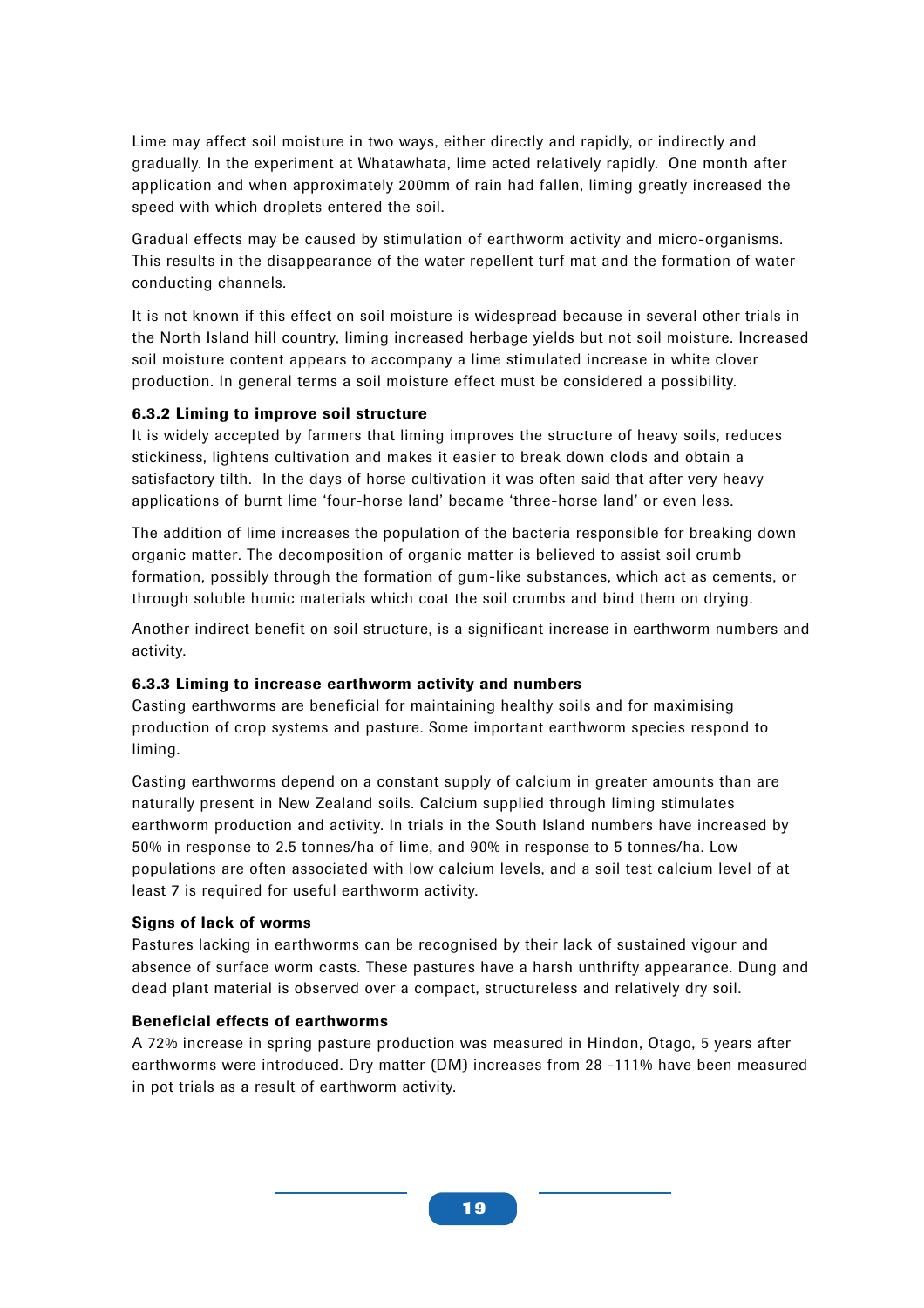The obvious changes resulting from earthworm activity are the incorporation of organic matter from the soil surface, and the strikingly improved open friable structure of the soil.

Under good pasture, the weight of casting earthworms may exceed one tonne per hectare, and while moisture and food are in good supply they may daily ingest 3-4 times their own weight in soil, dung, litter and decaying roots. During the digestion of these materials, the availability of nitrogen and phosphate is increased. This increases the rate of nutrient recycling back to the pasture.

Perhaps the most important function of earthworms is their effect on infiltration of rainwater. Worms affect the pore size distribution in the soil, improving drainage. The mucous secretions they release reduce the hydrophobic nature of the soil particles. Water penetration is also increased because there is a reduction of the litter layer due to earthworm activity.



Earthworms have doubled or even trebled the infiltration rate of rainwater. Increased infiltration reduces runoff, erosion and flooding. Improved crumb structure lessens the risk of wind erosion.

The presence of earthworms can, therefore, greatly increase pasture growth and reduce the chance of erosion and loss of nutrients in runoff. In some trials performed by M.A.F., the infiltration rate doubled from 12.5mm to 25mm/hr, moisture holding capacity increased 17% and available moisture in the top 30cm increased by 17.5mm in the soils tested.

#### **Important species of worms**

There are over 190 earthworm species in New Zealand, but only a few introduced species are regarded as beneficial.

*Aporrectodea caliginosa* is the most widespread. It feeds on dung but is mainly active from just below the surface to 6cm depth. It produces casts but seldom brings them to the surface. Most importantly, it prevents the formation of turf mats and assists in their destruction. Other introduced species that seem to have similar effects include *A. tubercuiata, A. rosea, A. Chiorotica, A. trapezoides and A. Longa.*

#### LIME BULK STORE

*Lubicus rubellus* feeds on dung, plant litter and decaying roots to a depth of about 3cm below the soil surface. This species may

contribute significantly to the efficient cycling of nutrients, particularly nitrogen and phosphorus. Although *Lubicus* produces surface casts it does not prevent the formation of turf mat.

All the above species are good colonisers and are common in soils with pH 5.2-5.4. They have been observed to respond dramatically in vigour and numbers to liming up to pH 6.0-6.2. *Aporrectodea longa* may be even more responsive to liming than *Lubicus rubellus and A. caliginosa.*

#### **6.4 Liming supplies calcium to the soil**

Calcium carbonate has a dual function in the soil:

- Calcium is an essential plant and animal nutrient.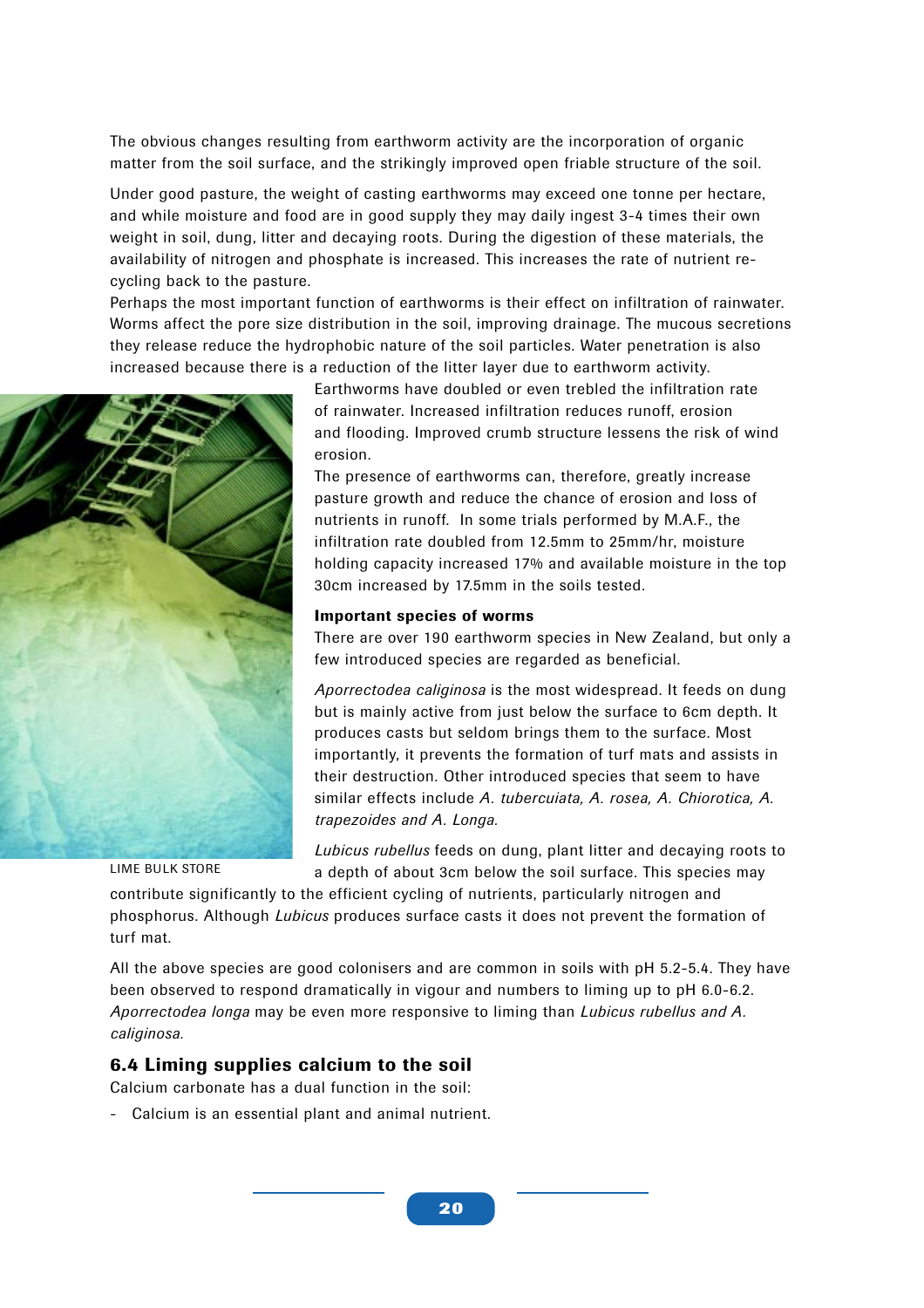- Carbonate is the dominant base, which reacts chemically with acids, keeping soils neutral in reaction.

Calcium in the soil is held mainly in the clay and organic matter such that it can be replaced by, or exchanged with, other plant nutrients.

In soils saturated with calcium,  $\textsf{Ca}_2^{\scriptscriptstyle +}$  ions neutralise most of the negative charges on the colloids of the clay and organic matter fractions. If calcium ions lost by leaching are not replaced, positively charged hydrogen ions (which are responsible for acidity) take their place and the soil becomes acidic.

Various processes such as leaching, crop uptake and reaction with fertilisers result in loss of lime from the soil. (See section 8.0)

When lime dressings are added to the soil, any deficit of exchangeable calcium is made up first, and any excess of lime remains as free calcium carbonate in the soil. Soils have no mechanism for conserving (i.e. fixing) surplus calcium in non-exchangeable but potentially useful forms. Once the free calcium carbonate has been exhausted, lime losses will deplete the exchangeable calcium, and the soil will then become progressively more acid. Unless the decrease in soil pH is corrected by the addition of lime, yield reductions and crop failures can be expected. So long as reserves of free calcium or magnesium carbonate are available, lime losses will be balanced and the soil will remain neutral.

## **6.5 The effect of liming in reducing toxicities**

#### **6.5.1 Aluminium toxicity**

At low soil pH ( $pH \leq 5.5$ ) aluminium(Al) can be present in the soil in toxic concentrations. Liming to increase soil pH above 5.5 reduces available soil Al and alleviates aluminium toxicity. Al toxicity restricts root growth and hence the ability of legumes, grasses and other plants to take up nutrients. Al toxicity increases water stress during dry periods as poor root growth limits the ability of plants to take up water. It also inhibits nodulation of legumes.

Aluminium toxicity occurs primarily in mineral soils of temperate climates. It is particularly likely to be a production-limiting factor on North Island hill country soils and on upland soils in the South Island.

Aluminium problems seldom appear in organic soils as these soils have low Al concentrations. Plants tolerate acidic organic soils better than acidic mineral soils, primarily owing to their low aluminium levels. In peaty loams with mineral matter greater than 5-10%, aluminium toxicity may be significant.

Aluminium toxicity is likely to affect production of lucerne as it is particularly sensitive to Al toxicity.

#### **6.5.2 Manganese toxicity**

Manganese (Mn) toxicity in pasture is relatively rare in New Zealand. The availability of soil Mn varies greatly with pH. In acid soils and particularly under waterlogged conditions, Mn can reach toxic levels.

High Mn levels in pastures have been found to have a detrimental effect on animal performance, particularly in sheep. Levels of 400-700mg Mn/kg DM when fed to lambs caused a significant reduction in liveweight gain compared to lambs fed normal pasture.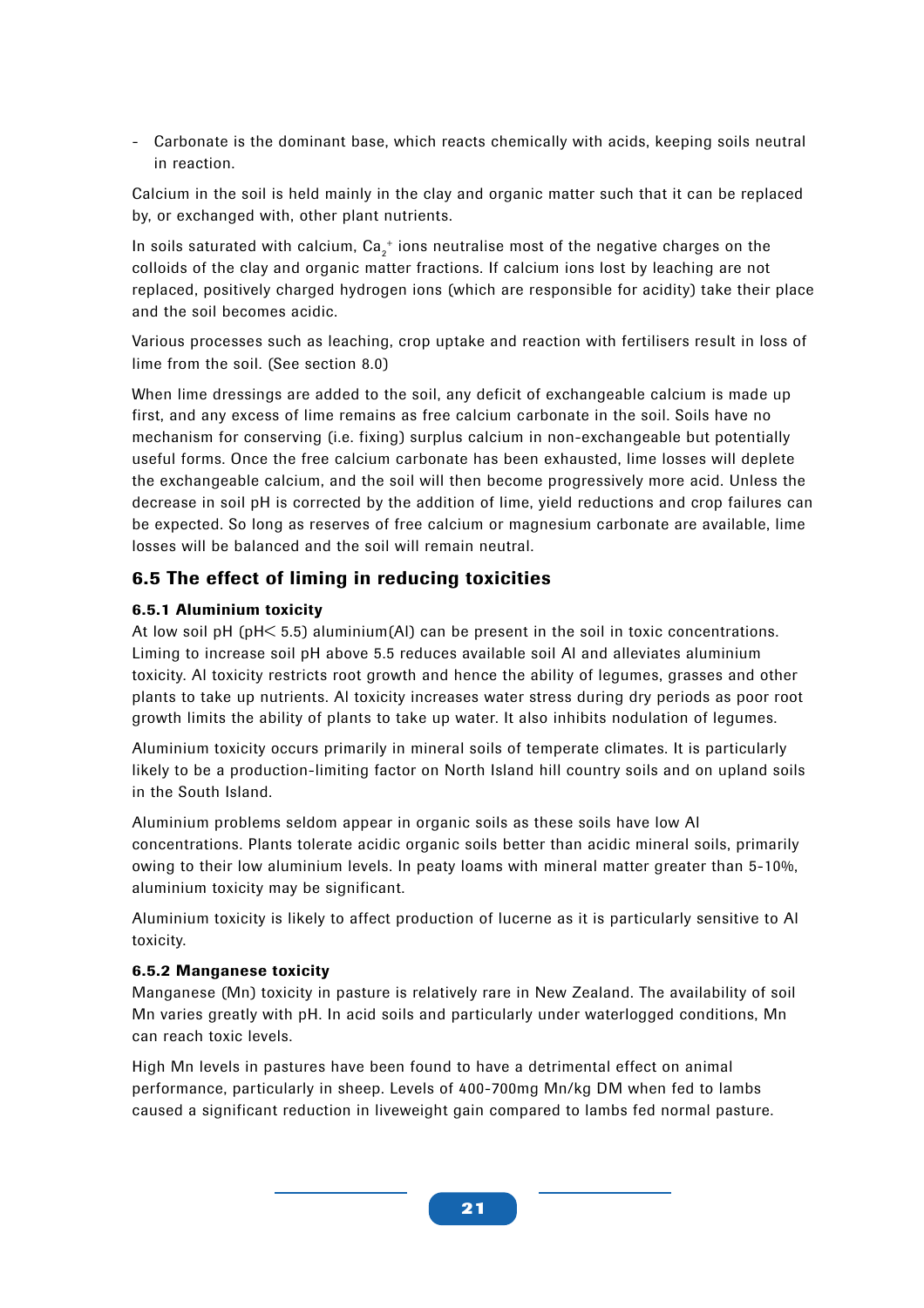Although herbage Mn levels in excess of 200 mg/kg may not be toxic to the animal, it is possible that they affect animal health by competing with copper (Cu) for biochemical sites in the liver. Results from a survey of sheep farms in the Manawatu indicate that Cu deficient levels in liver were associated with a high concentration of manganese in mixed pasture, whereas adequate Cu status was invariably associated with much lower pasture manganese concentrations.

#### **6.5.3 Toxic metals**

Liming of areas polluted by toxic metals reduces the negative effects associated with toxic metal contamination. Soils with high levels of toxic metals are occasionally encountered in the neighbourhood of metaliferous mines, on the flood plains of some rivers, and in fields treated with large amounts of sewage sludge contaminated with industrial waste. Maintaining the soil pH at 7 or above minimises the effects of toxic metals, although where metal concentrations are very high, little can be done to the soil to overcome the problem.

#### **6.6 Liming to improve pasture utilisation**

Limed pastures tend to be more palatable to stock, resulting in better pasture utilisation, and more even grazing.

This was observed in a lamb growth trial on King Country ash soils conducted between 1975 and 1982. Live weight gains and wool weight gains were recorded for most years and sites (70-80% positive response). Lambs were observed to have a grazing preference for the limed pastures. Researchers suggested that the reason for the improved palatability in the lime trial was a possible improvement in botanical composition.

#### **6.6.1 Changes in botanical composition of pastures**

Liming generally encourages more productive pasture species (legumes and rye grasses) at the expense of low fertility species such as brown top. Liming can increase the growth of legume and/or high fertility grasses on soils with initially low pH (pH<5.5), where aluminium or manganese toxicity is limiting growth. Applying lime to soils with a pH>5.5 often increases the rye grass component by releasing mineral N. A number of other mechanisms such as increasing P and Mo availability and improved moisture status may be contributing factors.

#### **6.6.2 Grazing preference**

Many farmers have reported that their cows graze more evenly and are often quieter and happier when grazing limed paddocks. While it is difficult if not impossible to measure such observations, considerable value is placed on them.

In some cases where the botanical composition of pasture was already very healthy prior to liming, farmers reported that their livestock preferred limed pastures and showed improved thrift. As the botanical composition of the pasture did not seem to change, the preference of the stock for limed pastures must have been due to some other factor.



In 1975 it was decided to test these claims on the yellow-brown loams of the King Country by conducting regionally dispersed farmlet scale grazing experiments using ewe lambs as the test animals. (Toxopeus, 1989)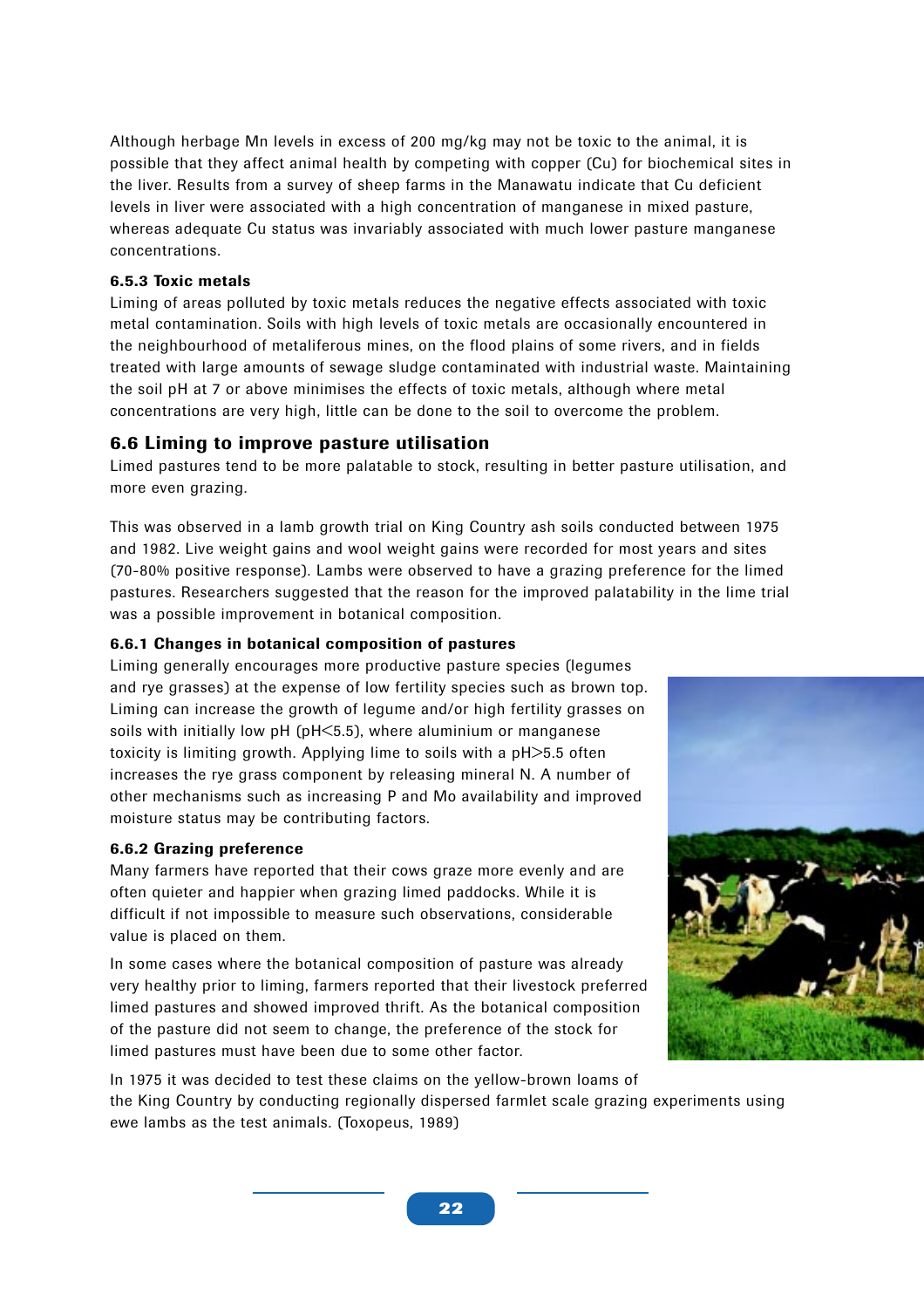A "grazing preference" for limed pastures was observed on 4 out of the 6 sites around Te Kuiti and on one near Taupo, either in the first season or later, even after the field was returned to common farming. The reasons for grazing preference are still not clear.

Trial work done at Ruakura in the 1980's indicated that there was no difference between lime treated and untreated pasture in terms of its feeding value but animals still preferred the limed pastures.

## **6.7 Lime and fertilisers**

Lime, locally produced at low cost, maximises the return from money spent on fertilisers by reducing soil acidity and increasing uptake of the primary nutrients. This is one of the most important benefits of liming.

Lime is not a substitute for fertiliser but there are circumstances when low pH may prevent the response to applied nutrients. For example, on acid soils, with acid sensitive species, pasture may not respond to phosphorus until aluminium toxicity is removed.

Liming and fertilisation usually go together as complementary practices. Ideally, this involves good crop rotations with well-fertilised restorative as well as depletive crops being used to maintain organic matter levels. As the Chinese saying goes "Too much lime and no manure makes the father rich and the son poor".

## **6.8 The effects of liming on the availability of plant nutrients**

#### **6.8.1 Essential elements in plants and animals**

Plant and animal tissue consists of carbon (C), hydrogen (H), oxygen (O) and about 15 mineral elements. The first three (C,H,O), together with nitrogen (N), phosphorus (P) and sulphur (S), make up the living matter in plants and animals, while calcium (Ca) and (P) form animal skeletons. The remaining elements are generally required by the various enzyme systems of plants and animals, or nerve activity in animals.

Growth and yield of crops are determined to a large extent by the nutrient element that is present in the smallest quantity to the plants' requirements.

Table 6. Major and Trace Elements

| <b>Major elements</b> | <b>Trace elements</b> |
|-----------------------|-----------------------|
| Nitrogen (N)          | Boron (B)             |
| Phosphorus (P)        | Iron (Fe)             |
| Potassium (K)         | Manganese (Mn)        |
| Sulphur (S)           | Copper (Cu)           |
| Calcium (Ca)          | Zinc(Zn)              |
| Magnesium (Mg)        | Molybdenum (Mo)       |
| *Sodium (Na)          | Chlorine (CI)         |
| *Cobalt (Co)          | *Selenium (Se)        |
|                       |                       |

\* There is no known function for Na, Co or Se in plants, although Co is required by N-fixing rhizobia in clover nodules. There is no known function for B in animals.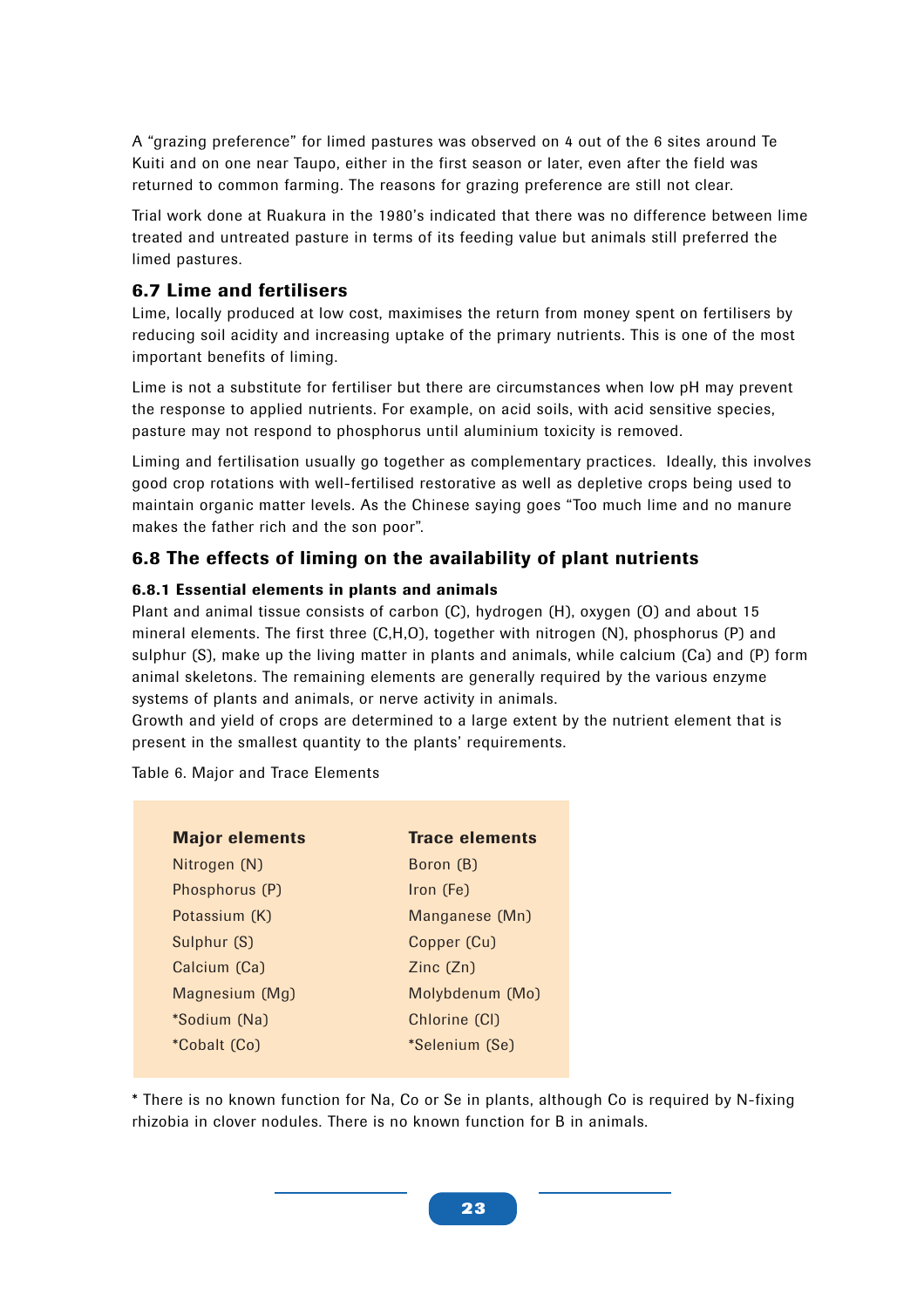#### **6.8.2 Trace elements**

Trace elements are found in animals and plants in only minute quantities but are required for essential biological functions.

A knowledge of the trace element status of a property is essential when farming for high production, but in comparison with major production limiting factors (i.e. the role of dry matter production) the role of trace elements is of lesser importance.

Trace element deficiencies are often induced by insufficient total dry matter intake (starvation) and parasitism problems.

#### **6.8.3 Nutrient availability as affected by pH of the soil**

If soil is too acid or too alkaline then many of the existing or added soil nutrients are converted to forms that are unavailable to plant and animal life.



Figure 5. Influence of pH on Nutrient Availability

The diagram in Figure 5. shows the influence of pH on nutrient availability in determined average conditions.

The elements which are of greatest importance in plant nutrition are represented by horizontal bars. The breadth of a bar shows the relative availability of the nutrient concerned at a definite pH. The optimum pH for maximum availability of important nutrients is shown by a vertical line through the diagram.

The major nutrients and molybdenum are most available in near neutral soil. The other trace elements are more available in more acidic soil. Note that pH in the range of 6.0-7.0 is a good average level for all nutrients. This is also the best pH range for most crops.

#### **6.8.4 Nitrogen**

Liming increases the rate of break down of soil organic matter by increasing microbial activity, thus releasing otherwise unavailable nitrogen N. In a field trial in Taranaki 5 tonnes/ ha of lime released 25kg N/ha annually.

In trials in Hawkes Bay it was found that the net N mineralised per annum over 2 years was

**Maximum availability is indicated by the widest part of the bar**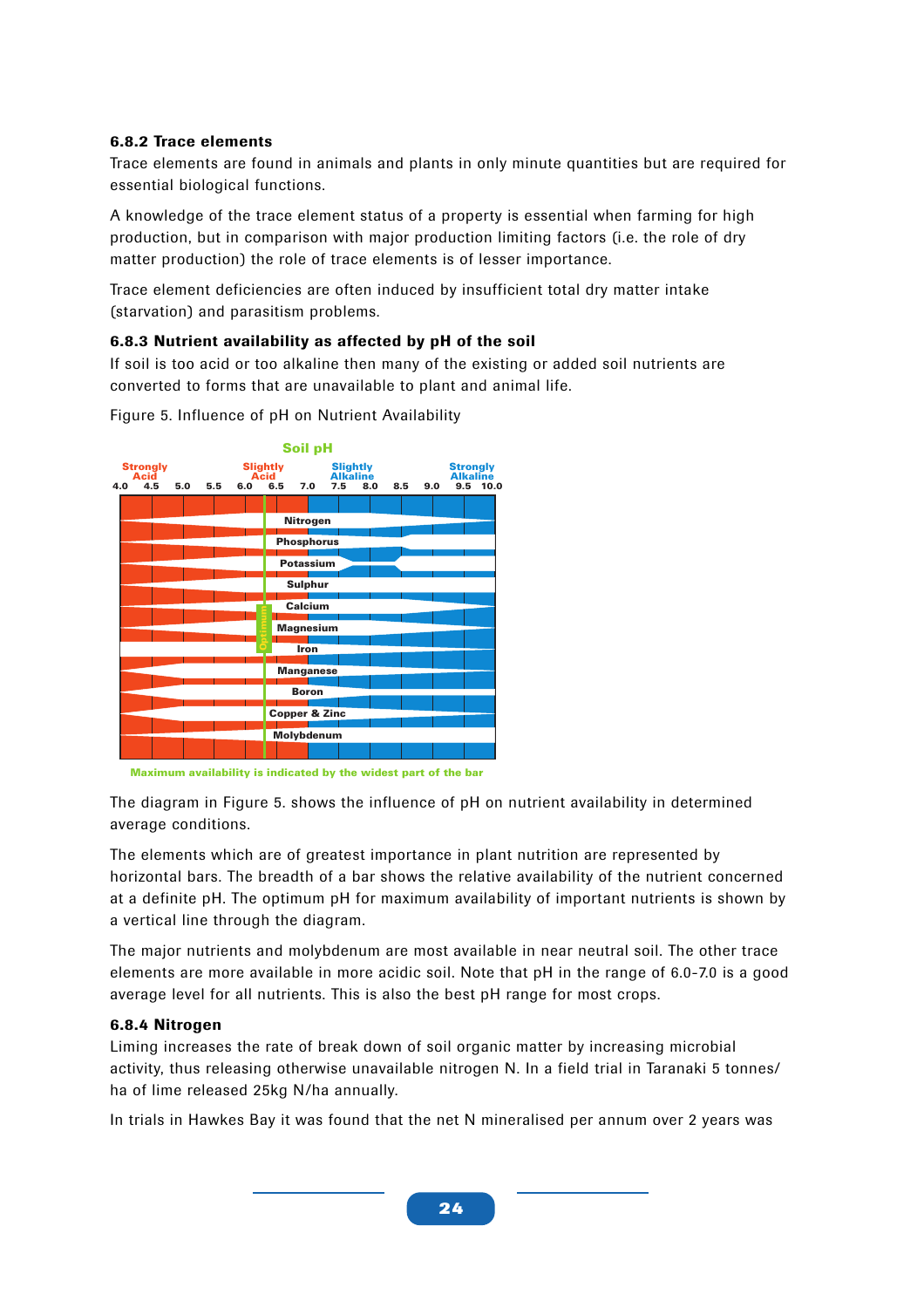obtained by multiplying the tonnes/ha lime applied by 3.3.

Nitrogen availability can also be increased by lime increasing clover growth and a subsequent transfer of nitrogen from clover to grass.

Nitrogen from organic matter, either from applied organic manures or from plant residues, is converted into ammonium and nitrate forms which are available to plants by the activity of micro-organisms, principally bacteria.

Ammonium producing organisms are not greatly affected by soil acidity. The bacteria responsible for the conversion of ammonium to nitrate (which is the most readily available form of nitrogen) are inhibited by acid soils. The application of lime raises soil pH causing soil conditions to be more favourable for the bacteria responsible for the conversion of ammonium to nitrate. In this way the addition of lime stimulates nitrification with the



"TOPP" LIME SCREENING UNIT

production of readily available nitrate N.

The process of fixation of atmospheric N by bacteria in the roots of leguminous plants is greatly retarded in soils with either very high or very low pH. A pH around 6.0 is generally considered most favourable for N fixation, but a few leguminous plants will grow and fix N satisfactorily under much more extreme conditions. The most favourable pH for nitrification is between 6 and 8.

#### **6.8.5 Phosphorus**

Phosphate fertiliser is applied regularly to most farmland in New Zealand and constitutes a major input cost in most agricultural systems. There are many contradictory reports in the literature on

the effects of liming on soil phosphorus (P) availability and the uptake of P by plants. Many of these apparent inconsistencies can be explained by differences between studies in the initial and final soil pH, and whether P availability was assessed by plant uptake or a variety of chemical extractants. There are a number of factors which are considered with some certainty and these are summarised as follows.

In acid soils there are often spectacular interactions between lime and phosphate. In such situations there are often high concentrations of soluble aluminium (Al) in the soil and also in plant roots. At low pH values, on soils high in aluminium or iron, phosphates are rendered less available because of their reaction with these compounds. In these circumstances plants often appear phosphate deficient with narrow dark green leaves and purpling of the stems. The addition of lime to these soils will deactivate the iron or aluminium, thus increasing the level of plant available phosphorus.

With lime responsive soils, lime often slightly increases phosphate uptake in individual plant species. This effect can be masked by changes in the proportion of clovers. Plants often appear P deficient and both P and lime are required to achieve maximum yields.

The ability of lime to increase the availability of phosphorus to plants is sometimes referred to as a "phosphate sparing" effect. This phosphate sparing effect has not been found to occur in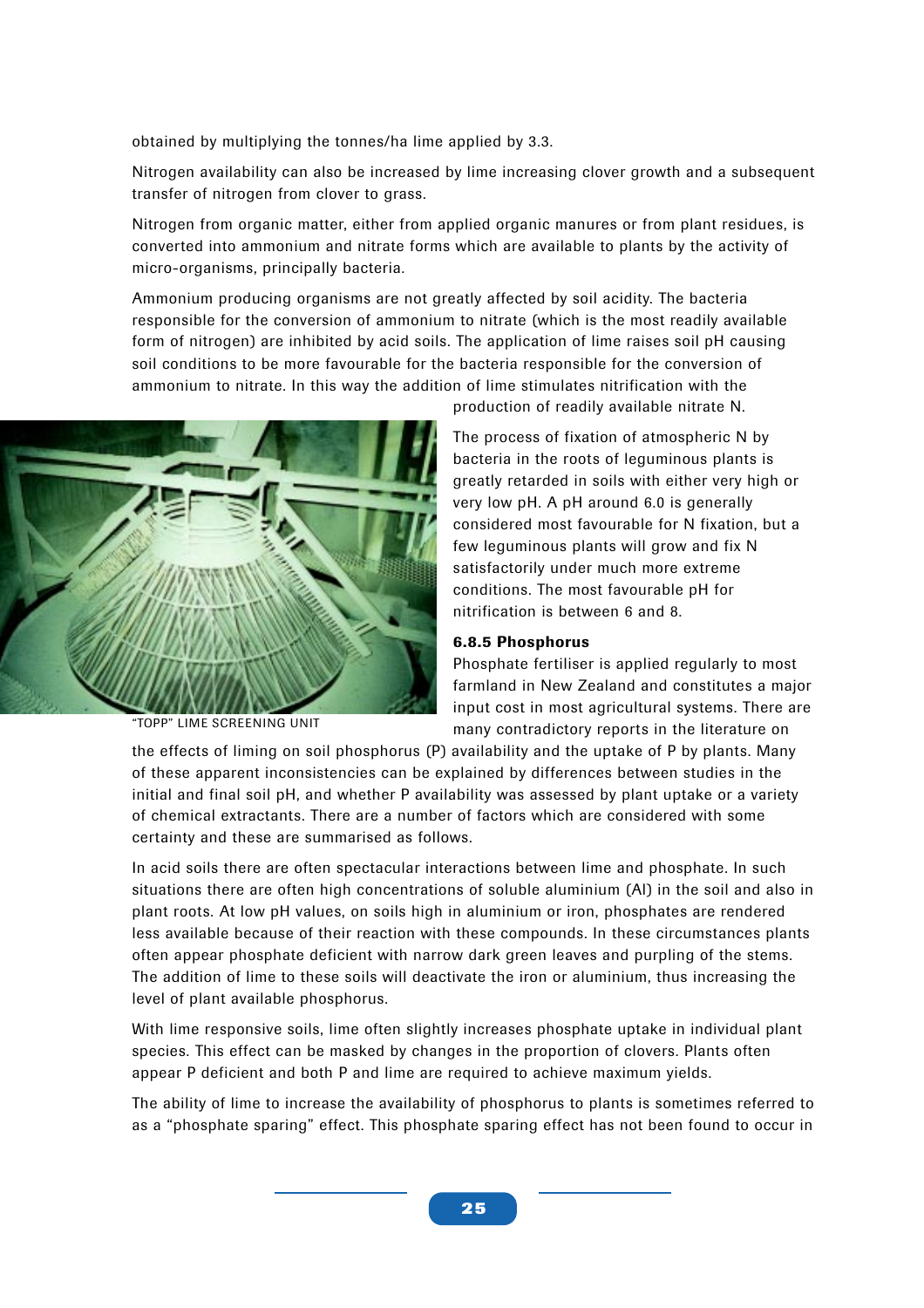all areas and is difficult to predict from year to year. It is particularly notable on sedimentary soils with a low pH (pH<5.5) on the east coast of New Zealand. In a recent trial at Ruawai on Kaipara clay soil (Tony Oud trials), the initial soil test was pH 5.9 and Olsen P 16. In the second year the results indicated a strong phosphate sparing effect. When lime alone was applied at 5t/ha (in year 1) an increase in kgDM/ha of 20% was observed. The increase in dry matter production was attributed to the lime rendering the phosphate already present in the soil more biologically available to plants.

Results obtained in this trial will be applicable to all Kaipara clay soils and probably other estuarine clays in Northland. These results are supported by trials carried out in 1991 on the property of R Kidd. The site originally had a pH of 5.5 and an Olsen P of 15 and showed a 15% increase in dry matter production in response to phosphate alone, a 16% response to lime alone and a 25% response to P and lime together.

In general the most favourable pH for phosphorus availability is around 6.0. Above pH 7, phosphate availability decreases as insoluble tri-calcium phosphate is formed.

#### **6.8.6 Manganese**

Manganese (Mn) occurs in several states of chemical combination in soils, depending largely on the degree of acidity and aeration of the soil.

In acid soils, Mn can reach toxic levels but is relatively rare with pastoral soils in New Zealand. In general, levels need to be above 400mg/kg DM (ppm) before they affect animal production. With herbage such as lucerne and brassica, Mn levels as low as 200-300 ppm may affect growth. Applications of lime can reduce manganese toxicity.

With soil pH values above 6.5, Mn availability for crop growth falls rapidly and Mn deficiency

can develop. Mn deficiency sometimes occurs with cereals in Canterbury on high pH soils, but elsewhere is unlikely in New Zealand. Deficiency can be a problem in horticultural soils, particularly in citrus and stone fruit orchards. Maintaining an optimum pH for each enterprise is very important. To ensure that the pH stays within the desired range, monitoring by regular soil testing should be carried out.

#### **6.8.7 Molybdenum**

Molybdenum is an essential nutrient for both plants and animals. Its importance in plants is due mainly to its presence in two enzymes, nitrogenase for N fixation and rhizobium function and nitrate



LIME BEING DROPPED INTO STORAGE

reductase for controlling the conversion of nitrate N to amino acids for protein construction.

In New Zealand, Mo deficiency occurs in both clovers and lucerne. Substantial increases in pasture production have been obtained from Mo application. Other legumes are also susceptible to Mo deficiency, along with some brassicas like cauliflower and broccoli.

Soil Mo availability to plants increases with pH. In many soils Mo deficiency may be removed by liming to pH 5.5 to 6.0. A high proportion of lime responses in New Zealand is partly due to the correction of Mo deficiency.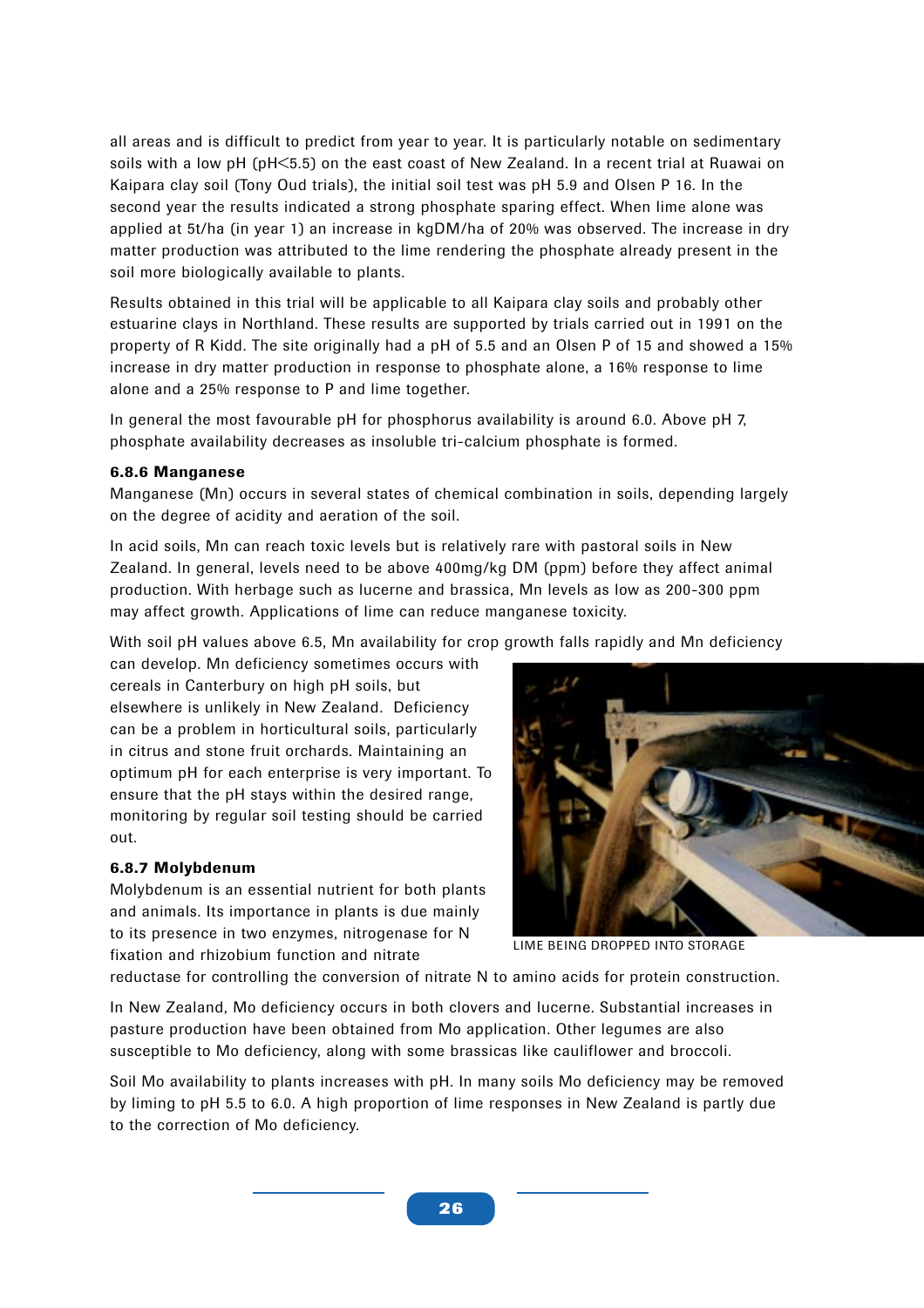Some soils are so deficient that no amount of liming will guarantee the adequacy of this essential micro-nutrient. On deficient soils, 50 grams of sodium molybdenate per hectare should be applied every 4 years. This rate will correct molybdenum deficiency and give the maximum dry matter yield without producing dangerously high molybdenum concentrations in the herbage.



LIME ROCK TO BE PROCESSED INTO LIME

High concentrations of molybdenum can adversely affect stock health through depressing copper absorption. Many areas of New Zealand eg. Northland and Gisborne (Wairoa) suffer from Mo induced Cu deficiency. Care should be taken in monitoring Mo status of pastures before Mo is applied. In most cases liming alone will adequately increase the Mo status of herbage.

#### **6.8.8 Copper**

Copper (Cu) is involved in many plant processes. It is essential for photosynthesis, protein production and carbohydrate metabolism. It is also required for N fixation by rhizobia bacteria.

Copper deficiency occurs on organic soils, strongly leached sandy soils, and podzolised soils. Deficiencies in grass/clover pastures have also been observed on the yellow-brown pumice soils of the Central Plateau. This deficiency is not related to soil pH and occurs in both acid and alkaline soils.

High molybdenum levels increase the risk of "induced" Cu deficiencies. Molybdenum levels can be safely managed as discussed in 6.8.7.

Raising the soil pH to above 6.5 by heavy liming is likely to accentuate copper deficiency.

#### **6.8.9 Boron**

Boron (B) does not appear to be required for animals but deficiencies affect many horticultural and agricultural crops in New Zealand. Boron appears to be essential for the development and growth of new plant cells. Plants affected by B deficiency include swedes, turnips, lucerne, apples, stonefruit and radiata pine. Pastures are rarely affected by B deficiency.

The availability of B to plants generally decreases with an increase in soil pH. Soil pH's above 6.5 are likely to be most susceptible to B deficiency. Caution is needed when lime is applied to soils which are susceptible, as overliming may induce boron deficiencies.

Boron should only be applied when deficiency has been confirmed by soil or plant analysis, and then only in recommended quantities as B toxicity can be a factor. Many crops are very sensitive to excess B. Application of B to the soil will prevent deficiency in the subsequent crop and make it possible to apply lime when needed.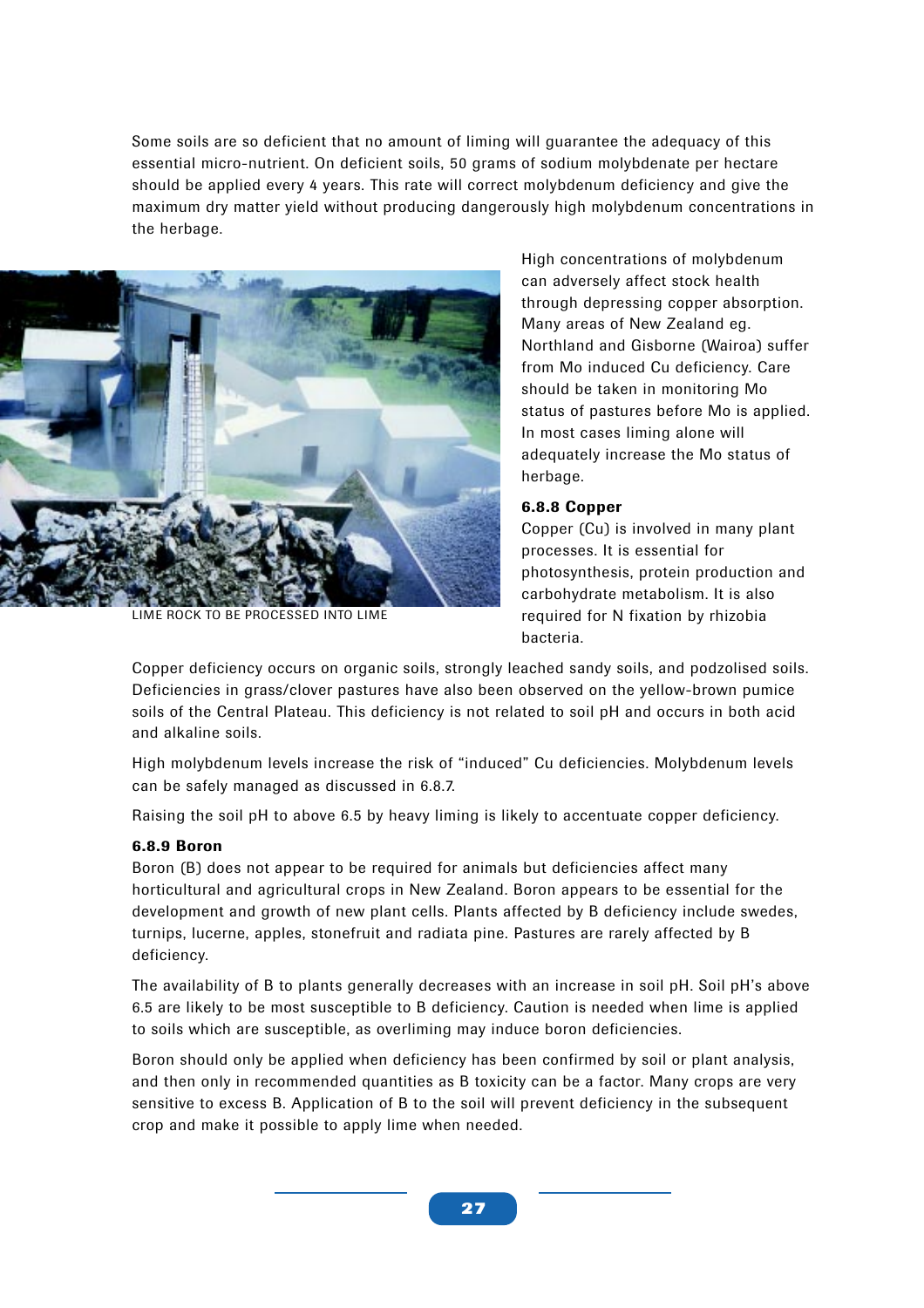#### **6.8.10 Calcium**

Calcium (Ca) is a very important plant and animal food. Its presence in the soil is essential to ensure the absorption and movement of growth elements such as phosphorus, magnesium and nitrogen. Clovers have approximately double the concentration of Ca as grasses. For clover nodulation to occur, Ca must be present in adequate amounts.

Calcium is a fundamental constituent of limestone, as discussed in section 6.4 and its availability to plants increases in alkaline soil.

#### **6.8.11 Zinc**

Zinc (Zn) is an essential element for both plants and animals. In plants it is present in many important enzymes. Zinc promotes growth hormones and starch formation and it is involved in seed production.

In New Zealand, deficiencies are rare in agricultural crops and livestock. The odd deficiency



TRUCK SPREADER

#### **6.8.13 Cobalt**

occurs in pasture and wheat crops in the South Island as a result of overliming. Zinc deficiency however is quite widespread in fruit orchards especially citrus and stone fruit. The symptoms are similar to Mn deficiency.

At very high pH (pH>7.0) the availability of Zn to plants decreases significantly. It is particularly important in horticulture to monitor pH before applying lime and running the risk of overliming.

#### **6.8.12 Iron**

Iron (Fe) has many important functions in both plants and animals. The availability of Fe decreases in soils above pH 6.0. Iron deficiency in pastures, crops and livestock is extremely rare in New Zealand. Induced deficiencies from overliming can occur in some horticultural and nursery crops.

Cobalt (Co) is an essential nutrient for grazing livestock. There is widespread Co deficiency in animals throughout New Zealand. Soil Co availability to plants is very sensitive to both soil pH and soil moisture status. Like manganese and copper, its availability is greatest when the soil is acid. Overliming can result in deficiency on some soils. Cobalt sulphate in fertiliser is widely used to overcome soil and animal deficiencies. Vitamin  $B_{12}$  injections are also used for stock.

#### **6.8.14 Magnesium**

Magnesium (Mg) follows similar trends to calcium with regards to pH and is more readily available to plants in more alkaline soils. Above pH 7.0 Mg reaches its maximum availability to pastures and crops but raising the soil pH as high as pH 7.0 may limit the availability of other nutrients to plants.

Magnesium deficiency in pastures is not common in New Zealand at present, but there is increasing evidence to suggest that soil test Mg levels are falling. Magnesium fertiliser inputs are required on many soils to halt this decline. On high producing dairy farms in Ruakura,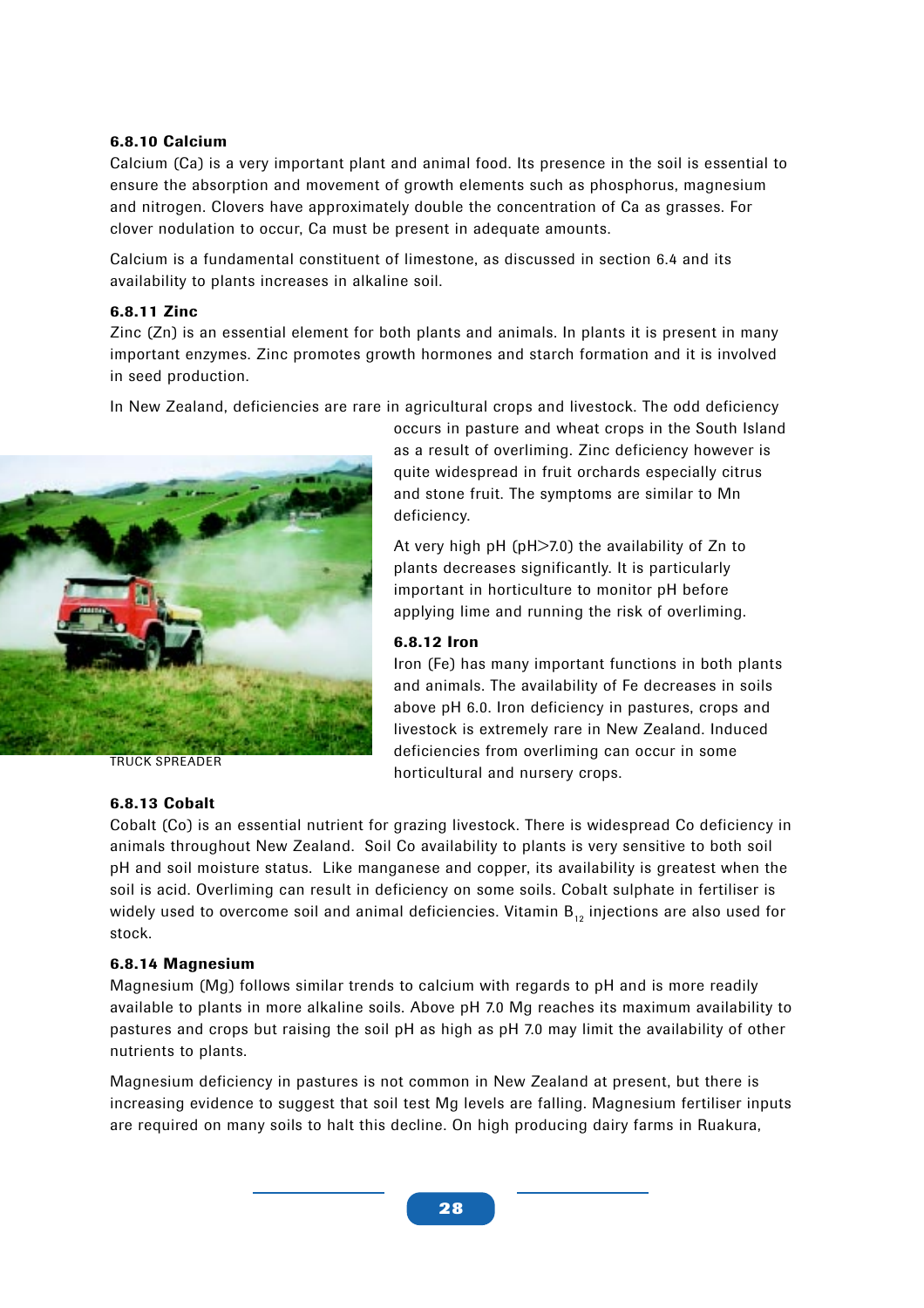data suggests 20kg Mg/ha/year is being leached from soils and not replaced. This is particularly a problem on volcanic and podzolised soils with little Mg reserves.

Negative responses to liming have been found in situations where wide Ca:Mg ratios occur. The soils in the southern South Island seem to present particular risks in this regard. Trials on Southland silt loam which had wide Ca:Mg ratios showed reliming was harmful, causing lowered white clover growth. This situation is not considered to be widespread.

Of more concern is the effect that the timing of lime application can have on the Mg status of the pasture. Research in Taranaki has shown a late autumn/early winter (May) application of lime at 5 tonne/ha had a dramatic effect on animal Mg status in early spring leading to hypomagnesaemia in dairy cows. It is suggested that liming should be done mainly in the late spring-summer-autumn period to avoid any animal health problems.



#### **6.8.15 Potassium**

On most North Island soils, especially those from volcanic ash, liming neither significantly enhances nor decreases the potassium (K) uptake by plants.

In a study testing the effect of lime on potassium leaching A.S. Black and I.R. Phillips (Department of Soil Science, Lincoln University) found that low lime application reduced leaching of K added after liming. At higher rates of liming, the beneficial effects of lime on K fertiliser leaching were reduced.

#### **6.8.16 Relative frequency of deficiency**

The relative frequency of deficiencies in pastures is: (in descending order)

- Nitrogen (N) (incompletely corrected in grasses by clover)
- Phosphorus (P) **Annual maintenance**
- Potassium (K) applications are needed on
- Sulphur (S) deficient soils.
- Molybdenum (Mo) **Occasional applications only**
- Copper (Cu)
- Magnesium (Mg)
- Boron (B)
- Zinc (Zn)

Deficiencies other than N, K, P, S and Mo are relatively uncommon in pastures. B deficiency is much more common in brassicas and lucerne than in white clover.

Problems associated with manganese (Mn), iron (Fe), and zinc (Zn) deficiencies are very rare or insignificant in New Zealand.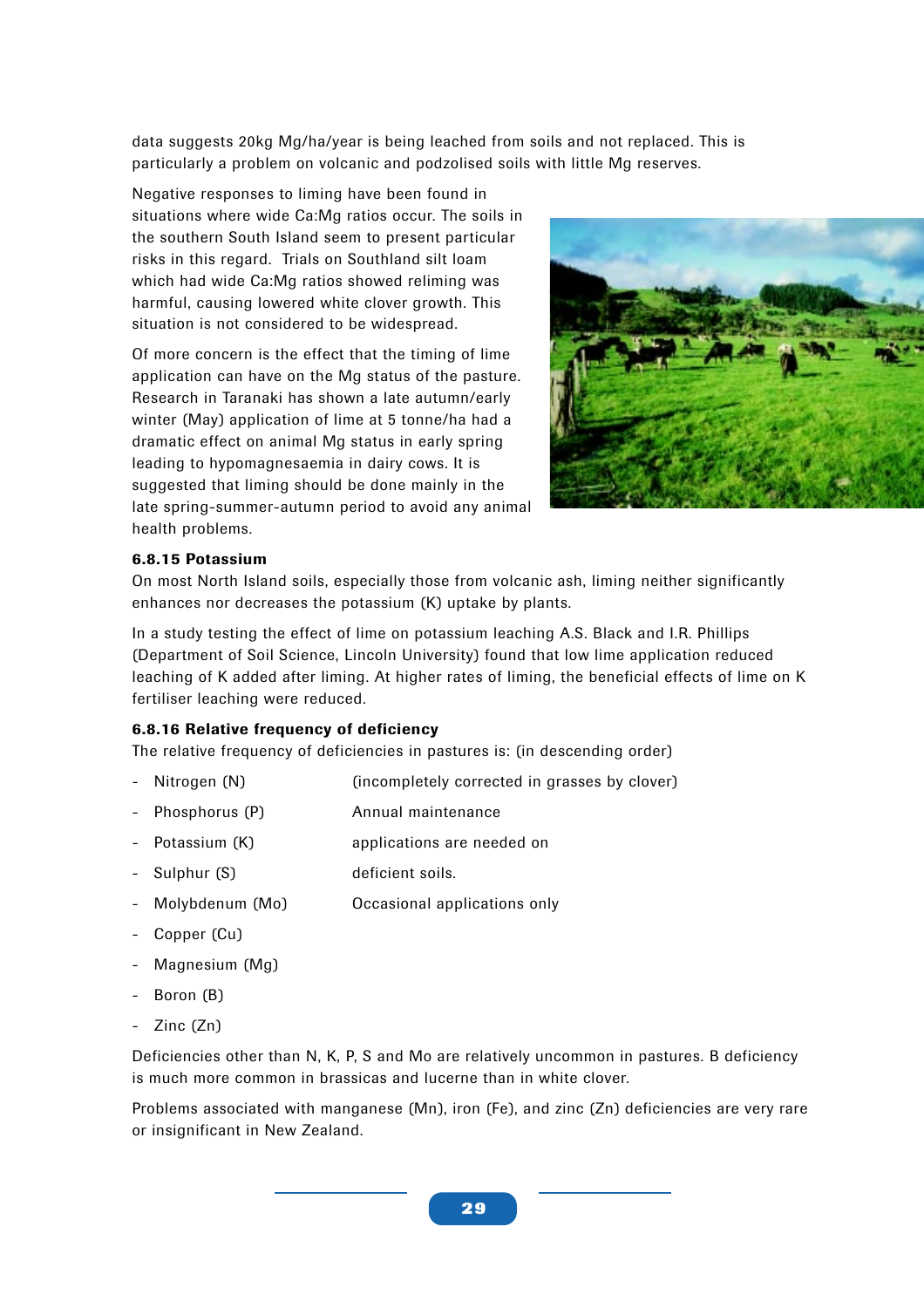#### **6.8.17 Nutrient deficiency symptoms**

Plant leaves showing deficiency symptoms are usually very low in the deficient nutrient. Conversely toxicity symptoms are associated with abnormally high values. Occasionally symptoms agree exactly with textbook illustrations but at times can vary. Visual diagnosis alone is therefore not advised.

If a pasture nutrient deficiency is suspected it is best to take a 'clover only' sample for full nutrient analyses. Taking a sample from a 'good' and 'poor' area helps in the diagnosis. If an animal health problem is suspected, take a representative sample of the feed on offer to the animals and get it analysed under an animal health profile of tests. The 'Optigrow programme' offered by veterinarians comes into this category and includes animal tissue analysis.

**Nitrogen deficiency** produces pale green foliage, rather than the definite yellowing indicating sulphur deficiency. Additional reddish colours commonly appear in most brassica and oat varieties. Legumes showing pink tints of pale foliage colour are usually low in nitrogen.

The most common causes of nitrogen deficiency in legumes are:

- poor nodulation
- Mo deficiency
- S deficiency
- B deficiency in lucerne

Brilliant red colours in subterranean clover are usually due to fungal or bacterial root injury.

**Potassium deficiency** causes characteristic white or brownish spotting on clover and

lucerne leaves, followed by leaf death. The spotting symptom is not always present. White clover may show marginal leaf burn. In many cases, only isolated plants and older leaves are affected. These do not necessarily indicate an economically significant potassium deficiency. In maize and brassicas, marginal and tip leaf-burn is present. In beets and potatoes, foliage shows bronzing and crinkling. In potatoes this is followed by premature leaf collapse.

Potassium deficiencies in white clovers show variable symptoms:

- (a) Summer: On the upper surface of the older leaves, numerous small white to pinkish cinnamon coloured spots. Dead areas develop on the edges of these leaves and gradually spread until the whole leaf dies.
- (b) Summer/Winter: On either side of the midribs of the oldest leaves, the development of the dead areas on the leaf edges beginning as pinkish-cinnamon spots.



**Sulphur deficiency** tends to give yellow green or yellowish foliage. In white clover the yellowing of the leaves often starts with the youngest clovers.

**Phosphorus deficiency** symptoms can cause bronzing of clover leaves but may cause no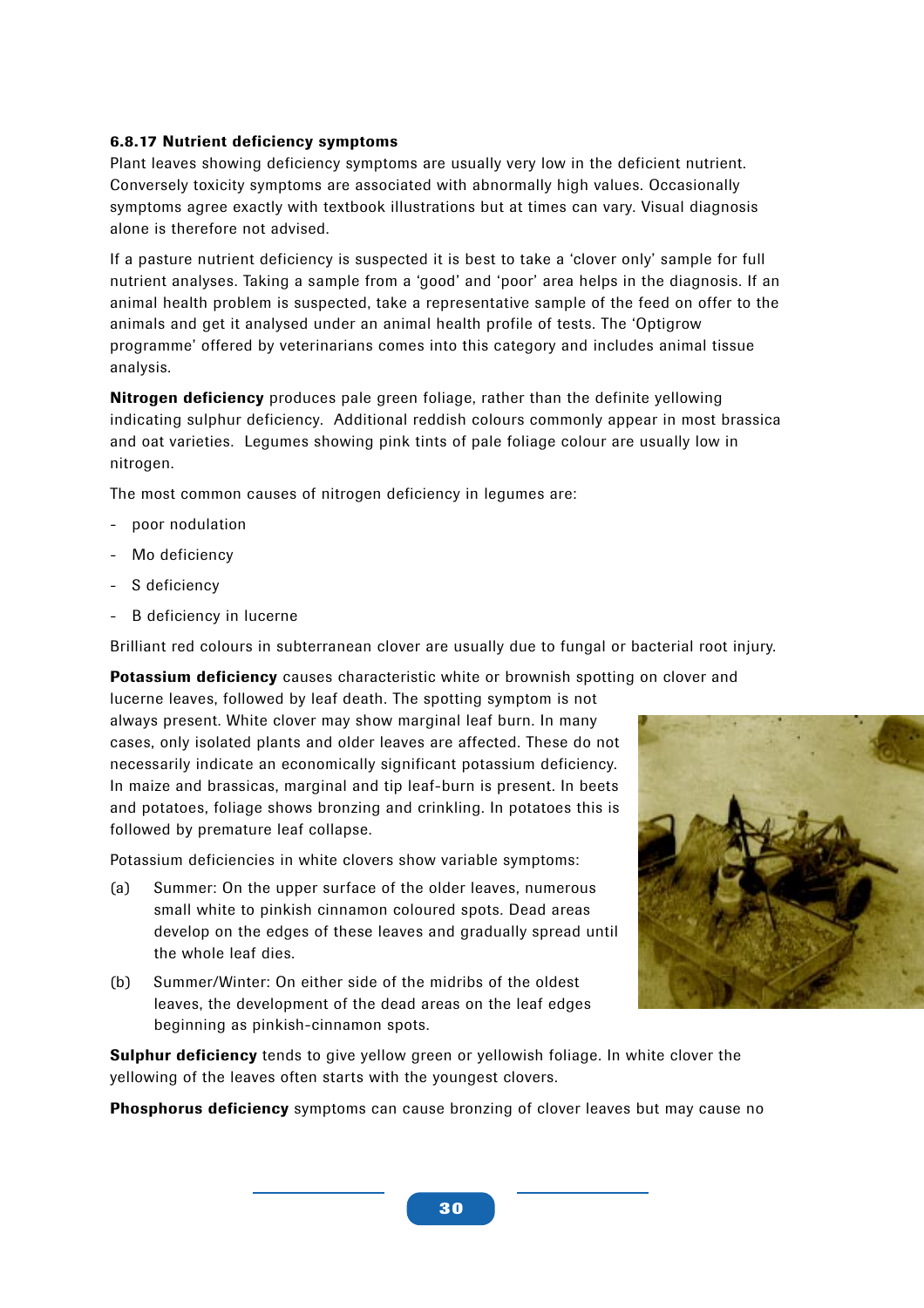other obvious symptoms other than stunted growth. In white clover phosphorus deficiency may be indicated where plant growth is very dwarfed and dark green in colour. Old leaves become pale yellow and die. With time all leaf stalks develop a slight purplish pink colour.

When nitrogen is adequate, phosphorus deficient grasses are usually darker than normal. In some plants such as brassicas, violet colours may appear. In late autumn these may just be indications of "ripening", excess sugars being stored as coloured anthocyanins. This



"symptom" can also appear in early plantings of some plants such as maize in sunny but cold weather, which permits photosynthesis of sugars but prevents their utilisation for growth. Therefore reddish or purple colours are not specific symptoms, but merely indicate a buildup of sugars.

Molybdenum plays an important role in nitrogen fixation by legumes. Severely **molybdenum deficient plants** are pale green to yellow in colour, have poor leaf formation and have stunted growth. Pastures lack in fertility and revert to low fertility grasses. All these conditions reflect the nitrogen deficient state of plant and soil.

**Copper deficiency** causes leaf collapse in white

clover and other plants, the dead tissues assuming a whitish or bleached appearance, resembling urine 'burn'. Copper deficiency in white clover may also resemble wilting, with folding of individual leaves.

**Boron deficiency** causes a reddening of lucerne leaves and gives a 'leathery' feel to the leaves. Deficiency symptoms are most apparent during periods of moisture stress. In brassicas deficiency causes ' brown heart' and in apples 'corky pit'.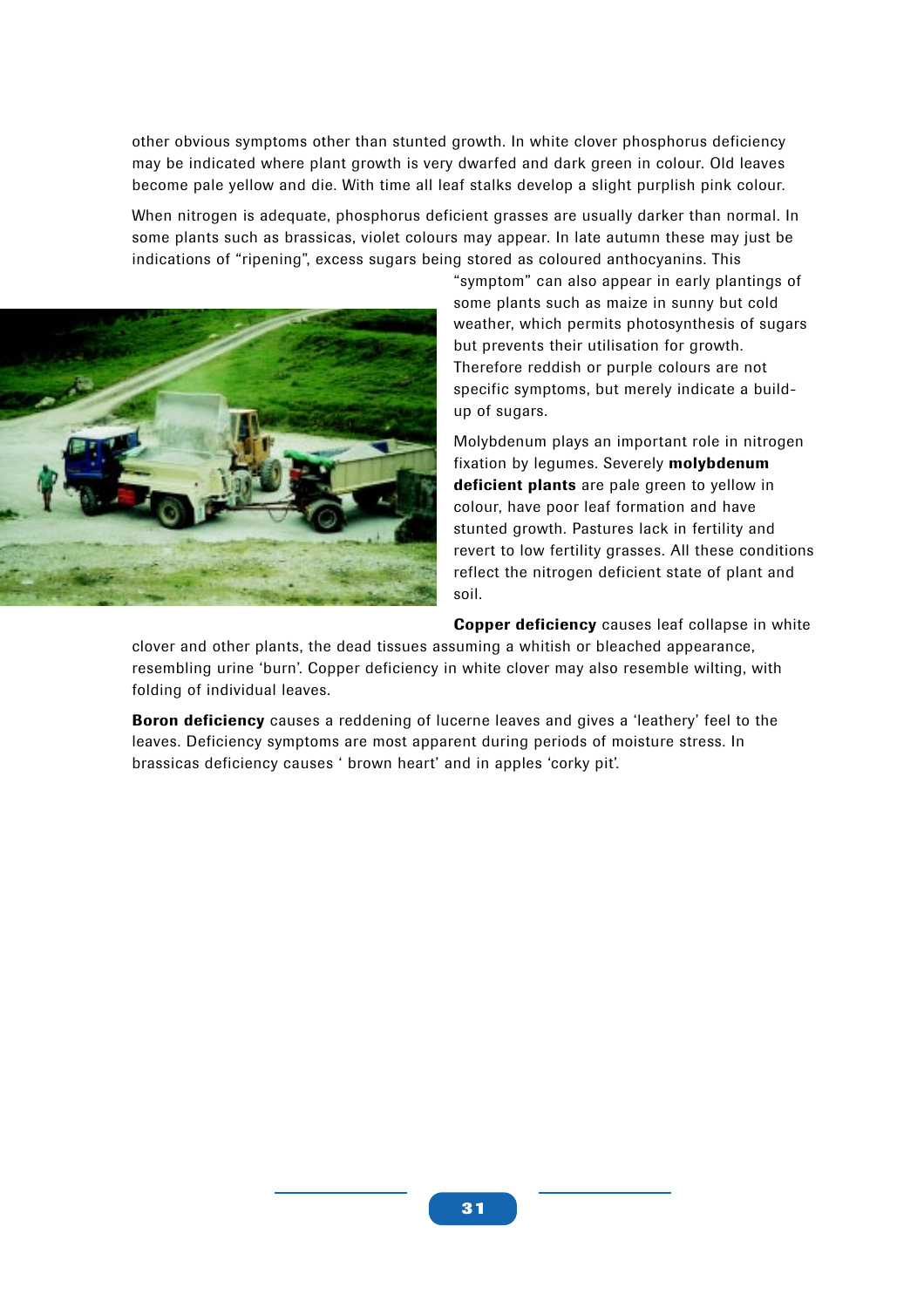## **7.0 Soil pH Preferences of Crops**

When deciding upon a liming programme for a given soil type, it is of prime importance to take into account the type of crop to be grown. Plants differ widely in their response to added lime. The nature of this response is not always known, but it is a matter of common observation that certain plants will grow well in acid soils, whereas others prefer more alkaline soils.

The following list of pH ratings of soil most suited to different crops, vegetables, trees and flowers, has been compiled by leading world authorities, and shows that a high percentage of crop plants have their optimum range around pH 6.5.

Table 7. Optimum Soil pH Ranges for Crops

| <b>Plant</b>  | pH          | <b>Plant</b> | pH          |
|---------------|-------------|--------------|-------------|
| Wheat         | $5.5 - 6.5$ | Cabbage      | $6.0 - 7.5$ |
| <b>Barley</b> | $5.8 - 6.5$ | Carrot       | $5.5 - 7.0$ |
| Beans (field) | $6.0 - 6.5$ | Cauliflower  | $6.0 - 7.5$ |
| White clover  | $5.6 - 6.0$ | Lettuce      | $6.0 - 7.0$ |
| Red clover    | $6.0 - 6.5$ | Potato       | $4.8 - 6.5$ |
| Ryegrass      | $5.5 - 6.0$ | Tomato       | $5.5 - 7.5$ |
| Oats          | $5.0 - 6.0$ | Apple        | $5.5 - 6.5$ |
| Peas (field)  | $6.0 - 6.5$ | Strawberry   | $5.0 - 6.5$ |
| Asparagus     | $6.0 - 6.5$ |              |             |

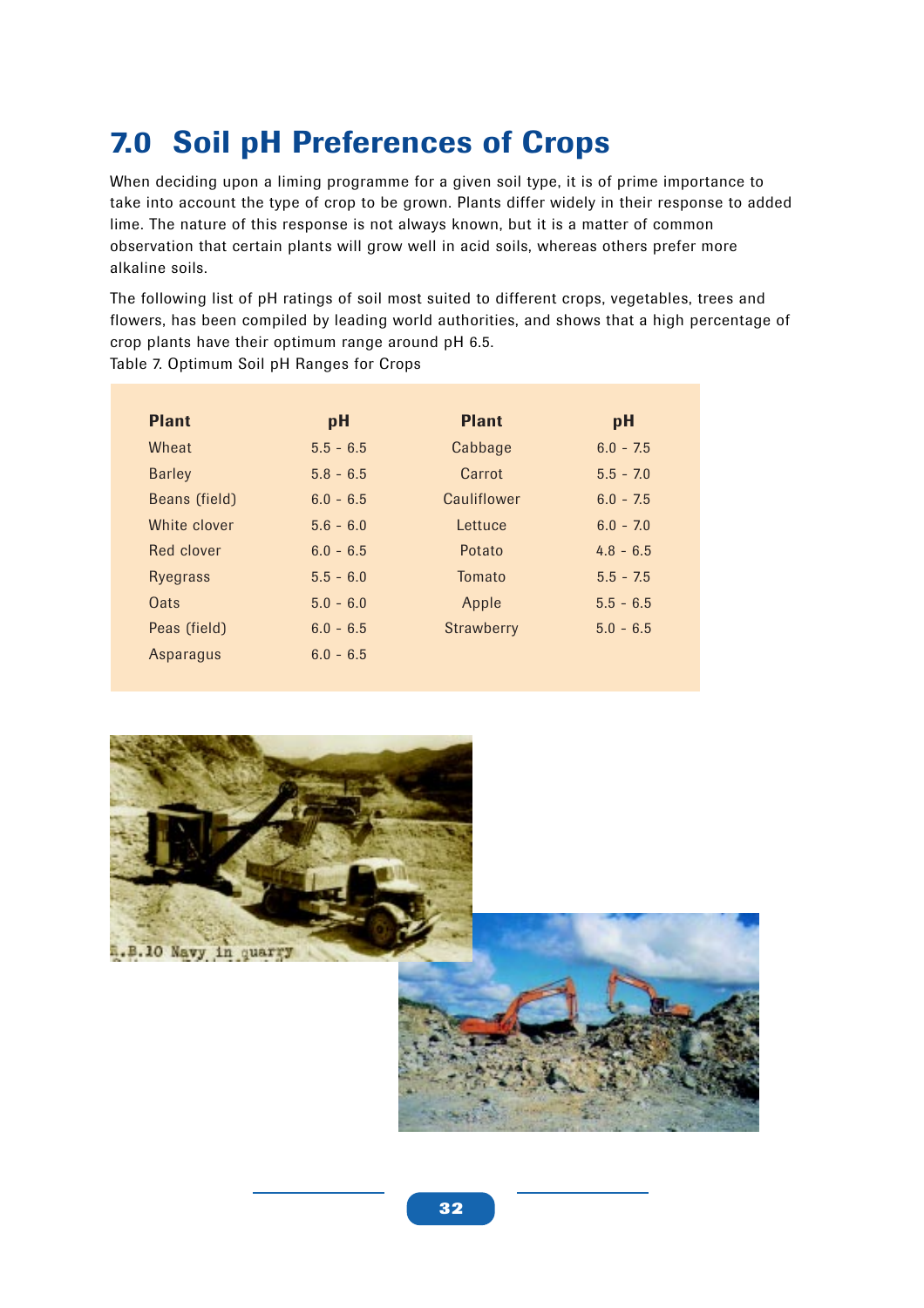## **8.0 Loss of Lime From the Land**

Since calcium is an essential plant nutrient, it enters the composition of all crops, either directly or through the feeding of livestock. This leads to the depletion of the soil's lime reserves.

Legumes remove calcium from the soil. Two tonnes of clover or lucerne may take 30-50kg of calcium. Losses range from 10- 20kg calcium/hectare in cereals, to 150kg/hectare or more in good crops of kale.

High producing dairy farms send large amounts of calcium away every year in their milk (2.25kg calcium in 1000 litres). Conserving silage and hay depletes calcium levels in those soils. When crops or animals are sold off the farm, calcium is completely lost, but where crops are used on the farm a significant amount of calcium will be returned in farmyard manure, though a proportion will be lost in drainage from sheds. In practice the losses of lime caused by leaching, and by the use of fertilisers that acidify the soil, are much more important than losses caused by sales of crops and stock.

## **8.1 Drainage losses**

Rainwater charged with carbon dioxide and sulphur dioxide in varying amounts dissolves some of the lime in the soil, a proportion of which finds its way into the drainage system and is therefore lost from the soil. The rate of loss depends on the rainfall, the texture of the soil and the amount of calcium in the soil. Losses vary from 100-1000kg/ ha of calcium carbonate annually. Losses are higher under arable cropping than under grass. Bare arable land in winter is particularly vulnerable.

As lime moves downward in drainage water, it is quite possible for the surface soil to become acid, irrespective of the nature of the subsoil. The movement of drainage water tends to be uneven, and some areas of soil lose lime more rapidly than others; this may lead to variations



in acidity. For this reason the first observable effects of acidity in a crop are often patchy.

## **8.2 Lime losses and soil type**

The relative proportions of sand, clay and organic matter in soil influence the retention of lime. Light sandy soils have the lowest capacity for holding calcium, and as they are usually freely drained, the calcium is rapidly leached from the soil. It is on these soils that troubles from acidity are most common and most acute, but easily remedied. Small dressings generally suffice to restore very acid and sandy soils to neutrality. By contrast, clay soils or those rich in humus can hold much larger quantities of calcium. This calcium is tightly held in the soil, and drainage losses over many years are required for its removal.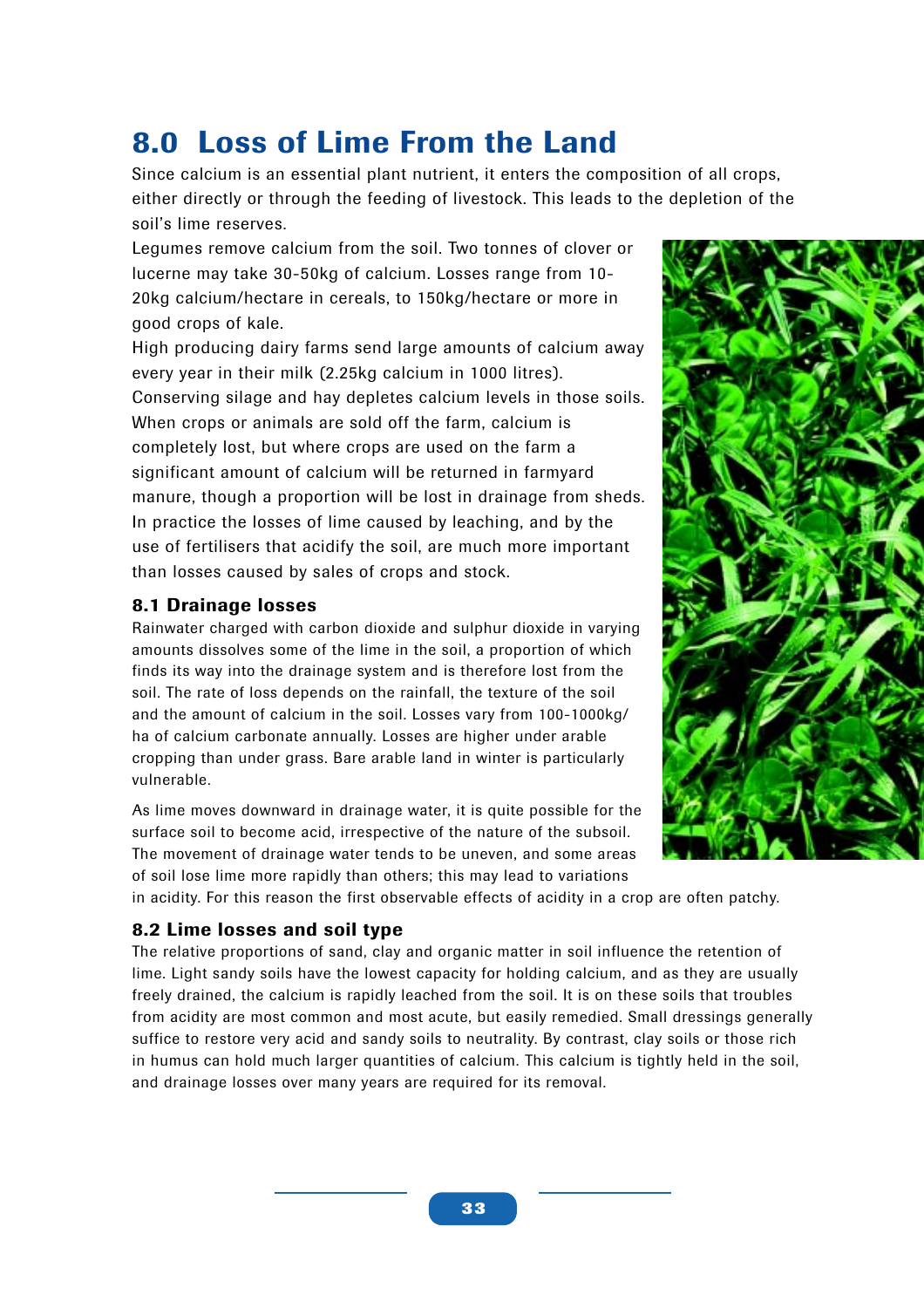## **8.3 The effects of fertilisers on soil acidity**

#### **8.3.1 Ammonium fertilisers**

Sulphate of ammonia has long been recognised as being an 'acid fertiliser' and produces some residual acidity. All NH $_{\textrm{\tiny{A}}}$  fertilisers, and those which produce NH $_{\textrm{\tiny{A}}}$  like urea, create



residual acidity. The reason this occurs is because when NH $_{{\scriptscriptstyle 4}}^{\scriptscriptstyle +}$  is oxidised to NO $_{{\scriptscriptstyle 2}}^{\scriptscriptstyle -}$  and NO $_3^{\text{-}}$  in the soil there is a release of H $^{\text{+}}$  ions and an increase in acidity. In addition, when  $\mathsf{NO}_3^-$  is leached from the soil it is accompanied usually by calcium.

#### **8.3.2 Urea**

Urea when applied to the soil rapidly hydrolyses to NH $_{\rm_3}$  and NH $_{\rm_4}^+$ . Some of the N can be lost through volatilisation as ammonia but the bulk of the NH $_{{\scriptscriptstyle 4}}^{\scriptscriptstyle +}$  will oxidise through to NO $_3^-$  (nitrification) and release H+. Acidification will not be as severe as from sulphate of ammonia.

#### **8.3.3 Superphosphate**

Superphosphate contains 20% Ca so is a

useful source of Ca to the soil. Long-term trials have shown that Superphosphate does not in itself have an acidifying effect on the soil. It is the products of fertiliser use i.e., legume production that tends to acidify the soil together with the other processes noted previously.

Most organic wastes supply some calcium to the soil. The N contained in these materials is in a slow release form but will eventually cause some acidification to occur.

Nitrogen fertilisers will have an acidifying effect on the soil whenever ammonium nitrogen is converted in the soil to nitrate nitrogen. Lime is needed to neutralise this change in acidity. Overall it is clear that the use of nitrogenous fertilisers cause the acidification of soils which will limit the growing potential and sustainability of healthy, productive soils. Lime is needed to counteract the acidifying effect of such fertilisers.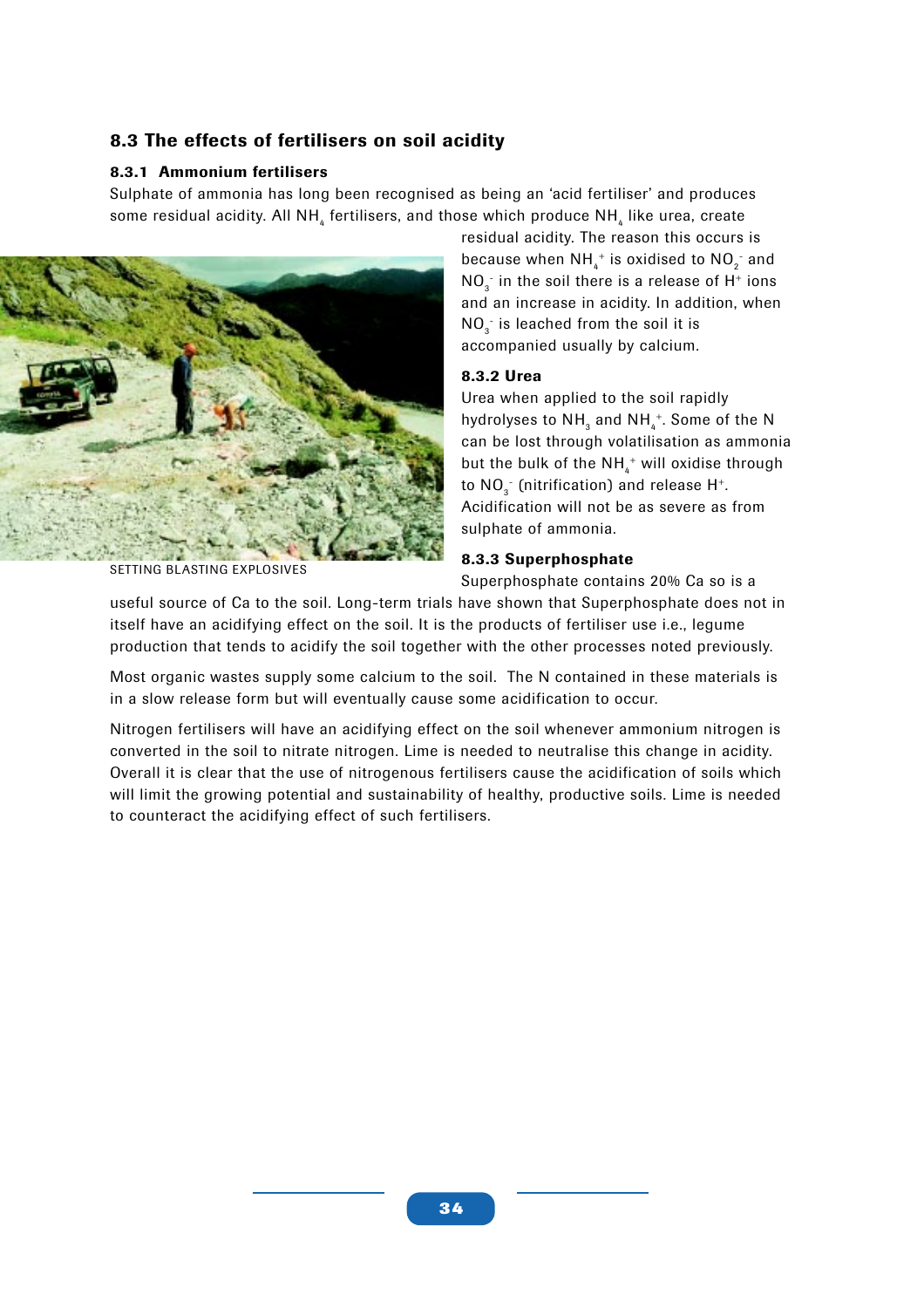## **9.0 Factors Influencing Pasture Responses to Lime**

The extent to which pasture and crop production increases can be expected from a given quantity of lime is a very important parameter when calculating lime requirements and economics. Many soil properties, management practices and environmental conditions work together to form a somewhat complex picture of lime responses. By understanding many of the factors which contribute to lime responses farmers and advisors may be better equipped to make more accurate predictions for lime requirements.

## **9.1 The natural supply of lime to New Zealand's soils**

The natural supply of lime to the soil depends partly on the chemical composition and partly



LIME STORAGE SILOS

on the physical character of the parent material from which the soil has developed.

An adequate supply of lime in the soil is essential for crop growth and susceptible crops grown on strongly acid soils give low yields. The range of pH in unlimed topsoils of New Zealand is 4.5 to over 6.0, excluding peats which may be very acidic with pH 4.5 or less.

From the large number of trials which have been conducted in both the North and South Islands, a general picture emerges of increasing need for lime on soils of decreasing pH, and for greater frequency of treatment under conditions of stronger leaching.

## **9.2 Calcium availability in the soil**

In some cases soils may seem to be measuring an optimum pH (e.g.6.1) for plant growth, yet suffer from low availability of calcium. In this situation liming even above pH 6.1 can be beneficial for good production and highly economic. This will have implications for horticultural soils in particular.

## **9.3 The organic matter content and the pH buffering capacity of soils**

Soil pH values measure the intensity of acidity and do not indicate the quantity of lime needed to bring soils back to the neutral point. Lime neutralises both H<sup>+</sup> ions in solution and H+ ions on the soil colloids. To become neutral a soil will use up more calcium carbonate (CaCO<sub>3</sub>) than can be calculated from the estimated amount of H<sup>+</sup> ions in the soil solution (i.e. the pH measurement). This added effect which causes the soil pH measurement to resist change when lime materials are added, is called pH buffering.

The capacity of soil to buffer its pH (i.e. resist change in soil acidity) depends on how much acidity is held on the soil surface. It depends on its cation exchange capacity (CEC).

The CEC is the amount of exchangeable calcium, together with other plant nutrients that a soil can hold. Having a higher CEC is beneficial in that it can decrease the amount of valuable nutrients leaching from the soil. Liming is the principal management practice which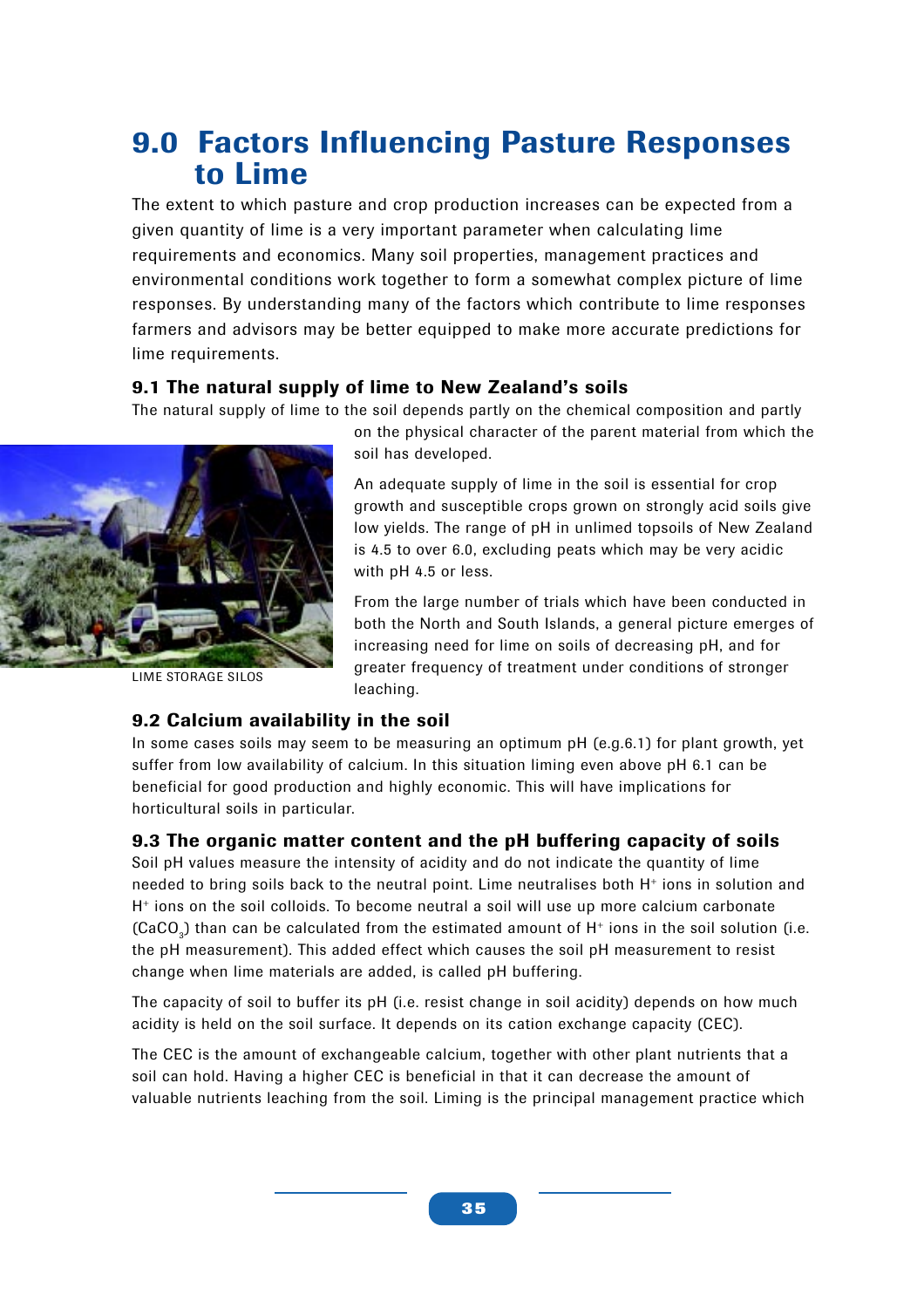is known to increase the CEC through its effects on pH. More lime is required to bring the pH of the soil to its optimum value when its CEC is higher than when it is lower.

Previously, it was commonly accepted that buffering capacity of the soil was dependent on its clay and organic matter content. And that a change in soil pH produced by a lime application was influenced by the texture of the soil. Coarse textured soils (sands) were considered to require less lime for a given rise in pH than the fine textured soils (clays).

Research on 95 different soils (Edmeades et al. 1984a) found that there were surprisingly no significant differences (P=<0.05) in soil pH, delta pH (an indication of buffering capacity) or lime response between volcanic and sedimentary soil groups overall. This can now be understood by finding that lime responses are related to soil pH and that this relationship is similar for both volcanic and sedimentary soils. At the same soil pH the size of pasture responses to lime were similar. In practice however, the volcanic soils typically have higher pH (5.6-5.7) than sedimentary soils (5.3-5.5) in their unlimed state.

When the soils were categorised according to soil texture it was found that clay and clay loams were more responsive to lime than the other classes of soil (sands, sandy loams, silt loams). This can be explained by more recent research on similar New Zealand soils (Edmeades et al. 1984c) which has shown that soil lime requirements are a function of delta pH (buffering capacity) and are not related to soil organic matter, but to soil texture. These results are consistent with overseas studies.

## **9.4 Seasonality in pasture growth responses to lime**

Research into pasture growth responses to liming have identified that the degree of response varies between seasons. The greatest pasture growth response usually occurs in summer or autumn, regardless of when the lime is applied. The smallest response is usually in spring.

From six lime trials examining the seasonal response of pasture to liming the following average values were recorded. See Table 8.

| <b>Season</b> | <b>Months Included</b> | <b>Mean Seasonal Increase</b><br>in Pasture Production |
|---------------|------------------------|--------------------------------------------------------|
| Autumn        | March, April, May      | 17%                                                    |
| Winter        | Jun, Jul, Aug          | $11\%$                                                 |
| Spring        | Sept, Oct, Nov         | $5\%$                                                  |
| Summer        | Dec. Jan. Feb.         | 13%                                                    |

Table 8. Seasonal Increases in Pasture Production

The reasons for seasonal response patterns are poorly understood, and further research work is required before useful methods for the prediction of seasonality in lime responses can be derived.

There are many possible explanations for seasonality, which include the following:

1) Liming reduces exchangeable aluminium levels in soil, which in turn reduces or eliminates the toxic effects of aluminium on root growth. Thus during times of moisture stress such as the late summer - autumn period, improved root growth which enables a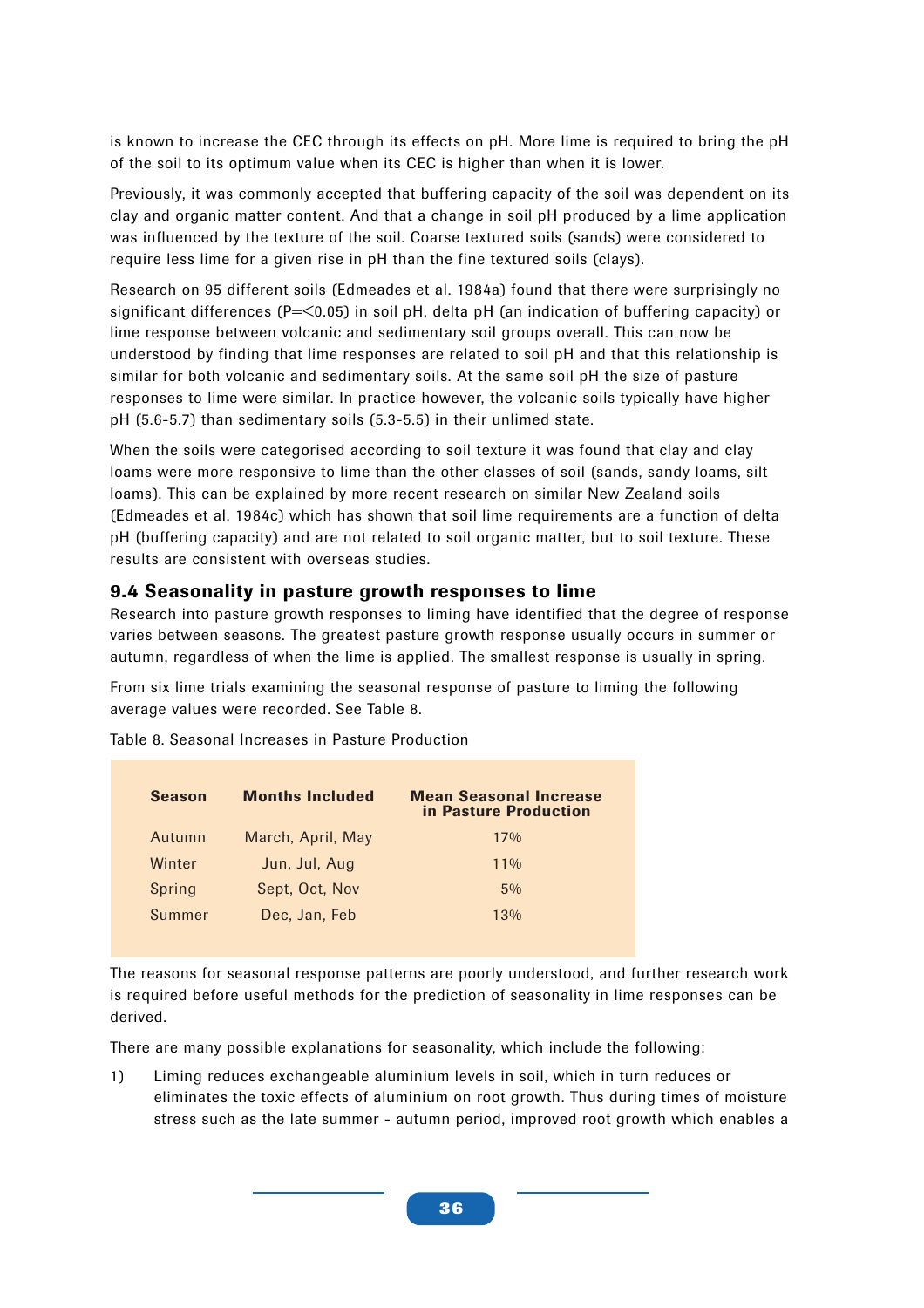greater volume of soil to be exploited may account for the increased pasture growth responses to lime over those recorded in wetter seasons.

- 2) Liming has been observed on several occasions to result in a change in pasture composition.
- 3) Liming has in some cases been found to improve the rapidity with which dry soils rewet following rainfall.
- 4) In situations where liming improves the availability of phosphorus, seasonal variation in soil pH status could also contribute to the seasonality of lime responses.

#### **9.5 Effect of the stocking rate**

Lime trials have found that responses to lime in pasture and animal production were greater at higher stocking rates. To achieve the maximum response to liming, stocking rate (and hence pasture utilisation) must be maximised.

#### **9.6 Factors influencing the speed of reaction of lime in the soil**

A particle of lime in contact with the soil will dissolve at a rate which is dependent on many factors. One of the most important factors is the surface area of the lime particle. This increases in almost direct proportion to the fineness of grinding. At any given constant weight, if the particle size is halved, the surface area is doubled. Other things being equal, fineness of grinding has a very large bearing on the rapidity with which liming affects plant growth and soil pH.

Agricultural limestone usually has a wide range of particle sizes. This is a desirable feature unless too large a proportion of particles is so coarse that under most conditions little is dissolved for many years. It is still the practice of lime millers in New Zealand to adhere to

the previous M.A.F Lime Transport Subsidy (LTS) requirements for grinding, namely:  $<$  5%  $>$  2mm and  $>$  50%  $<$  0.5mm. Farmers should ensure that they sight recent analyses of the lime they intend to purchase and thus help to maintain these grinding standards.

There are also many other factors, which influence the effectiveness of lime over a given period. Some of these are as follows; original soil acidity and degree of original saturation with calcium, rate of application of lime, closeness of contact of lime particles with the soil solution, soil moisture levels, temperature, and the rate



TYPICAL LIME PLANT

at which dissolved calcium is removed from the immediate vicinity of the particles of the origin.

### **9.7 Timing and placement of lime**

Lime can be applied at any time of the year with effective results. Research in Taranaki (Thomsen) has shown that late autumn/early winter applications can adversely affect the Mg status of cows in spring and is thus not recommended. For this reason, on some soils the time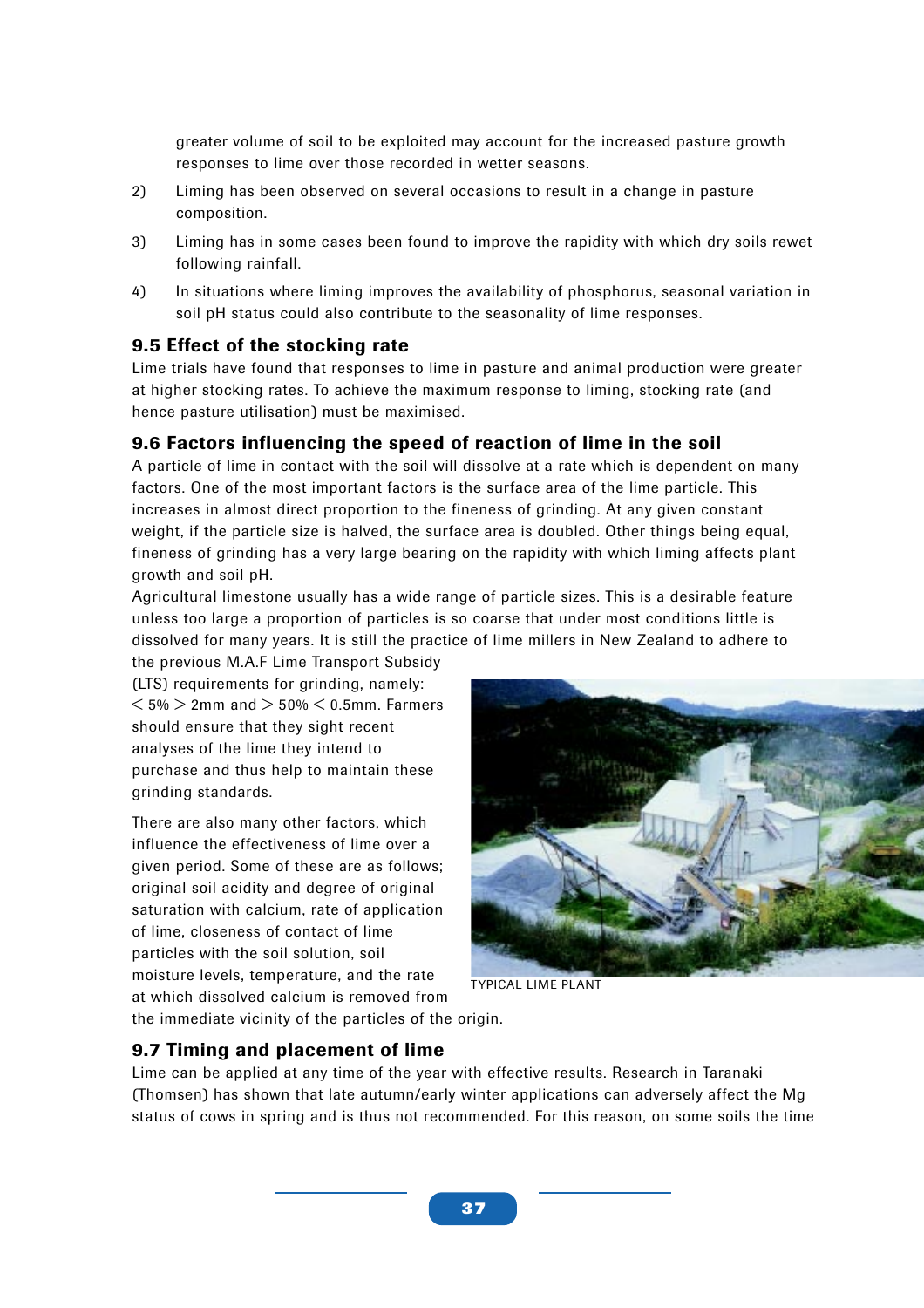of the application is determined in part by the times of the year the land will carry tractors and spreading equipment. Aerial spreading is not restricted in this manner except as regards airstrip conditions or suitable flying weather.

Even on very acid soils on which pasture plants do not survive without lime, establishment is good if lime is applied at the time of sowing.

A few experiments have been carried out comparing top dressing with dicing in or ploughing in. On deep acid peats, where roots fail to penetrate into the unlimed layers, deep ploughing of lime has proved essential. On the other hand, there is no evidence as yet that on mineral soils the incorporation of lime into the soils offers advantages over top dressing.

## **9.8 Spreading lime**

The most efficient method available for spreading lime is through bulk application by the supplier, who transports the lime to the farm. The spinner truck spreader, which throws the lime in a semicircle from the rear of the truck, is often used. Uniform spreading is more difficult with this equipment than with machinery, which drops the lime from a covered hopper or conveyer. Particularly on hill country pasture, it may be necessary to employ an aerial spreader. Aerial spreading is likely to be a much more expensive operation.

Regardless of the method employed, spreading should ideally be as even as possible. Not only because local shortages may result in patchy crops, but also because the thinner the dressing is in some parts of the field, the sooner it will become exhausted and require further liming. An examination of the distribution pattern at the start of the operation is helpful in correcting non-uniform spreading and providing proper lapping.

## **9.9 Frequency and application - assessing soil nutrient status**

Capital lime inputs can be many times greater than maintenance inputs, especially if a rapid increase in soil nutrient status is required. It is important to measure the existing soil nutrient status to assess whether a farm is in the development or maintenance phase. Soil testing and taking into account fertiliser and lime history is the only way to do this.

In a normal farm situation, soil sampling should be undertaken at least once every 2 to 3 years.

The following soil tests are available from most commercial laboratories:

pH, Olsen P, K, Mg, sulphate-S, organic-S, anion and cation storage capacity.

These soil tests are used for the following purposes:

- \* pH-a measure of soil acidity and hence a test for lime requirement.
- \* Olsen P- a measure of plant available phosphorus.
- \* Anion storage capacity (ASC)- a measure of the capacity of soil to store nutrients such as P and S.
- Cation storage capacity (CSC)- a measure of the capacity of the soil to store nutrients such as Ca, Mg, K and Na. (Also referred to as cation exchange capacity.)
- Quick Test K (QTK)-a measure of plant available potassium (K).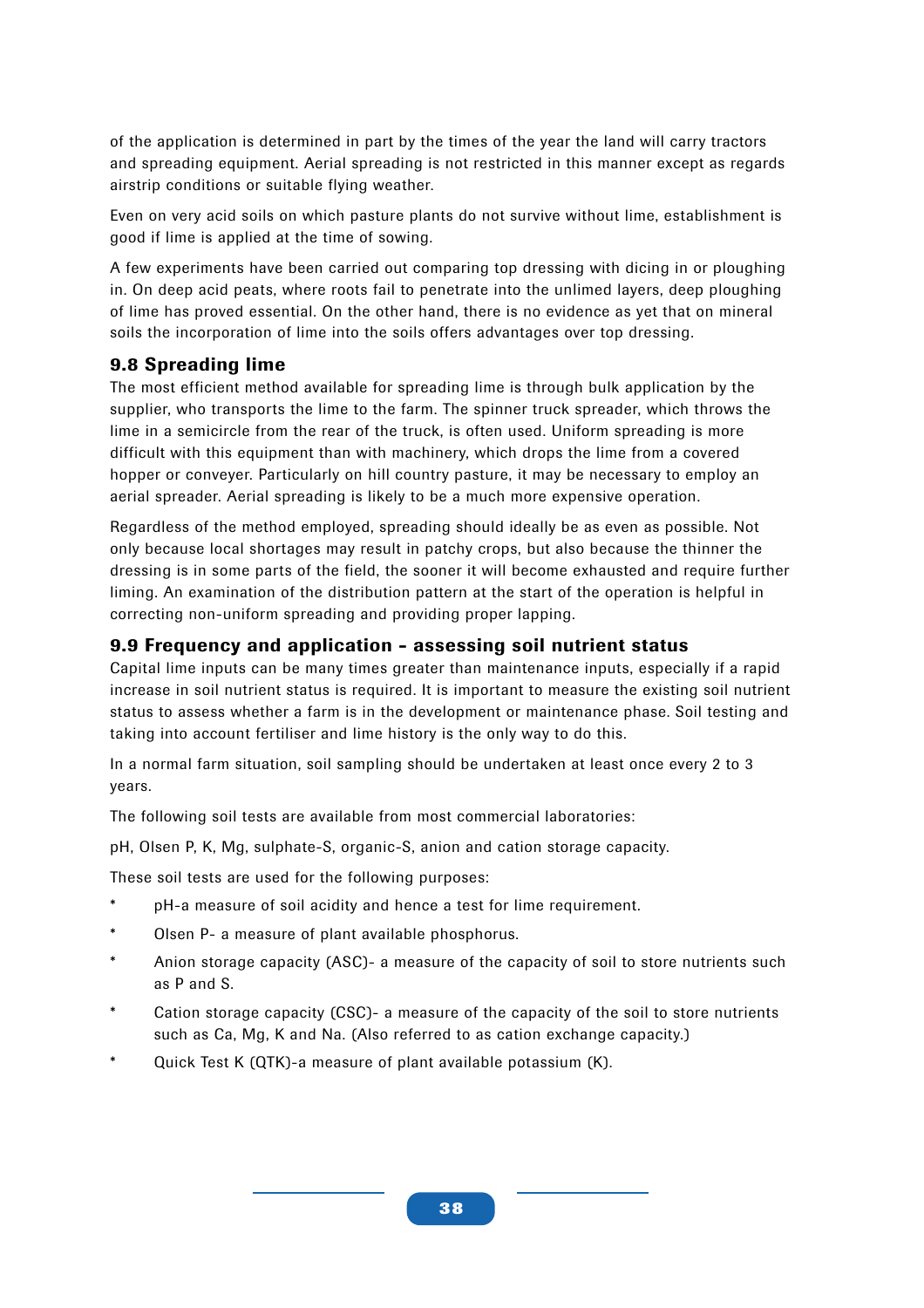- Quick Test Mg (QTMg)-a measure of plant available Mg.
- $^*$  Sulphate-S (SO $_{\textrm{\tiny{4}}}$ -S)-a measure of the immediately available S.
- Organic-S (Org-S)-a measure of the long-term supply of S.

## **9.10 Development phase**

New Zealand soils are inherently deficient in P, S, to a lesser extent K, and sometimes trace elements. In the development phase the soil is initially very acid. Large capital inputs of fertilisers and lime are required. Initially 4-5 tonnes per hectare of lime is needed to bring the pH of the soil up to optimum as quickly as possible. At this level the soil is better able to utilise any fertiliser that is applied.

With the passage of time and recycling of nutrients through grazing animals, a build up of soil nutrient reserves and organic matter will occur. The development process may take many years, especially if initial inputs of lime and fertiliser are not large.

Eventually, further increases in soil nutrient status will result in only relatively small increases in production. A soil nutrient status will be reached at which near maximum pasture production occurs. Farms at this stage of development can be regarded as being in the maintenance phase.

## **9.11 Maintenance phase**

During the maintenance phase, lime and other fertilisers are required simply to replace the inevitable losses of nutrients which occur in soils.

Once the desired pH has been achieved it can be maintained either by applying a relatively



TYPICAL LIMESTONE QUARRY

large rate of lime less frequently (e.g. 2.5 tonnes/ ha every 3-6 years), or a smaller quantity of lime more often (e.g. 1 tonne/ha every year).

The results of three years of lime trials at Waiotira (Lovegrove trials) indicated that there was no advantage (or disadvantage) in applying small amounts of lime annually as opposed to applying large amounts less often. In terms of maintaining the soil pH it does not matter which practice is adopted although it is probably more economic, because of spreading costs, to apply the larger rate less frequently.

## **9.12 Duration of responses**

Assessment of the economic benefits of liming, in particular the calculation of the appropriate

economic rate, requires information on duration of lime responses.

The duration of the effect of lime on soil pH has been found to be related to rainfall. The duration of the response to liming, at three different rates of application, can be calculated from the information in Table 9.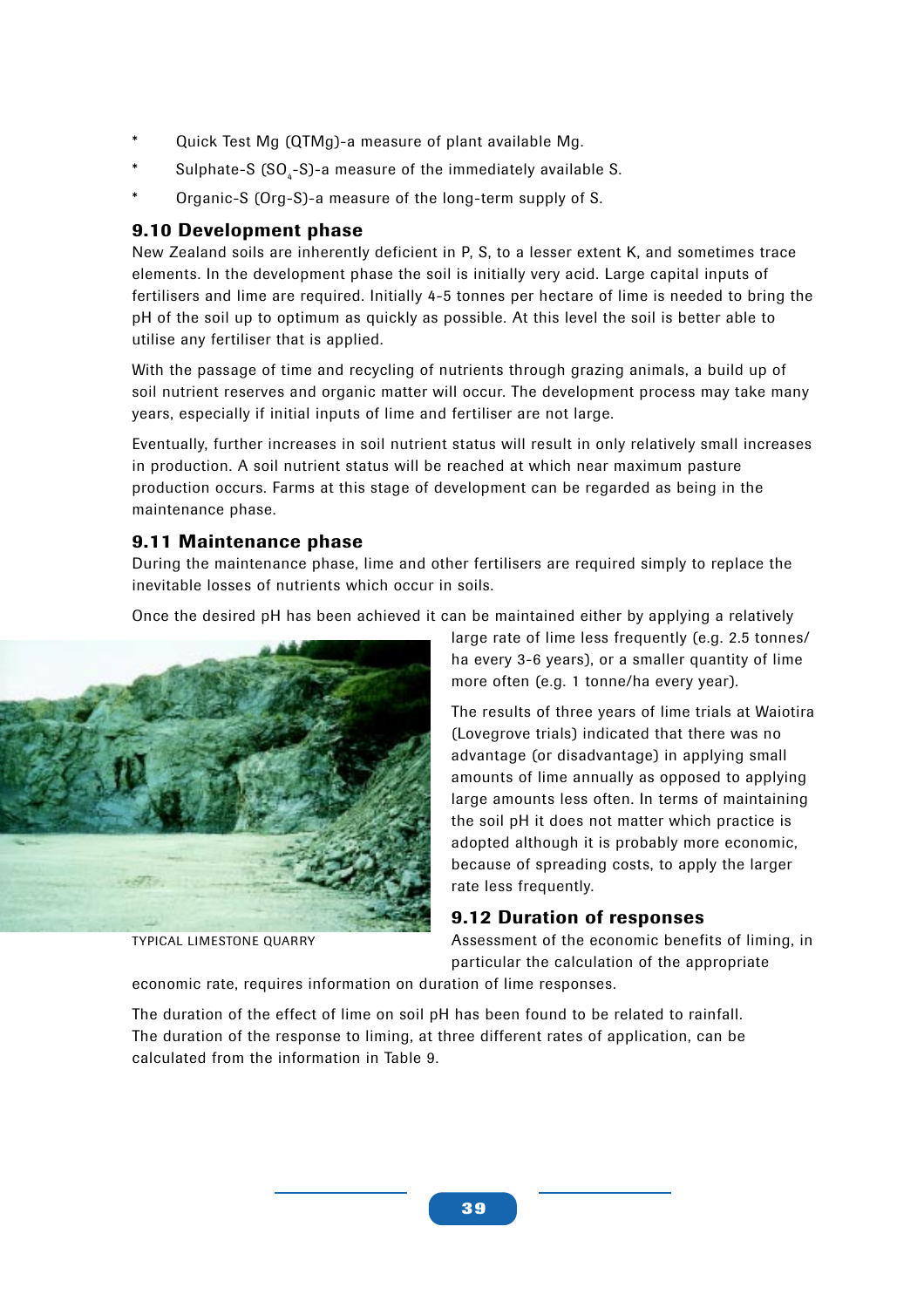Table 9. Duration of Lime Responses

| Lime application rate<br>(tonnes/ha) | <b>Duration of response</b><br>(years)      |
|--------------------------------------|---------------------------------------------|
| 1.25                                 | $6-(0.0012 \times mm \text{ of rainfall})$  |
| 2.5                                  | $8-(0.0012 \times mm \text{ of rainfall})$  |
| 5                                    | $10-(0.0012 \times mm \text{ of rainfall})$ |

The effect of a single application of 2.5 tonnes/ha of lime on soil pH will last at least 6 years. How much longer would seem to depend both on soil group and on individual site effects.

Table 10. shows relationships between soil pH and pasture DM response to lime at 3 rates. For simplicity this table is based on the assumption that the optimum pH for this soil is 5.9. The responses noted are for raising soil pH from 5.1 to 5.9 and are average values from trials throughout NZ. Many soils will have a higher optimum pH (e.g. optimum pH of 6.1 - 6.2). In such situations this table is not appropriate for calculating % response.

Table 10. Relationships between Soil pH and Pasture DM Response

% response to 1.25 tonnes/ha =  $8.9$  (5.9 - soil pH) % response to 2.5 tonnes/ha =  $10.8$  (5.9 - soil pH) % response to 5.0 tonnes/ha =  $13.54$  (5.9 - soil pH)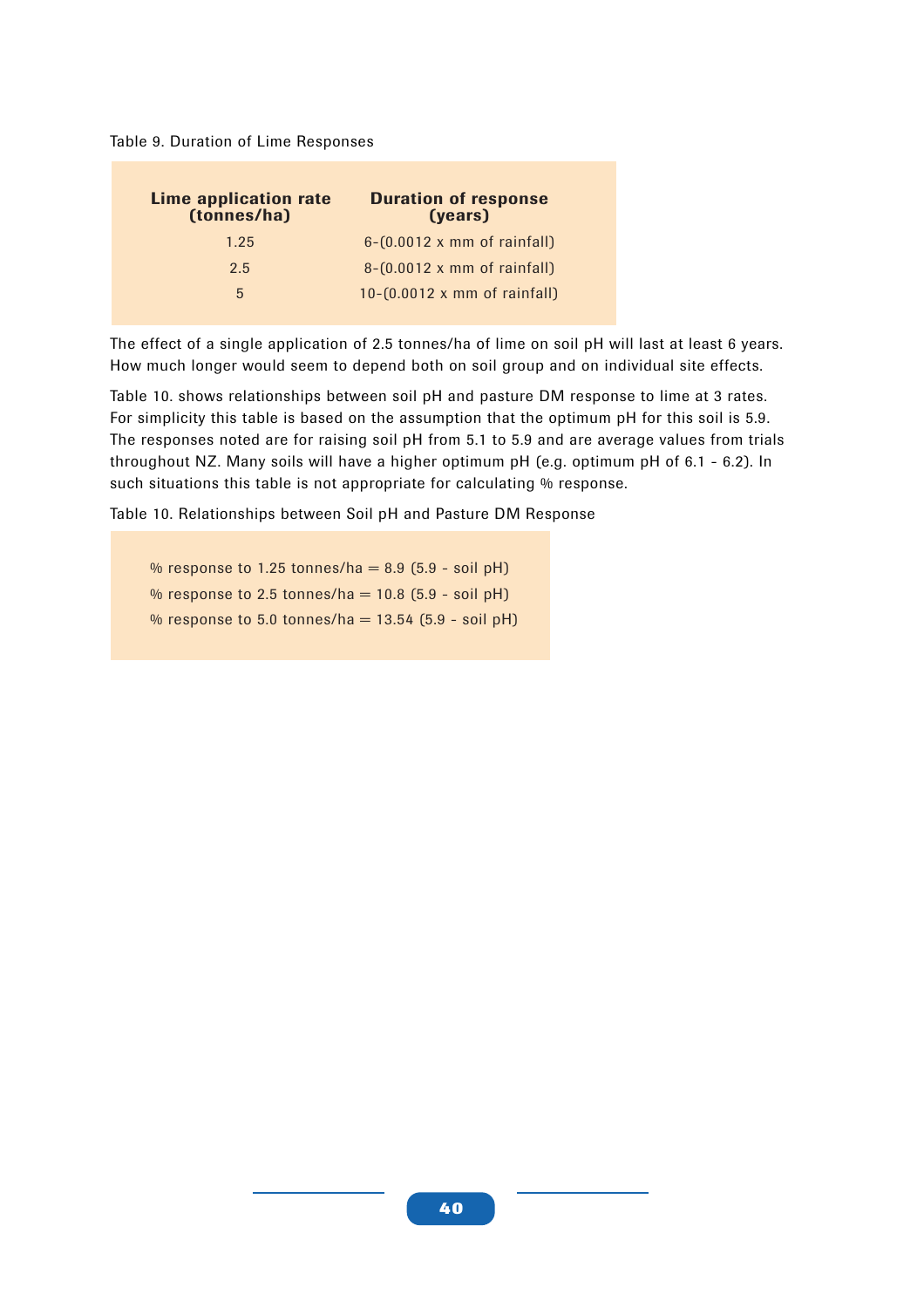## **10.0 Calculating the Desirable Rate of Lime Application**

### **10.1 Liming recommendations for pastures on mineral soils**

The most profitable rate of lime to apply for each individual farm situation depends on the farm's soil type, soil management, and economic situation. It is not possible to make general recommendations that will be accurate for each individual situation.

The profitability of liming is sensitive to changes in farmer input such as stocking rate and gross margin. It is strongly recommended that as part of the decision making process, farmers, through their local advisors, calculate the effects on profitability of changes in these

inputs for each given farm situation.

On ash and pumice soils the following general guide applies.

10 tonne/ha of quality limestone will raise the soil pH by 1 unit (e.g. pH 5.0 to 6.0) or, for each tonne per hectare applied, the soil pH will rise by 0.1 unit (e.g. pH 5.5 to 5.6).

Various consultants are available with the necessary computer software to complete these calculations quickly and easily. These calculations can also be done manually. An example of the inputs required to undertake the calculations of net present values for a typical farm situation is given in Example 1 (overleaf). To complete these calculations it is necessary to refer to tables A, B, C and Table

10. (% response) with Table 9. (duration of response) for a summary of the required input data and the calculations to be made. In many situations the greater benefit will be obtained from higher rates of application as a direct consequence of the longer duration of response at those rates. It is precisely this area where research data is scarce and the equations for the duration of response should be considered as tentative.

Example (1) What is the economically optimum rate of lime to apply to a farm on gumland soils with a low pH of 5.2, a high annual rainfall of 1000mm and currently carrying 11 s.u/ha? For this example we will assume that the optimum pH for this particular soil is 5.9, therefore we can use Table 10. to calculate % response.

From the input data in Table A and the information in Tables 9. and 10. (see section 9.12 for Tables 9. and 10.) the calculations shown in Table B can be made.

The flow of benefits (for 1.25 tonnes/ha only) is shown in Table C. Net present value, i.e. the sum of the present value of net benefits, equals \$254/ha. Similar calculations for the two lime rates, other than that in Table C, give:

- 2.5 tonnes/ha 7 years duration \$435/ha net present value
- 5.0 tonnes/ha 9 years duration \$626/ha net present value

For the given inputs liming is economic at all three rates, however the optimum rate of application for this hypothetical situation is 5.0 tonnes/ha, 9 years duration at \$626/ha net present value.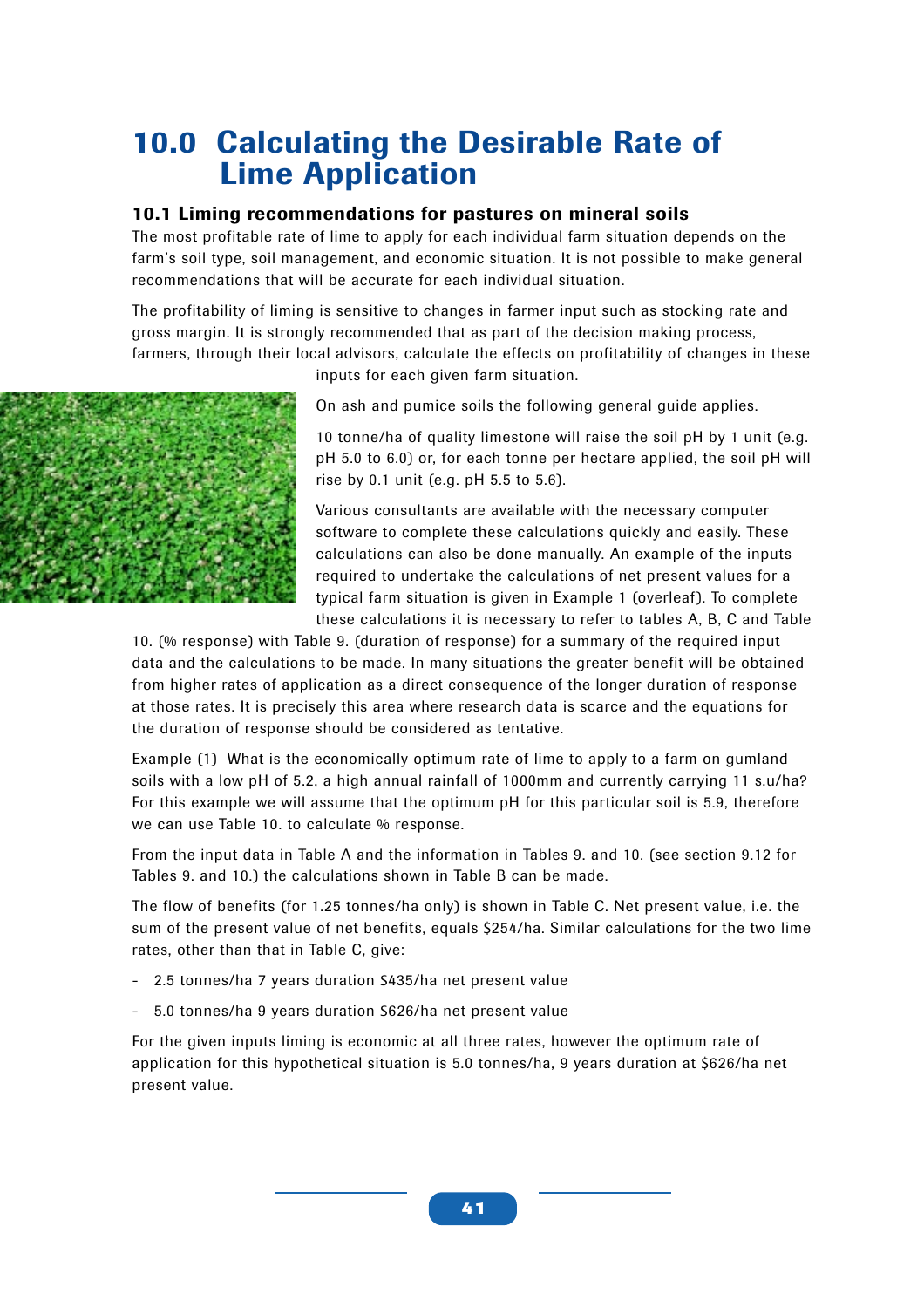Table A. Input information

| $\mathbf{1}$     | Annual rainfall (mm)                                                      | 1000  |
|------------------|---------------------------------------------------------------------------|-------|
| $\overline{2}$   | Soil pH                                                                   | 5.2   |
| 3                | Lime cost (\$/tonne)                                                      | 12.00 |
| 4                | Freight to farm (\$/tonne)                                                | 13.00 |
| 5                | Application costs at each application rate (\$/tonne)<br>1.25 tonnes lime | 12.50 |
| 6                | Dry matter 1 s.u. $(kg)$<br>Takes 14kg DM to produce 1kg of milksolids    | 520   |
| $\overline{ }$   | Profit from 1kgMS (\$)                                                    | 3.60  |
| 8                | Dairy Stock Unit price (\$)                                               | 120   |
| $\boldsymbol{9}$ | Present stocking rate (s.u./ha)                                           | 11    |
| 10               | Gross margin (\$/s.u.)<br>(calculation: $G X F = $62.10/s.u.]$            | 62.10 |
| 11               | Cost of increasing stock (\$/s.u.)                                        | 120   |
| 12 <sub>2</sub>  | Stock salvage value (25% of initial cost)                                 | 30.0  |
| 13               | Discount rate (%)                                                         | 7.5   |
|                  |                                                                           |       |

#### Table B. Calculation of Economics

| A                                       | Lime rate (tonne/ha)                               | 1.25 |  |  |  |
|-----------------------------------------|----------------------------------------------------|------|--|--|--|
| B                                       | Response (%) (Table 10.)                           | 6.23 |  |  |  |
| C                                       | Extra stock/ha (11 x B/100)                        | 0.69 |  |  |  |
| D                                       | Lime cost in $\frac{\zeta}{\zeta}$ conne $(3+4+5)$ | 37.5 |  |  |  |
| E.                                      | Lime cost in $\zeta$ /ha (') x rate)               | 46.8 |  |  |  |
| F                                       | Extra stock cost in $\frac{5}{ha}$ (C x 120)       | 82.8 |  |  |  |
| G                                       | Annual benefit (C x 25)                            | 90   |  |  |  |
| н                                       | Duration of benefit (Table 9.)                     | 5    |  |  |  |
| ı                                       | Salvage value (C x 30)                             | 20.7 |  |  |  |
| <b>Calculations for annual benefit:</b> |                                                    |      |  |  |  |
| 0.69 s.u. x 520kgDM = $358.8$ kgDM      |                                                    |      |  |  |  |
| $358.8kgDM/14kgDM = 25kgMS/ha$          |                                                    |      |  |  |  |

25kgMS/ha x \$3.60 = \$90/ha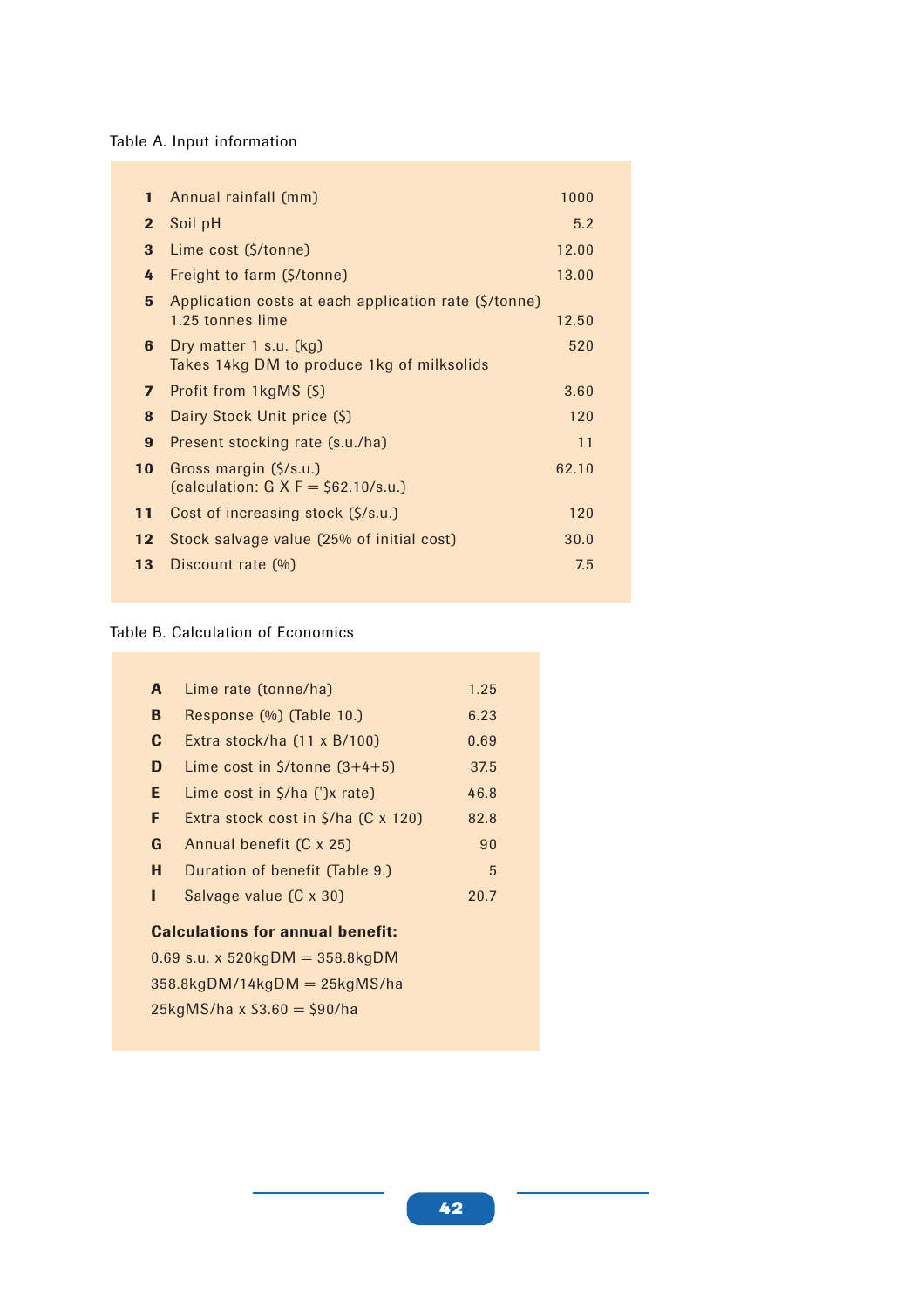| Year     |                |              |    |    |     |
|----------|----------------|--------------|----|----|-----|
| $\bf{0}$ | $\mathbf{1}$   | $\mathbf{2}$ | 3  | 4  | 5   |
| 47       |                |              |    |    |     |
|          | 82.8           |              |    |    |     |
|          | 90             | 90           | 90 | 90 | 90  |
|          |                |              |    |    | 20  |
| $-47$    | 7.2            | 90           | 90 | 90 | 110 |
| $-47$    | $\overline{7}$ | 78           | 72 | 67 | 77  |
|          |                |              |    |    |     |

#### Table C. Flow of Benefits (for 1.25 tonnes/ha)

Gross benefit

Note- The Benefit  $=$  1.075<sup>year</sup>

#### **Notes on calculations of economics**

From the foregoing the following points can be made:

- (a) It is assumed that the effect of liming on animal production can be predicted from its effects on pasture production.
- (b) If the aim is to achieve improved performance per head without increasing stock numbers the cost of extra stock will be zero, i.e. income from improved performance is equated to the income from extra stock.
- (c) Annual economic benefit (\$/ha) is gross margin/ha. Annual benefits are accumulated for the duration of the response. The salvage value of extra stock, if purchased should be added.

#### **10.2 Liming recommendations for pastures on peat soils**

Peat soils are classified as those with more than 40% organic carbon in the top soil. Peaty loams have 20-40% organic carbon.

Soils rich in organic matter, such as peats usually grow satisfactory crops at slower pH values than mineral soils do. This is because organic soils have a larger capacity to hold exchangeable bases.

#### **Economics**

Pasture responses to liming are large on peat soils with a pH lower than that required for optimum production. On such soils liming is therefore essential and probably always economic for pasture development. The procedure for calculating the most economic liming rate for mineral soils does not apply to peat soils.

Liming peat soils can give quite outstanding results which can last for many years, but as the saying goes:

*"Too much lime and no manure makes the father rich and the son poor".*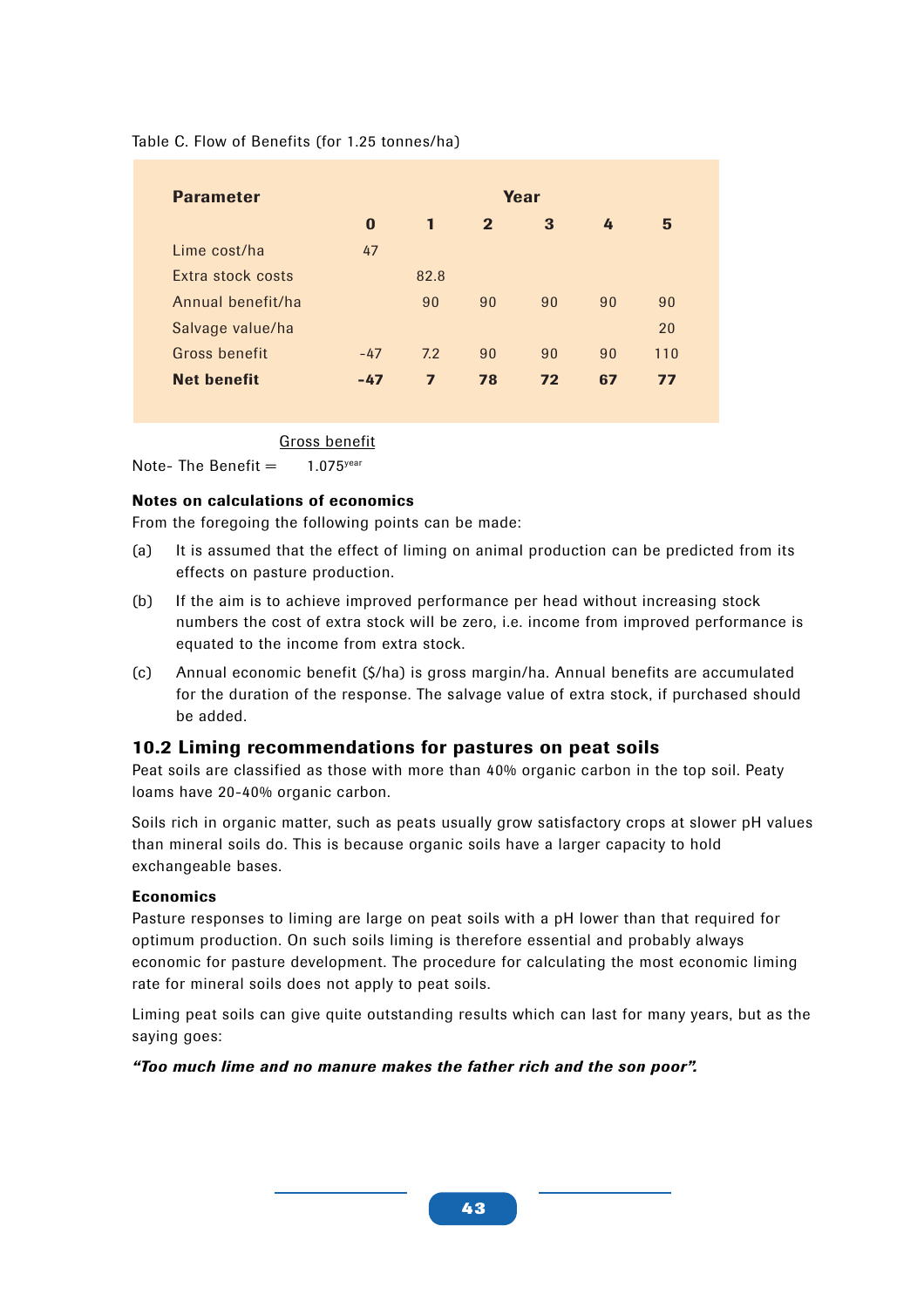#### **Subsoil lime**

The subsoil pH of most peats is very low, often 3.5-4.5. Surface applied lime does not move down into the subsoil, so in order to significantly increase pH below a depth of 75mm, lime must be incorporated into this region. Lime can only be mechanically incorporated when pastures are being resown.

An important consequence of deep liming is that pastures are better able to tolerate moisture stress in the summer. This occurs because during summer plant roots have to obtain moisture from deeper soil layers in order to survive. This is possible only when the pH of the subsoil is high enough to permit root penetration.

#### **Lime requirements**

To achieve good production, the pH of the subsoil (75-150mm) needs to be at least 4.5. For pasture establishment and maintenance, a minimum pH of 5.0 at 0-75mm and 4.5 at 75- 150mm is recommended. However there have been only a few trials, so on these soils the precise relationship between soil pH and pasture response to lime cannot be firmly established.

When renewing old pastures it is beneficial to apply more lime to the acid peat that is brought to the surface during cultivation.



LIME PULVERISER

The amount of lime needed to achieve minimum target pH values

can be calculated from the data summarised in Table 11. (please see over). Examples below show how this is done.

Note: The target pH values given are minimum only. As peats mineralise, the optimium pH rises to eventually become similar to mineral soils.

#### **Example 1 - Virgin peat, pH 4.0, deep liming required**

The pH should be raised by one unit to 5.0 in the topsoil (0-75mm) and by 0.5 units to 4.5 in the subsoil (75-150mm).

It would take 17 tonnes of lime per hectare to raise the subsoil pH by 1 unit. However, as 8.5 tonnes will be applied, the topsoil pH will in fact be raised by 8.5/7=1.2 units, giving a pH of 5.2.

#### **Example 2 - Developed peat, pH 4.5, deep liming required**

Pasture will be resown, so that lime can be incorporated into the soil. The topsoil pH should be raised by 0.5 units. This will require  $16 \times 0.5 = 8$  tonnes of lime per hectare (Table 11.) of which one half is to be incorporated into the soil.

The subsoil pH will incidentally be raised by  $8/34 = 0.2$  units giving a pH of 4.7.

#### **Example 3 - Developed peat, pH 4.5, surface applied lime**

Pasture will not need to be resown, therefore lime can only be surface applied. The topsoil pH should be raised by 0.5 units. This will require  $9 \times 0.5 = 4.5$  tonnes of lime per hectare.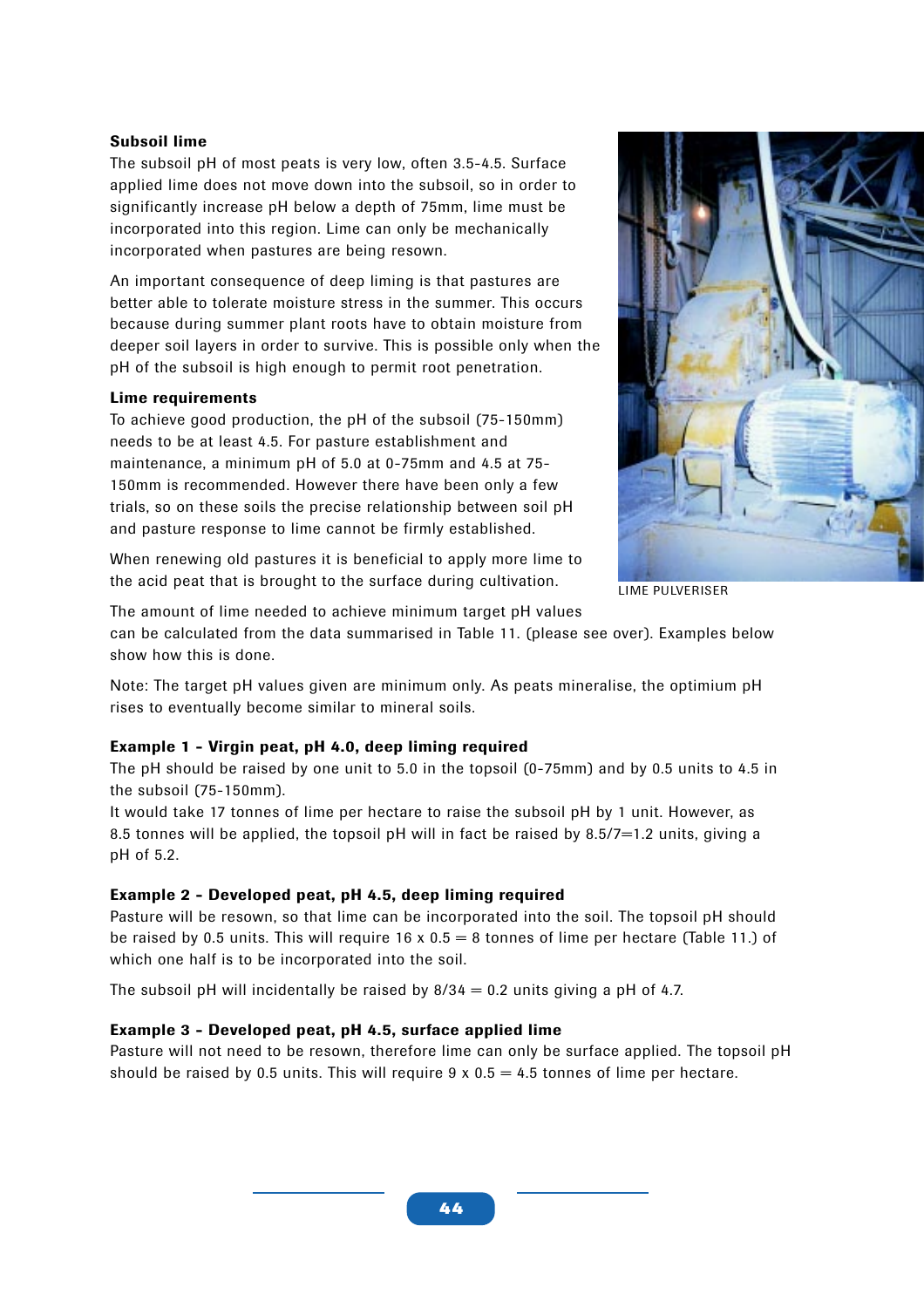Table 11. Effect of Application Method and Degree of Peat Development on Lime to Raise pH of Organic Soils by 1 pH unit.

| <b>Application method</b> | Soil depth    | Lime application rate<br>(tonnes /ha) |                                                            |
|---------------------------|---------------|---------------------------------------|------------------------------------------------------------|
|                           |               | <b>Virgin Peat</b>                    | <b>Previously</b><br>developed<br>peats and<br>peaty loams |
| Surface applied           | $0 - 75$ mm   | $\qquad \qquad$                       | 9                                                          |
|                           | $75 - 150$ mm | -                                     | No effect                                                  |
| 50% incorporated          | $0 - 75$ mm   | 7                                     | 16                                                         |
| 50% surface applied       | $75 - 150$ mm | 17                                    | 34                                                         |

#### **Maintenance requirements**

Recent research on peat soils in the Waikato has indicated that as these peat soils mineralise and become more like mineral soils, then their optimum pH requirements also increase to 5.8- 6.0. A P retention or ASC (Anion Storage Capacity) soil test done by most laboratories will assist in deciding when a peat soil has mineralised through to a mineral soil.

No information is available on the amount of lime required to maintain soil pH on developed peat soils. It is suggested that soil pH should be monitored every 2-3 years. On areas due for cultivation soils should be sampled at two soil depths: 0-75mm and 75-150mm.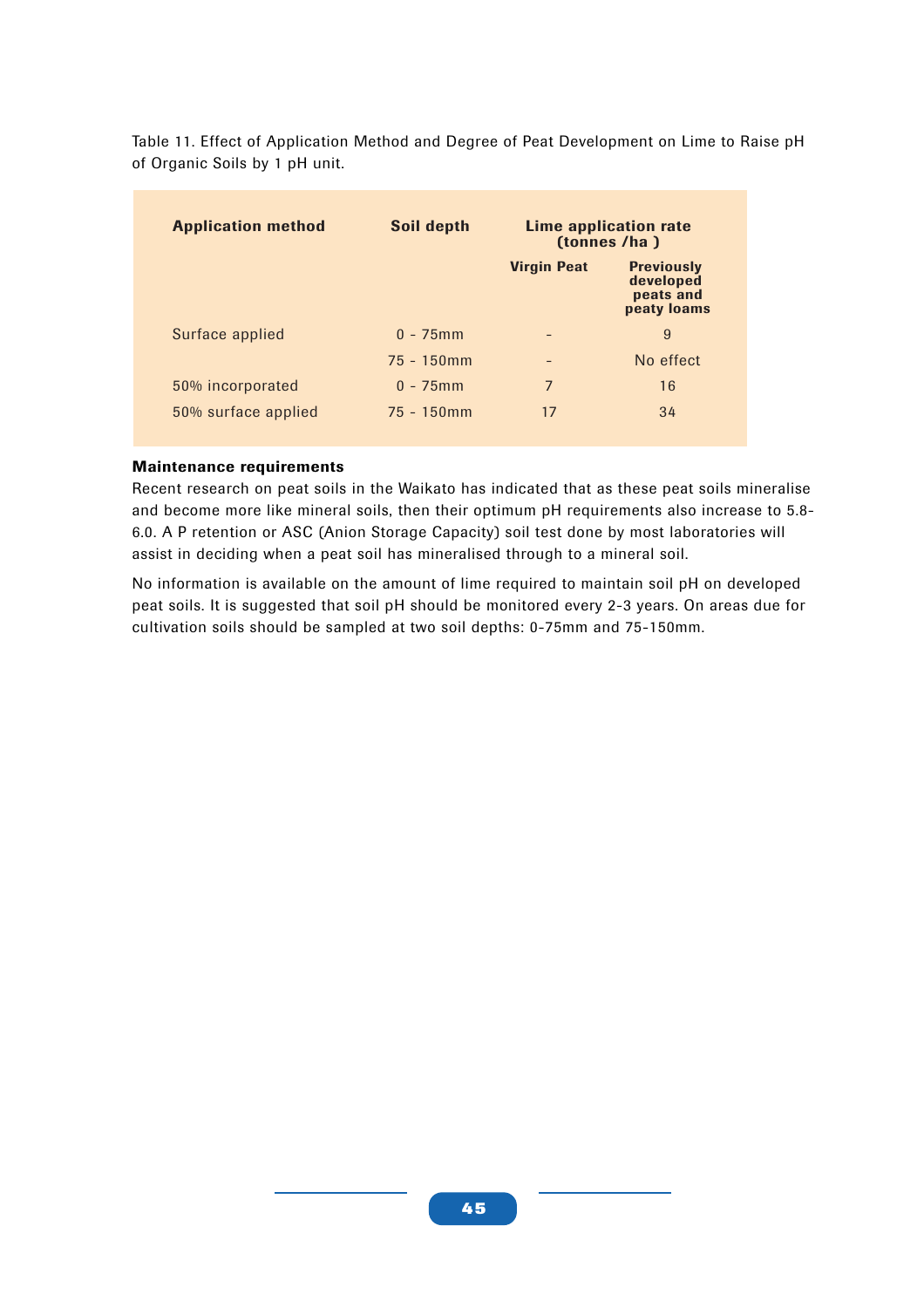## **Bibliography**

Aglink Information Pack, Soil and Fertilisers Vol 2.

Annabell R, April 18 1994, Hill country farmers cry out for lime, Rural News Pg 27, Hill country must have lime to survive, Pg 38.

Bolan N.S, Hedley M.J, White R.E, 1991, Processes of soil acidification during nitrogen cycling with emphasis on legume based pastures, Fertiliser and Lime Research Centre, Massey University.

Carran R.A, 1992, Managing soil acidity: Old solutions can cause new problems, Proceedings of the New Zealand Grasslands Association 54: Pg 77-80, AgResearch Grasslands.

Cooke G.W, 1975. Fertilising for maximum yield. 2nd edition, Agricultural Research Council.

Comforth 1.5, Sinclair A.G, 1984, Fertiliser recommendations for pastures and crops in New Zealand, 2nd Edition, Ministry of Agriculture and Fisheries.

Dairying Today, March 1992, Lime increases clover and decreases weeds. Pg 2 Davis B,

Eagle D, Finney B, 1972, Soil Management, Farming Press Limited.

Edmeades D.C, Pringle R.M, Mansell G.P, Shannon P.W, 1984, Summary of all lime trials, M.A.F Agricultural Research.

Groundspread Feature, October 1996, Lime research trials mature, Pg 14.

Hunt B.J, O'Connor M.B, 1996, Lime research in Northland, Field Trial results - Lovegrove J&M. Waiotira 1993-96, Other lime trials in Northland 1990-1993, AgResearch in conjunction with Northland Lime Millers and Hinerangi Trust.

Jackson B.L.J, Edmeades D.C, 1985, Proceedings of work shop on Lime in New Zealand agriculture, New Zealand Ministry of Agriculture and Fisheries.

Jaiyou Z, 1993, Response of North Island hill country pasture to nitrogen molybdenum and lime. (Thesis).

Levy E. Bruce, kt., O.B.E., D.Sc., 1955, Grasslands of New Zealand, Technical correspondence school. New Zealand Department of Education.

McLaren R.G, Cameron K.C, 1990. Soil science. An introduction to the properties and management of New Zealand soils. Pg 294. Oxford University Press.

Martinus N, Junk W, Efficient use of fertilisers in Agriculture, Developments in plant and soil science Vol 10, United Nations Economic Commission for Europe.

Martyn R, Dairying Today, October 1992, Lime facts and fallacies, Pg 17, 20.

Northland Farming, September 1991, Why Use Lime, Pg 4.

Northland Fertiliser Co Limited. Northland Fertiliser seminar 10th.

O'Connor M.B, Foskett H.R, Smith A, 1981, The effect of a low rate of lime on North Island hill country pasture and animal production and the economics of use. Proceedings NZ Society of Animal Production: 41:82-87.